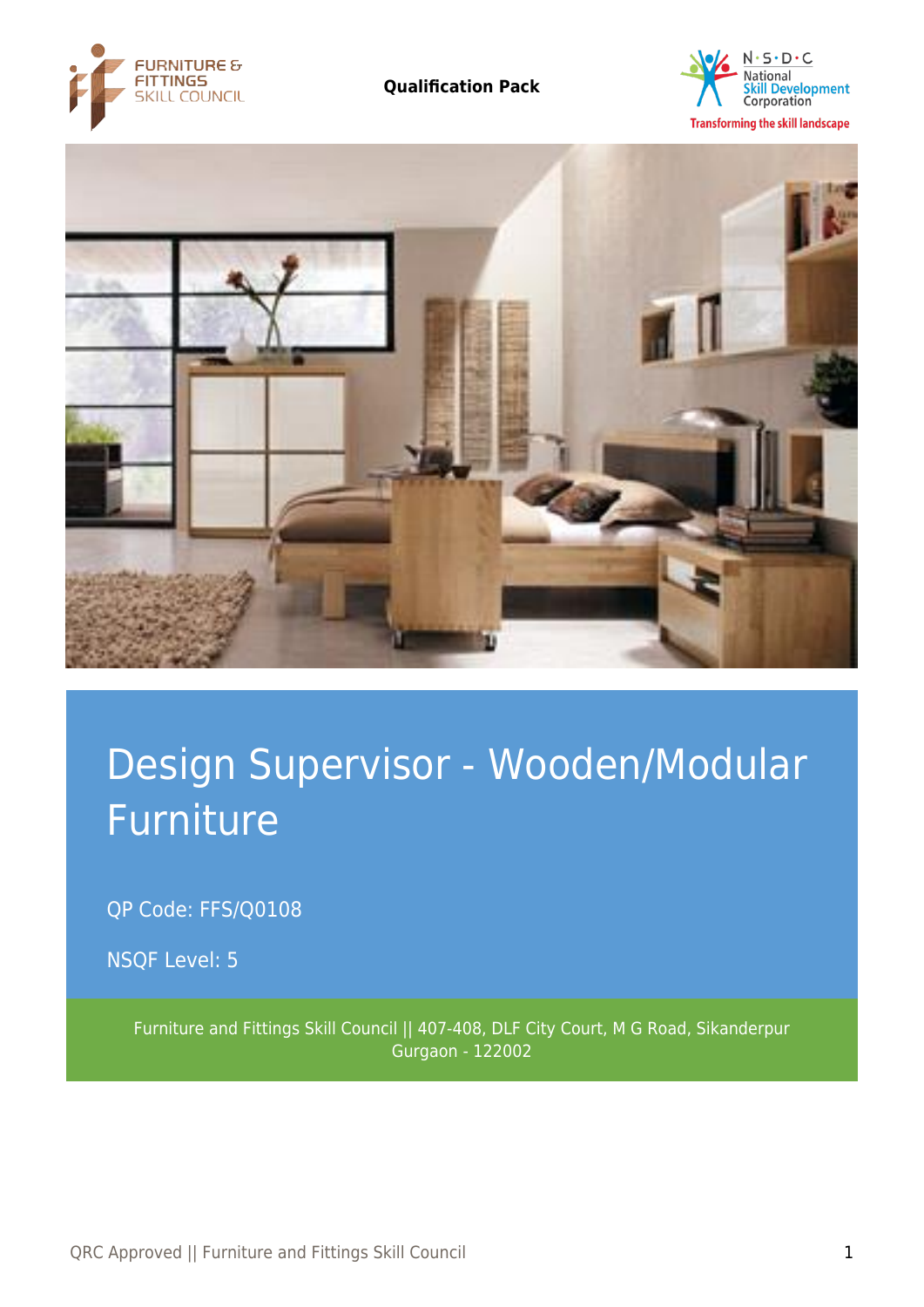



# **Contents**

| FFS/N0114: Understand the needs/requirements related to furniture designs from client/ superiors |  |
|--------------------------------------------------------------------------------------------------|--|
| $5\overline{)}$                                                                                  |  |
|                                                                                                  |  |
| FFS/N0116: Evalaute furnture scale model/ prototype and present it to superior/ client  16       |  |
|                                                                                                  |  |
|                                                                                                  |  |
|                                                                                                  |  |
|                                                                                                  |  |
|                                                                                                  |  |
|                                                                                                  |  |
|                                                                                                  |  |
|                                                                                                  |  |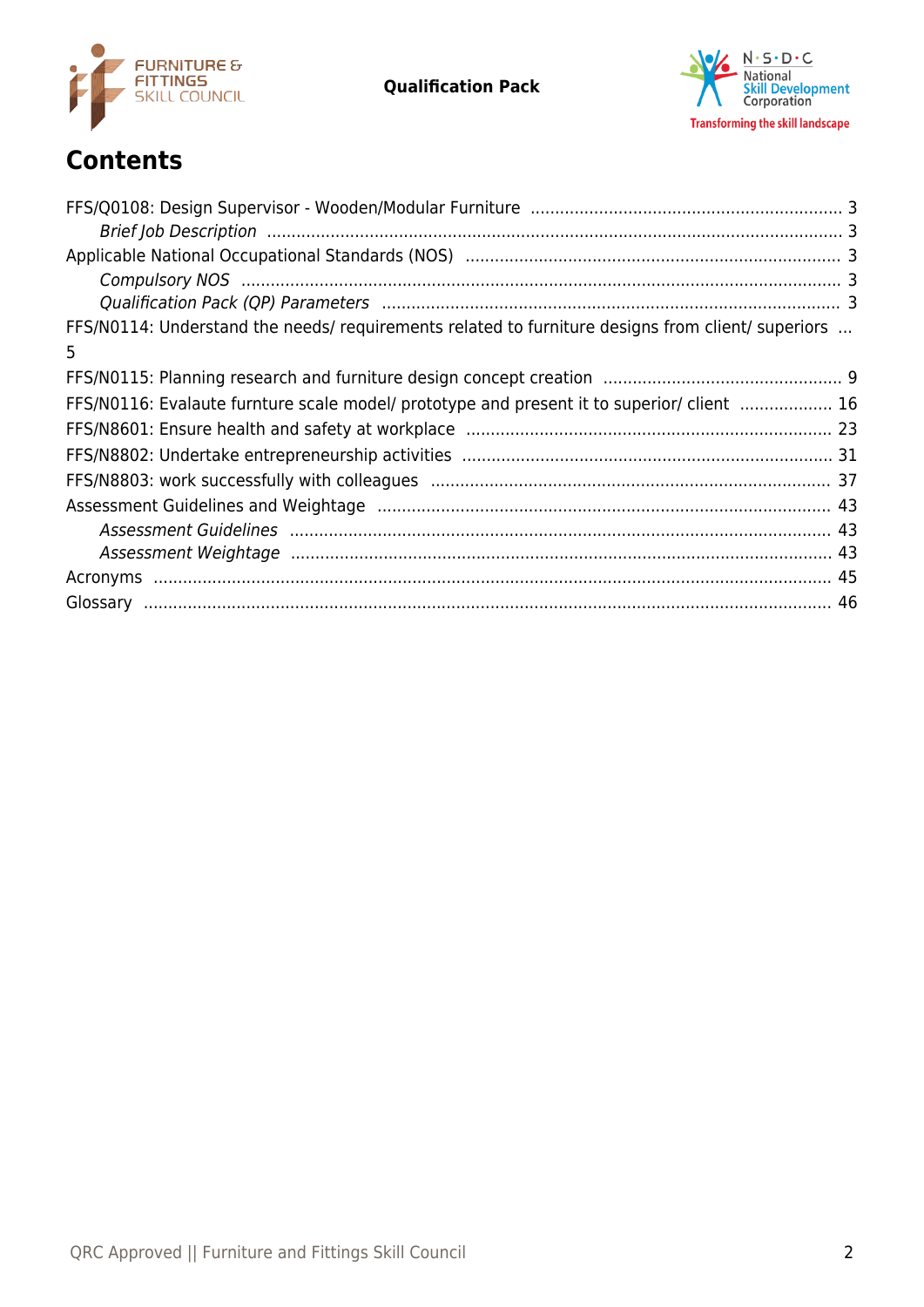



# <span id="page-2-0"></span>**FFS/Q0108: Design Supervisor - Wooden/Modular Furniture**

### <span id="page-2-1"></span>**Brief Job Description**

A Design supervisor is responsible to design interior and furniture. S/he would discuss designs with study, research and plan various styles of furniture designs , select suitable materials, clients/supervisors, understand their needs, exterior generate and evaluate sample designs / prototype furniture design for presentation to client along with managing his team.

#### **Personal Attributes**

This job requires an eye for details, understanding of styles and market trends. S/he should have flair for art and drawings. S/he should have basic mathematical skills, should possess good written and excellent sketching skills. S/he should be patient and hardworking for strenuous long working hours under stringent deadlines. S/he should be highly imaginative, creative, and analytic along with being a voracious reader and keen listener too.

#### <span id="page-2-2"></span>**Applicable National Occupational Standards (NOS)**

#### <span id="page-2-3"></span>**Compulsory NOS:**

- 1. [FFS/N0114: Understand the needs/ requirements related to furniture designs from client/ superiors](#page-4-0)
- 2. [FFS/N0115: Planning research and furniture design concept creation](#page-8-0)
- 3. [FFS/N0116: Evalaute furnture scale model/ prototype and present it to superior/ client](#page-15-0)
- 4. [FFS/N8601: Ensure health and safety at workplace](#page-22-0)
- 5. [FFS/N8802: Undertake entrepreneurship activities](#page-30-0)
- 6. [FFS/N8803: work successfully with colleagues](#page-36-0)

## <span id="page-2-4"></span>**Qualification Pack (QP) Parameters**

| <b>Sector</b>                        | Furniture & Fittings                |
|--------------------------------------|-------------------------------------|
| <b>Sub-Sector</b>                    | Wooden Furniture, Modular Furniture |
| <b>Occupation</b>                    | Design-Wooden/Modular furniture     |
| <b>Country</b>                       | India                               |
| <b>NSQF Level</b>                    | 5                                   |
| <b>Aligned to NCO/ISCO/ISIC Code</b> | NCO-2015/2163.0400                  |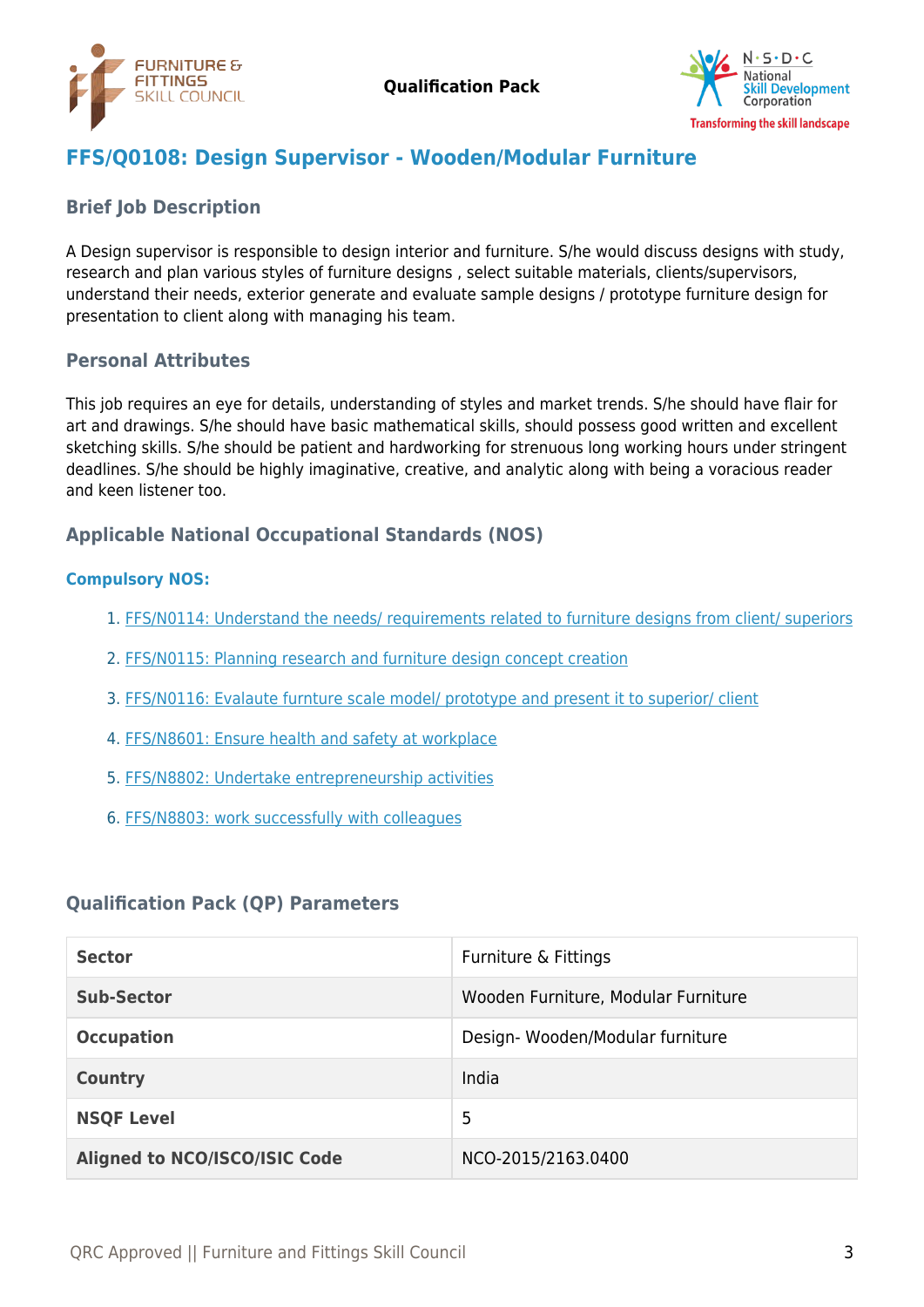



| <b>Minimum Educational Qualification &amp;</b><br><b>Experience</b> | 10th Class with 2-3 Years of experience<br>OR.<br>10th Class<br>OR.<br>10th Class                                |
|---------------------------------------------------------------------|------------------------------------------------------------------------------------------------------------------|
| <b>Minimum Level of Education for Training</b><br>in School         |                                                                                                                  |
| <b>Pre-Requisite License or Training</b>                            | Computer basics, knowledge of Computer Aided<br>Design, Coral Draw, Photoshop and other<br>computer design tools |
| <b>Minimum Job Entry Age</b>                                        | 18 Years                                                                                                         |
| <b>Last Reviewed On</b>                                             | 12/07/2017                                                                                                       |
| <b>Next Review Date</b>                                             | 12/07/2020                                                                                                       |
| <b>NSQC Approval Date</b>                                           |                                                                                                                  |
| <b>Version</b>                                                      | 1.0                                                                                                              |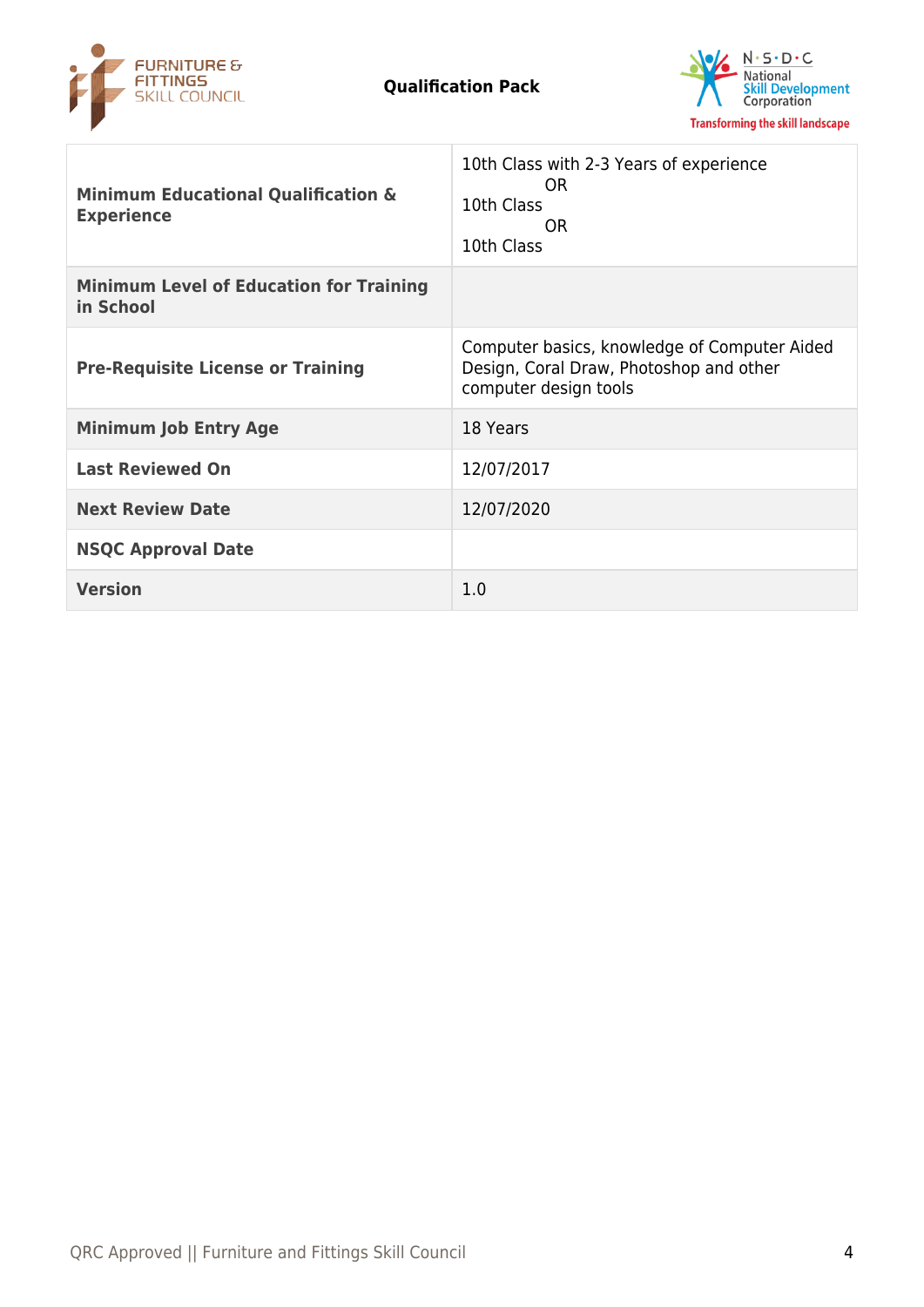



# <span id="page-4-0"></span>**FFS/N0114: Understand the needs/ requirements related to furniture designs from client/ superiors**

# **Description**

This unit is about understanding the needs/requirement related to furniture designs from client/superiors

# **Elements and Performance Criteria**

#### Understanding the needs related to furniture design

To be competent, the user/individual on the job must be able to:

- **PC1.** understand the requirement of client related to design, in terms of production requirement (mass production, customized design or specimen for display design show etc)
- **PC2.** get clarity on cost /budget for furniture designs (new design or modification on older designs) and timeline for completion of work
- **PC3.** discuss on design parameter (new designs or older designs modification), colour and pattern of furniture to be designed
- **PC4.** seek clarity on if any legal issues e.g. copy right/ patent issues if modifying older designs or while developing new designs and gain understanding by discussing on materials to be used for furniture manufacturing, capacity of furniture etc.
- **PC5.** identify point of contact from client side to communicate changes or work progress during assignment, if required
- **PC6.** ensure all information is noted and documentation requirements are complied with
- **PC7.** obtain a confirmation on requirements and obtain sign off from the client/superior

# **Knowledge and Understanding (KU)**

The individual on the job needs to know and understand:

- **KU1.** about the organization expertise and capabilities for providing furniture designing services
- **KU2.** various organizational processes , code of conduct and escalation matrix
- **KU3.** updated knowledge on national and international market trends and leaders in furniture designing (country, company or individual)
- **KU4.** about the previous designs developed by the organization
- **KU5.** about the organisation clients , tastes and preferences
- **KU6.** guidelines on workplace safety, identification and mitigation of safety hazards
- **KU7.** work specifications and interpret them accurately
- **KU8.** various elements involved in furniture designing like creativity, research, 3 D design and spatial design, product design, colour, strength of material, drawing , etc.
- **KU9.** market trends and customer preference
- **KU10.** research skills to conduct market analysis for understanding trends
- **KU11.** safety standards and precautions to be taken and different types of personal protective environment and their usage
- **KU12.** quality standards to be maintained
- **KU13.** standard operating procedures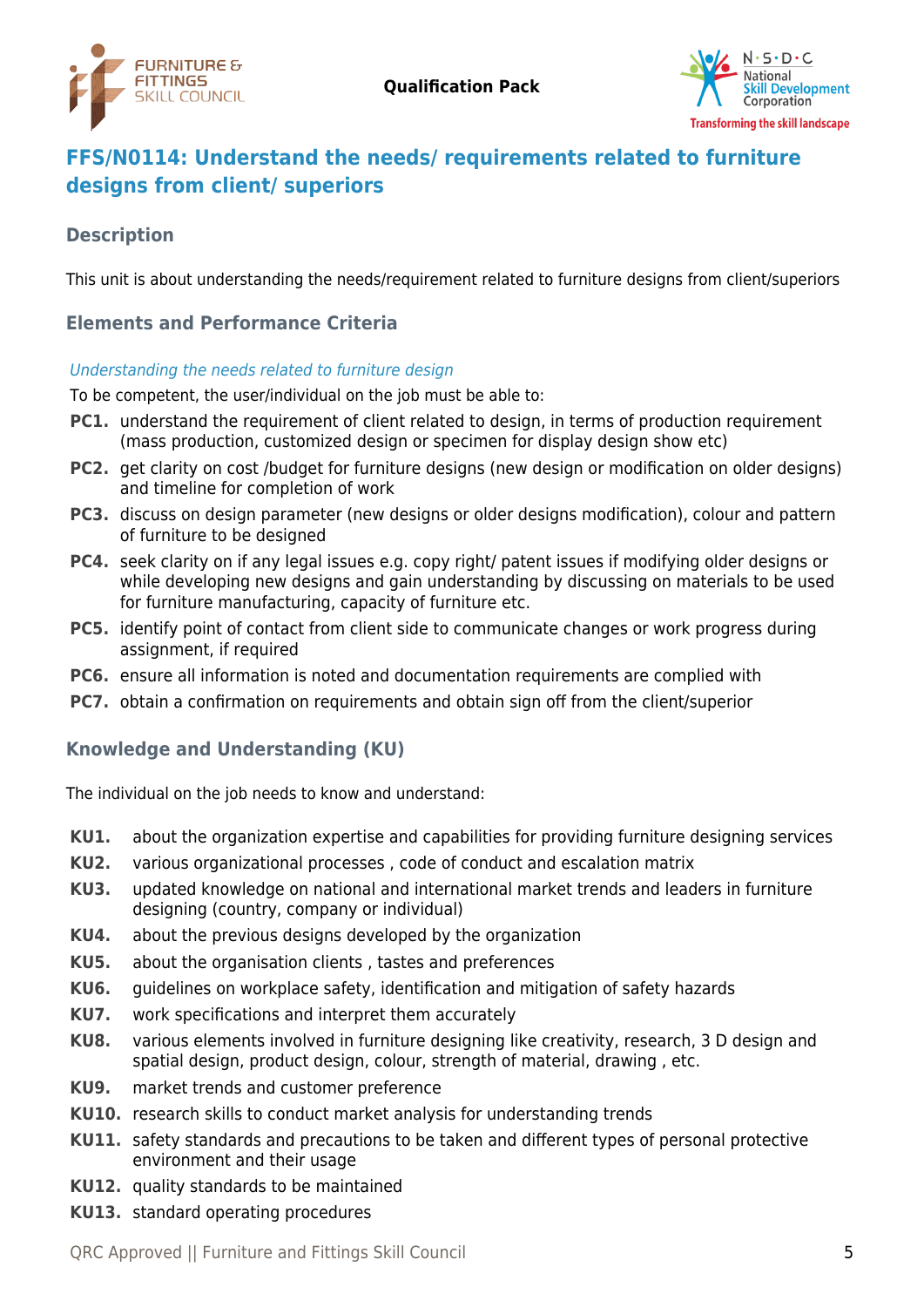



- **KU14.** common issues troubleshooting knowledge
- **KU15.** reporting and documentation skills
- **KU16.** presentation ability and effective communication skills
- **KU17.** about budget estimation tools, direct cost (labour , material, travel costs etc), indirect costs (office, equipment, administrative costs etc) and understanding of current costs in the market

# **Generic Skills (GS)**

User/individual on the job needs to know how to:

- **GS1.** document the information communicated /observations if any related to process
- **GS2.** document all the relevant records related to information gathering
- **GS3.** write reports, information documents to internal departments/ internal teams
- **GS4.** keep updated with latest trends and knowledge by reading magazines, reports, research material
- **GS5.** read and interpret the process required for conducting the assigned work
- **GS6.** read internal information documents sent by internal teams
- **GS7.** discuss task lists, schedules and activities
- **GS8.** question in order to understand the nature of the problem and to clarify queries
- **GS9.** attentively listen and comprehend the information given by the speaker
- **GS10.** communicate clearly and effectively on the issues being faced with colleagues and team and discussions with clients
- **GS11.** effectively present the project related development and ideas to client and team.
- **GS12.** troubleshooting common concerns knowledge
- **GS13.** analyse critical points in day to day tasks through experience and observation, and identify control measures to solve the issue
- **GS14.** handle issues in case the seniors/manager is not available (as per the authority matrix defined by the organization)
- **GS15.** plan and organize the work order and jobs received
- **GS16.** schedule the tasks for the team
- **GS17.** prioritize the work based on the instructions received
- **GS18.** plan to utilize time and equipment's effectively
- **GS19.** organize all process/ equipment manuals so as to access information easily
- **GS20.** ensure proper record keeping and documentation
- **GS21.** understand customer requirements, their priority and respond accordingly
- **GS22.** support team / manager/seniors in solving problems by detailing out problems and discuss the possible solutions
- **GS23.** apply domain information and analyses customer requirements, trends while interactions for need identification and survey
- **GS24.** use reasoning skills to identify and resolve basic problems
- **GS25.** analyze, evaluate and apply the information gathered from observation, experience, reasoning, or communication to act efficiently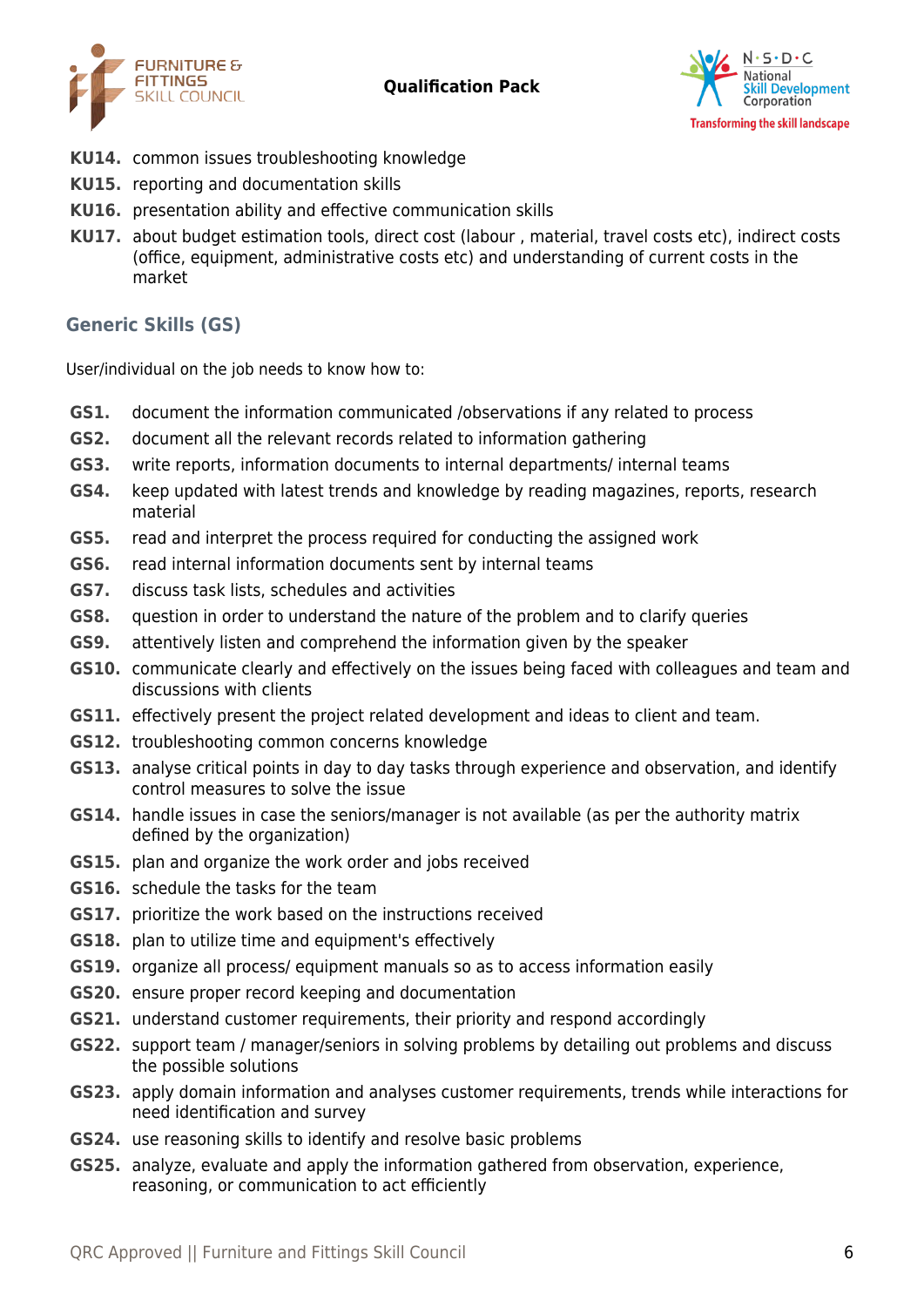



# **Assessment Criteria**

| <b>Assessment Criteria for Outcomes</b>                                                                                                                                                                                                                                | <b>Theory</b><br><b>Marks</b> | <b>Practical</b><br><b>Marks</b> | <b>Project</b><br><b>Marks</b> | <b>Viva</b><br><b>Marks</b> |  |
|------------------------------------------------------------------------------------------------------------------------------------------------------------------------------------------------------------------------------------------------------------------------|-------------------------------|----------------------------------|--------------------------------|-----------------------------|--|
| Understanding the needs related to furniture design                                                                                                                                                                                                                    |                               |                                  |                                |                             |  |
| PC1. understand the requirement of client<br>related to design, in terms of production<br>requirement (mass production, customized<br>design or specimen for display design show etc)                                                                                  | 6                             | 14                               |                                |                             |  |
| PC2. get clarity on cost /budget for furniture<br>designs (new design or modification on older<br>designs) and timeline for completion of work                                                                                                                         | 6                             | 14                               |                                |                             |  |
| PC3. discuss on design parameter (new designs<br>or older designs modification), colour and pattern<br>of furniture to be designed                                                                                                                                     | 4                             | 11                               |                                |                             |  |
| PC4. seek clarity on if any legal issues e.g. copy<br>right/ patent issues if modifying older designs or<br>while developing new designs and gain<br>understanding by discussing on materials to be<br>used for furniture manufacturing, capacity of<br>furniture etc. | 3                             | $\overline{7}$                   |                                |                             |  |
| PC5. identify point of contact from client side to<br>communicate changes or work progress during<br>assignment, if required                                                                                                                                           | $\overline{4}$                | 6                                |                                |                             |  |
| <b>PC6.</b> ensure all information is noted and<br>documentation requirements are complied with                                                                                                                                                                        | 4                             | 11                               |                                |                             |  |
| PC7. obtain a confirmation on requirements and<br>obtain sign off from the client/superior                                                                                                                                                                             | 3                             | $\overline{7}$                   |                                |                             |  |
| <b>NOS Total</b>                                                                                                                                                                                                                                                       | 30                            | 70                               |                                |                             |  |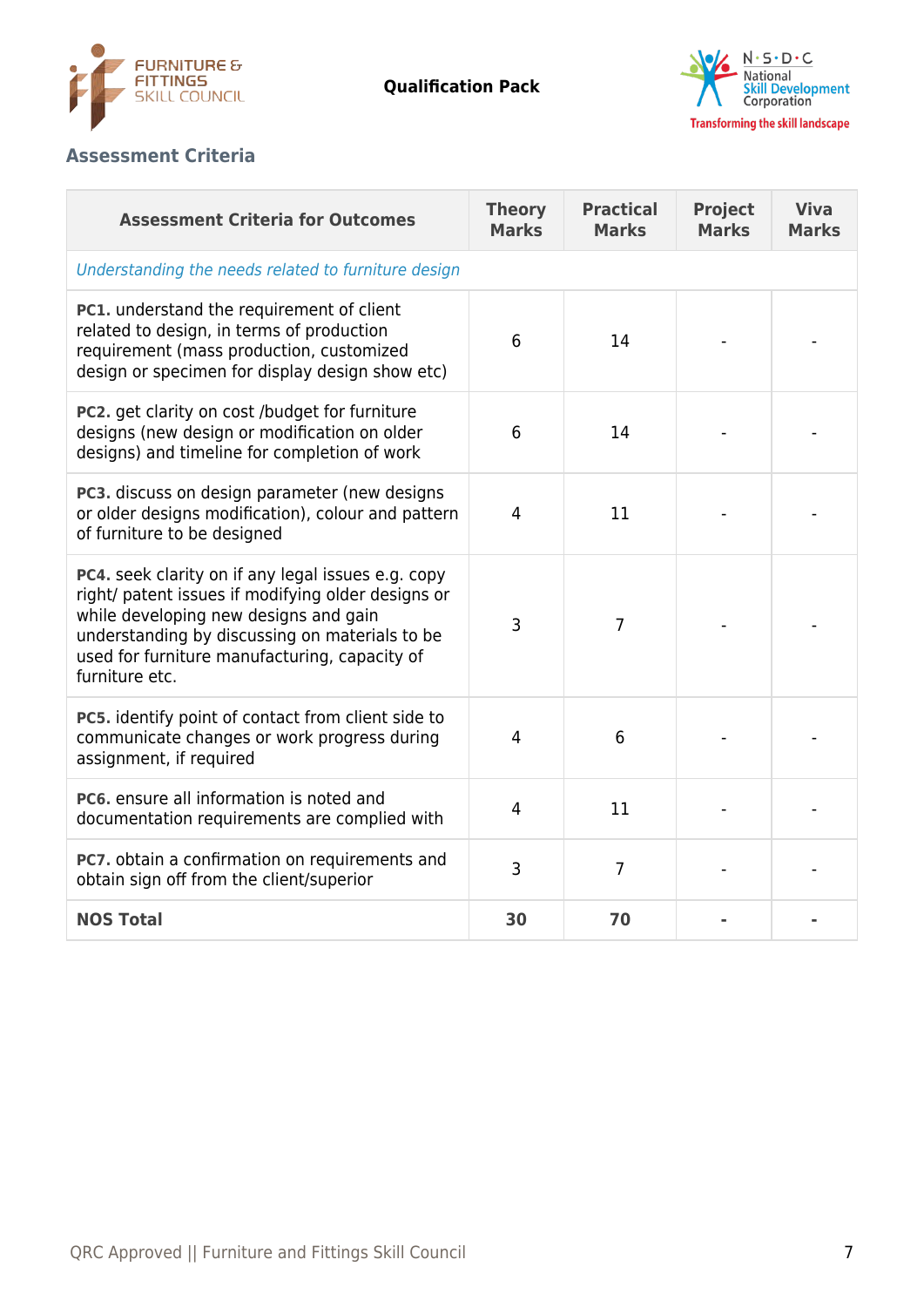



# **National Occupational Standards (NOS) Parameters**

| <b>NOS Code</b>            | FFS/N0114                                                                                 |
|----------------------------|-------------------------------------------------------------------------------------------|
| <b>NOS Name</b>            | Understand the needs/ requirements related to furniture designs from<br>client/ superiors |
| <b>Sector</b>              | Furniture & Fittings                                                                      |
| <b>Sub-Sector</b>          | Wooden Furniture, Modular Furniture                                                       |
| <b>Occupation</b>          | Design-Wooden/Modular furniture                                                           |
| <b>NSQF Level</b>          | 5                                                                                         |
| <b>Credits</b>             | <b>NA</b>                                                                                 |
| <b>Version</b>             | 1.0                                                                                       |
| <b>Last Reviewed Date</b>  | 12/07/2017                                                                                |
| <b>Next Review Date</b>    | 12/07/2020                                                                                |
| <b>NSQC Clearance Date</b> | 03/08/2018                                                                                |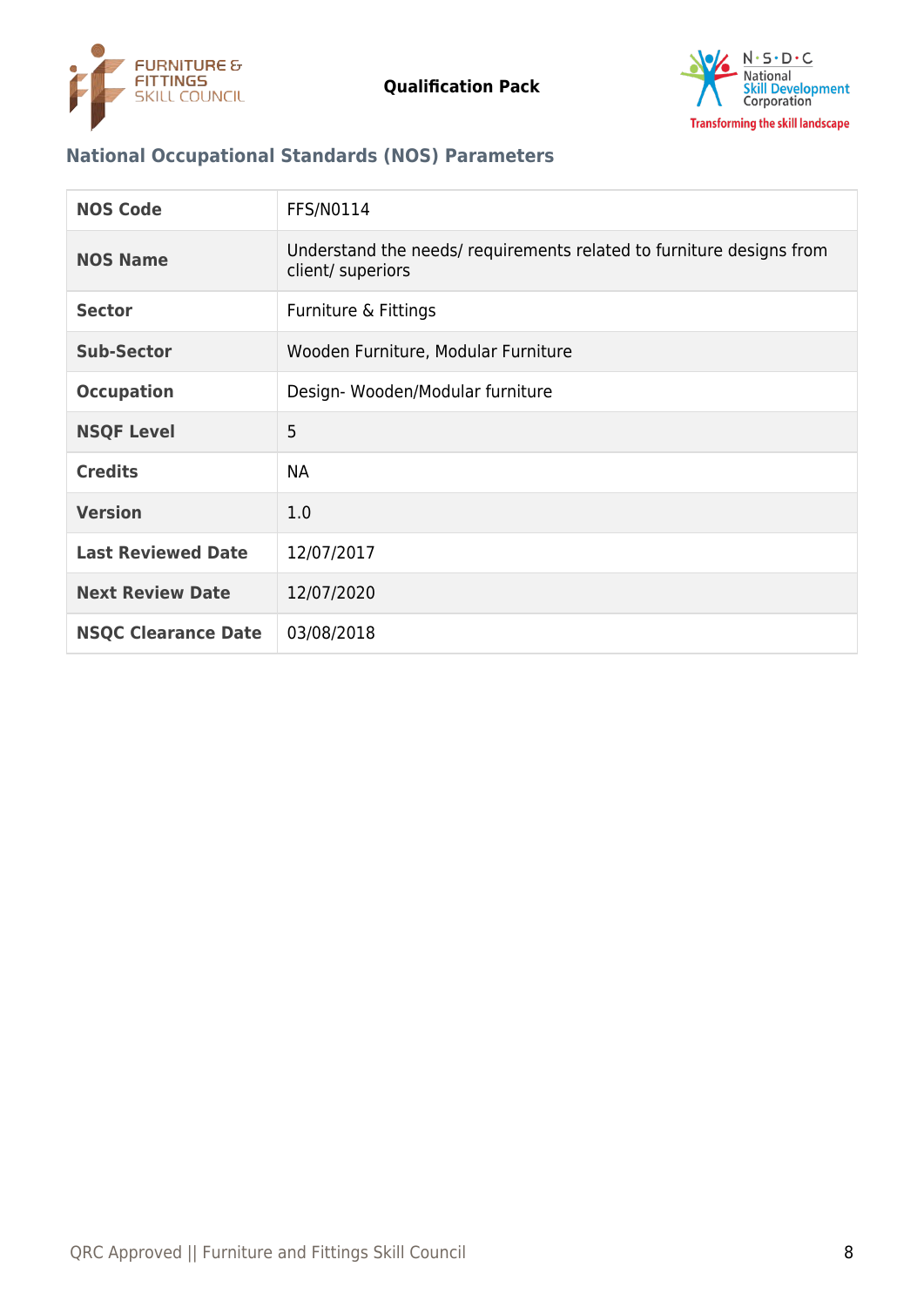



# <span id="page-8-0"></span>**FFS/N0115: Planning research and furniture design concept creation**

# **Description**

This unit is about planning, research and creation of a design concept for various possible types of furniture design.

## **Scope**

This unit/task covers the following: Furniture design objective and research Plan and prioritize work activities to achieve desired results Create Design concept with team Furniture design drawing and approval.

- Plan and prioritize work activities to achieve desired results
- Create Design concept with team
- Furniture design drawing and approval.

## **Elements and Performance Criteria**

#### Furniture design objective and research

To be competent, the user/individual on the job must be able to:

- **PC1.** discuss with team about design objective and purpose of the furniture piece to be designed e.g. decorative, functional, for individual client, for mass production etc.
- **PC2.** define the type of furniture to be designed, i.e. chair/sofa/table/ cupboard/ cabinet or kitchen modular cabinets, style of furniture e.g. modern, contemporary, classical etc. , size of furniture to be designed, where it will be placed (office, home or any other location) and uses of furniture.
- **PC3.** define the visual impact it should have (whether to complement or contrast the surrounding) and whether the designed piece will be a focal piece or blend with surroundings.
- **PC4.** conduct market research for latest designs, fixtures/fittings, style, trends, wooden material /other material like ply board, fibre board etc. with the help of various websites, catalogues.
- **PC5.** identify and extract the information from the research about the best use of waste material which can be used/incorporated with the target piece of furniture
- **PC6.** make a detailed note of researched data for future reference

Plan and prioritize work activities to achieve desired results

To be competent, the user/individual on the job must be able to:

- **PC7.** prepare plan and schedule as per client/project needs and distribute, prioritise activities among team to achieve desired result
- **PC8.** communicate within team to ensure a clear understanding through interaction about kind of furniture piece to be designed along with the materials to be used for furniture manufacturing and requirements of project.
- **PC9.** sync timelines with processes involved to complete work in given time

#### Create design concept with team

To be competent, the user/individual on the job must be able to:

**PC10.** discuss with team all the ideas for design concept and to finalize/shortlist one or two ideas for creating new designs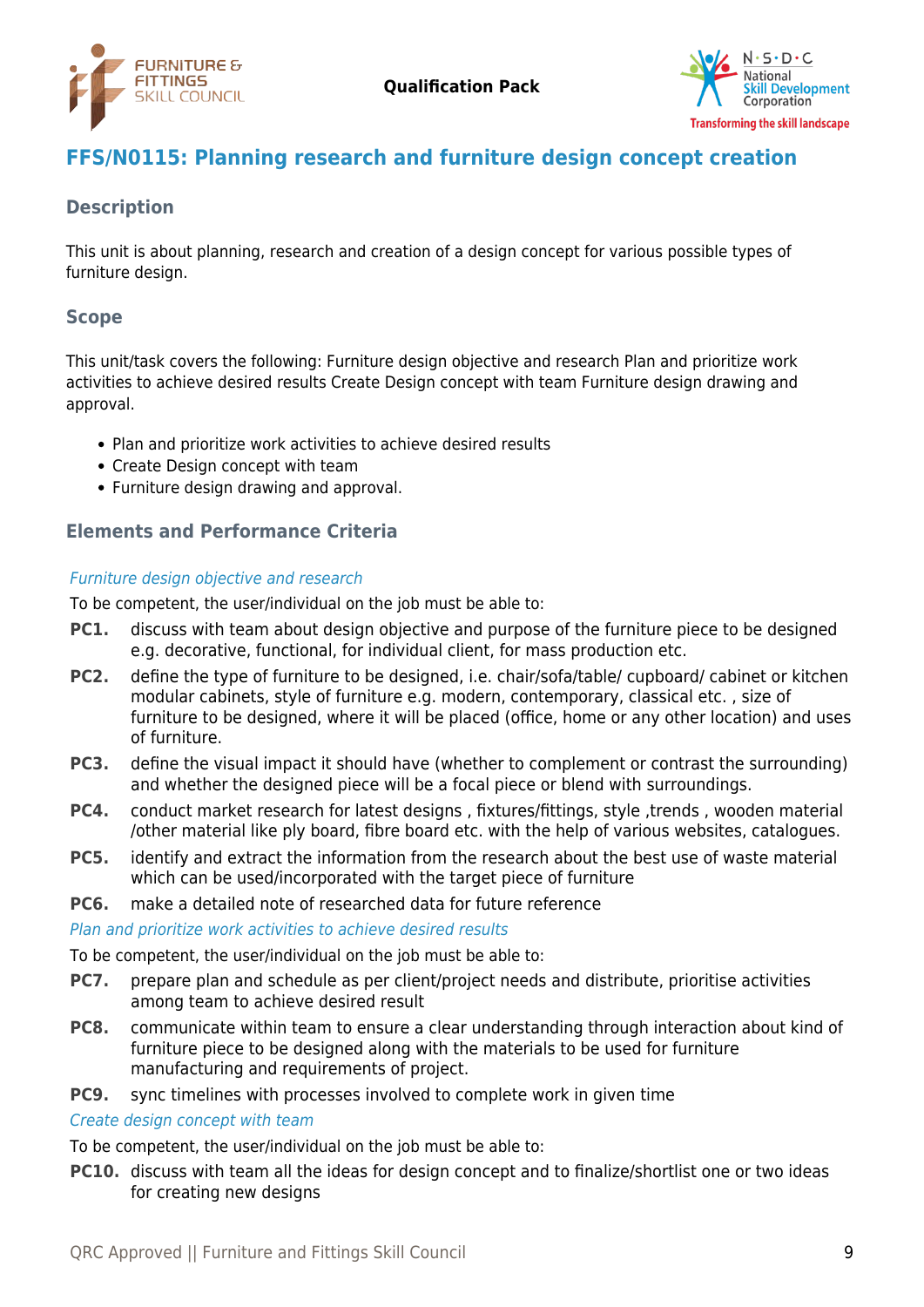



- **PC11.** assist team in converting these conceptualized ideas into few basic rough design sketches
- **PC12.** observe , visualize all the sketches drawn, and provide inputs/feedback to team to incorporate in final sketch
- **PC13.** consult with supervisor & incorporate any fresh ideas/feedback/inputs received from seniors Furniture design drawing and approval

To be competent, the user/individual on the job must be able to:

- **PC14.** review and discuss with team on the design drawings of final sketch with the help of computer software package (cad, coral draw etc.)
- **PC15.** draw plan, views, elevations, sections and other design structure with the help of software for furniture piece.
- **PC16.** assess to ensure to include all dimensions such construction details, material used, products finishes, and manufacturing technics, joineries used in making of the furniture
- **PC17.** ensure to add design elements and features to this furniture drawing.
- **PC18.** review and consult/discuss seniors and incorporate feedback
- **PC19.** present to client and take signoff w.r.t the target furniture and its related aspects like dimensions, proportions of target furniture etc.

# **Knowledge and Understanding (KU)**

The individual on the job needs to know and understand:

- **KU1.** about the organisation procedures and formalities to be completed during work
- **KU2.** statutory responsibilities under organization rules and regulations, escalation hierarchy and code of conduct
- **KU3.** the organisation processes and products and services
- **KU4.** about terminology, abbreviations, symbols, dimension matrix etc.
- **KU5.** common hazards in the work area and workplace procedures for dealing with them
- **KU6.** contact person in case of queries on procedure or products
- **KU7.** proper disposal system for waste and by-product
- **KU8.** about organizations capability and expertise in developing select design range for specific furniture category.
- **KU9.** the organizations regular buyers and their tastes and preferences.
- **KU10.** roles and responsibilities in executing the work and support requirement from subordinates.
- **KU11.** measurement length, width & depth in MKS & FPS system and its application
- **KU12.** marking out and measuring accurately
- **KU13.** reading and interpreting 2D / 3D drawings
- **KU14.** knowledge about the various types of furniture and furniture parts like types of legs, back, seats, skirting etc. and their drawings . ( eg- chairs, bed, sofa, base unit/wall unit, cabinets, crockery units, entertainment units, study table, dressing table, shelves/drawers etc.)
- **KU15.** about history and style of furniture.
- **KU16.** about materials and its properties.
- **KU17.** about furniture drawing preparation
- **KU18.** current market trends and customer preferences
- **KU19.** effective communication and presentation skills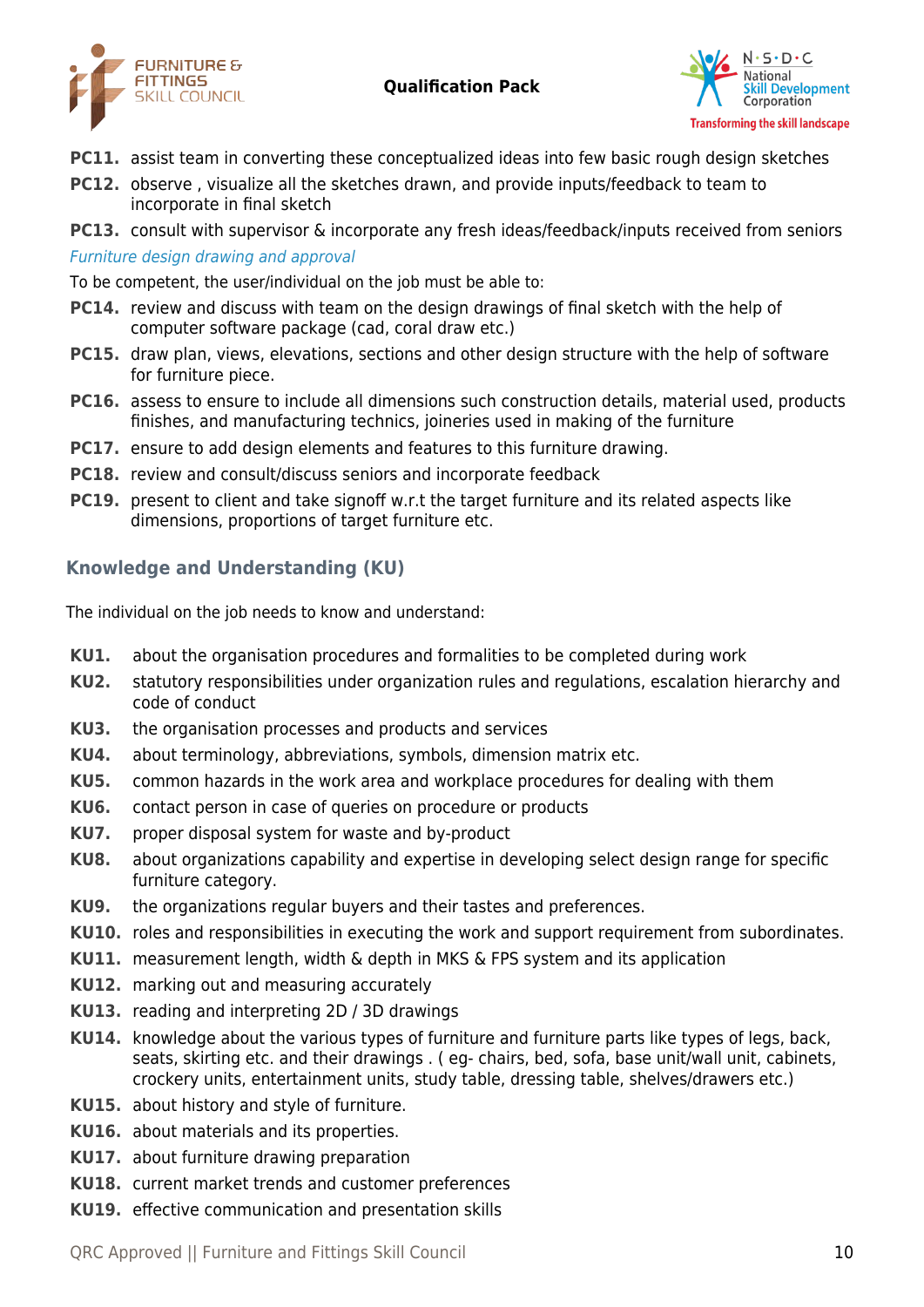



- **KU20.** safety standards and precautions to be taken and different types of personal protective gear and their usage
- **KU21.** standard operating procedures
- **KU22.** common issues troubleshooting knowledge
- **KU23.** about standard size and dimension of furniture.
- **KU24.** furniture ergonomics.
- **KU25.** knowledge about design software like Auto-CAD, CorelDraw, Photoshop etc.
- **KU26.** knowledge about different furniture material e.g. wood, MDF, plyboard etc. and their properties.
- **KU27.** about joineries and all kind of furniture finishes etc.
- **KU28.** the furniture making techniques, process and steps involved.

## **Generic Skills (GS)**

User/individual on the job needs to know how to:

- **GS1.** document records related to customer requirements, product designs and their requirements as per the design, material, and applications.
- **GS2.** keeping a record of all the designs that have been made and developed for future reference.
- **GS3.** drawing and sketching skills
- **GS4.** read and understand the labelling codes/package details as per company procedures
- **GS5.** read and interpret the process required for conducting the assigned work
- **GS6.** read internal information documents sent by internal teams
- **GS7.** computer skill and research techniques
- **GS8.** read and comprehend written instructions describing new design details from clients and also from external forums such as websites and blogs.
- **GS9.** keep abreast with latest trend by reading brochures, pamphlets, magazines and incorporating them in the design.
- **GS10.** discuss task lists, schedules and activities
- **GS11.** share best practices with peers
- **GS12.** seek information from customers and other sources in order to understand trend and customer requirements
- **GS13.** effectively communicate with team members and customers
- **GS14.** attentively listen and comprehend the information given by the seniors
- **GS15.** communicate clearly on the issues being faced and clarify queries
- **GS16.** ability to troubleshoot common concerns faced
- **GS17.** analyze critical points in day to day tasks through experience and observation, and identify control measures to solve the issue
- **GS18.** find damaged and/or defective products and hardware and perform minor repairs or reject them
- **GS19.** decide whether to accept damaged products, considering the extent of damage and ability to fix it
- **GS20.** plan ,organize and prioritize the work order and jobs received
- **GS21.** plan to utilize time and equipment's effectively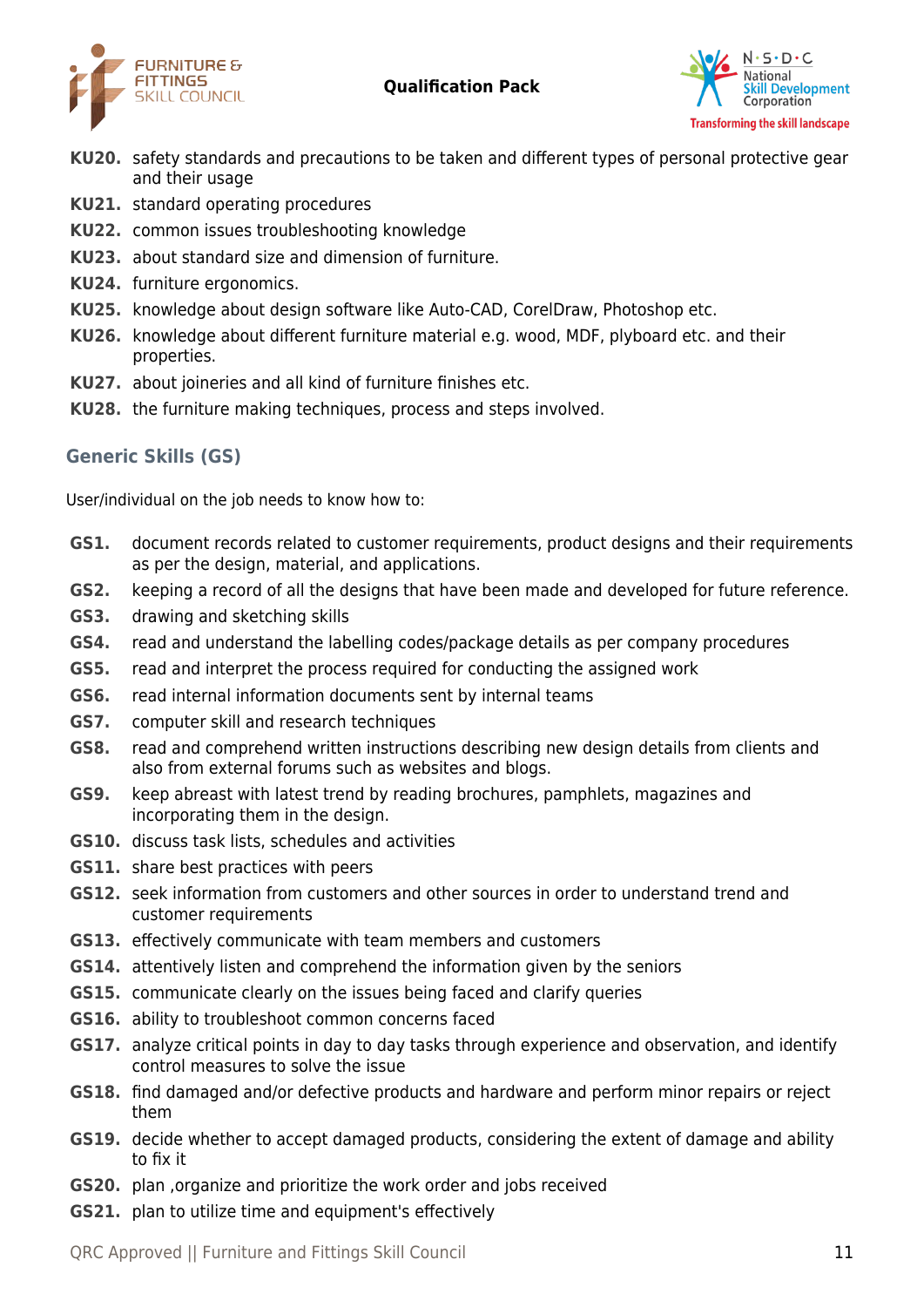



- **GS22.** plan and organize the designs and the related material intended to be used or their substitutes in case of scarcity/unavailability of a particular.
- **GS23.** plan and select the materials depending upon the budget of the company
- **GS24.** ability to concentrate on task and ability to complete with time limits
- **GS25.** assist in record keeping and proper documentation
- **GS26.** select design and materials that are customer friendly and practical.
- **GS27.** understand customer requirements and their priority and respond appropriately
- **GS28.** being courteous with customers and ability to handle different types of customers
- **GS29.** being aware of different customer cultures/faiths and responding appropriately
- **GS30.** support in charge/supervisor in solving problems by detailing and discussing the possible solutions
- **GS31.** ability to quickly identify common causes of errors and help in resolution
- **GS32.** arrange or seek help to select for material, style or any issue faced in case of new design development.
- **GS33.** analyze the type of design to be used for the design and its popularity in the market.
- **GS34.** analyze and study the relevance of the design with the design and product category.
- **GS35.** apply domain information/knowledge and assess day to day tasks through experience and observation, to identify control measures to solve issues
- **GS36.** provide suggestions to further streamline process
- **GS37.** critically evaluate the design, materials that has been selected for a particular design in terms of its demand, meeting the forecast, etc.
- **GS38.** use acquired knowledge of the work and process and apply the information gathered from observation, experience, reasoning, or communication to act efficiently
- **GS39.** use reasoning skills to identify and resolve basic problems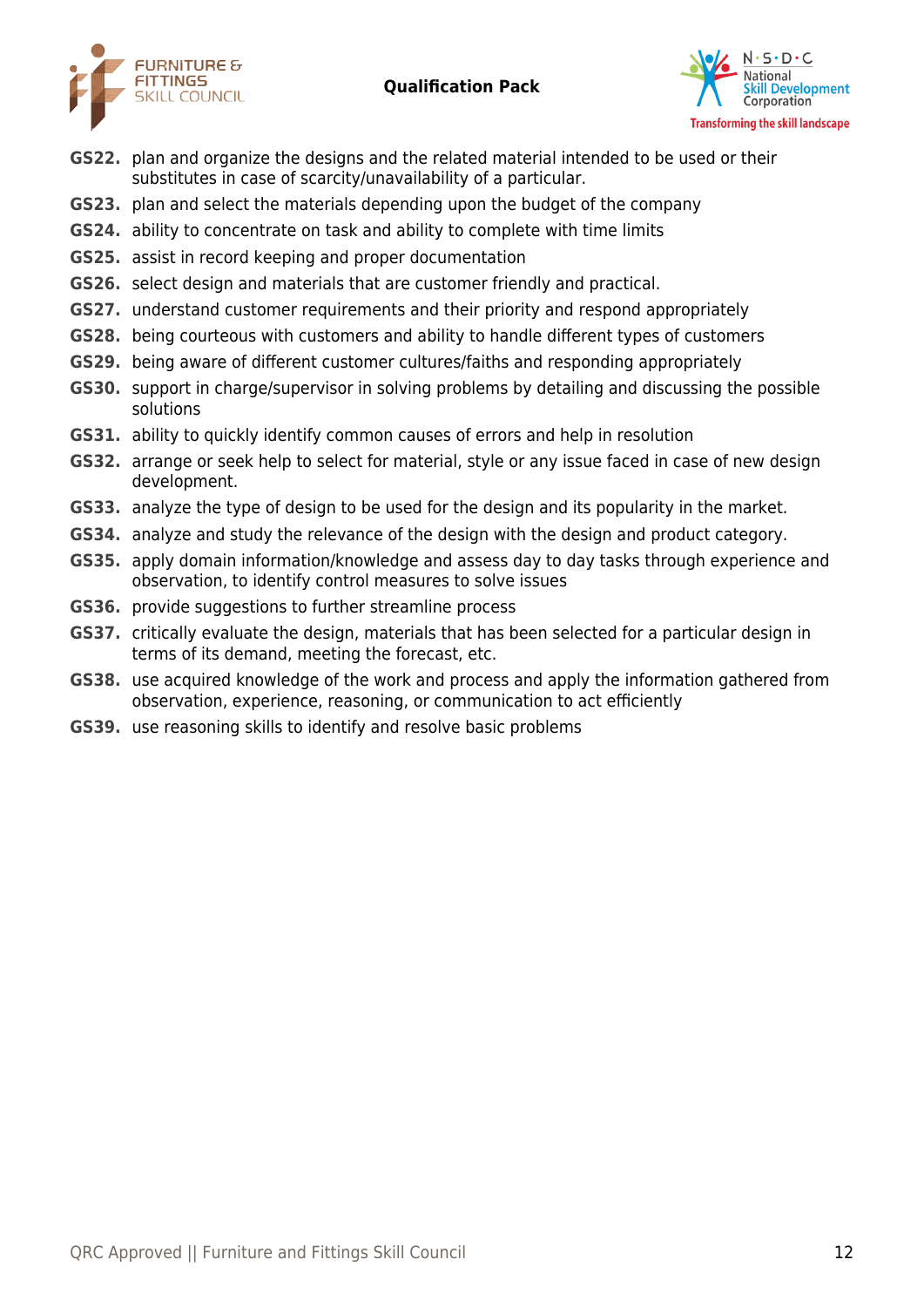



# **Assessment Criteria**

| <b>Assessment Criteria for Outcomes</b>                                                                                                                                                                                                                                                                                           | <b>Theory</b><br><b>Marks</b> | <b>Practical</b><br><b>Marks</b> | <b>Project</b><br><b>Marks</b> | <b>Viva</b><br><b>Marks</b> |
|-----------------------------------------------------------------------------------------------------------------------------------------------------------------------------------------------------------------------------------------------------------------------------------------------------------------------------------|-------------------------------|----------------------------------|--------------------------------|-----------------------------|
| Furniture design objective and research                                                                                                                                                                                                                                                                                           | 10                            | 21                               |                                |                             |
| PC1. discuss with team about design objective and<br>purpose of the furniture piece to be designed e.g.<br>decorative, functional, for individual client, for mass<br>production etc.                                                                                                                                             | 1                             | 4                                |                                |                             |
| <b>PC2.</b> define the type of furniture to be designed, i.e.<br>chair/sofa/table/ cupboard/ cabinet or kitchen<br>modular cabinets, style of furniture e.g. modern,<br>contemporary, classical etc., size of furniture to be<br>designed, where it will be placed (office, home or<br>any other location) and uses of furniture. | $\overline{2}$                | 3                                |                                |                             |
| PC3. define the visual impact it should have<br>(whether to complement or contrast the<br>surrounding) and whether the designed piece will be<br>a focal piece or blend with surroundings.                                                                                                                                        | 1                             | $\overline{2}$                   |                                |                             |
| PC4. conduct market research for latest designs,<br>fixtures/fittings, style, trends, wooden material<br>/other material like ply board, fibre board etc. with<br>the help of various websites, catalogues.                                                                                                                       | $\overline{2}$                | 5                                |                                |                             |
| PC5. identify and extract the information from the<br>research about the best use of waste material which<br>can be used/incorporated with the target piece of<br>furniture                                                                                                                                                       | $\overline{2}$                | 4                                |                                |                             |
| PC6. make a detailed note of researched data for<br>future reference                                                                                                                                                                                                                                                              | 2                             | 3                                |                                |                             |
| Plan and prioritize work activities to achieve desired<br>results                                                                                                                                                                                                                                                                 | 5                             | 12                               |                                |                             |
| <b>PC7.</b> prepare plan and schedule as per client/project<br>needs and distribute, prioritise activities among<br>team to achieve desired result                                                                                                                                                                                | $\overline{2}$                | 5                                |                                |                             |
| <b>PC8.</b> communicate within team to ensure a clear<br>understanding through interaction about kind of<br>furniture piece to be designed along with the<br>materials to be used for furniture manufacturing<br>and requirements of project.                                                                                     | $\overline{2}$                | 5                                |                                |                             |
| <b>PC9.</b> sync timelines with processes involved to<br>complete work in given time                                                                                                                                                                                                                                              | 1                             | 2                                |                                |                             |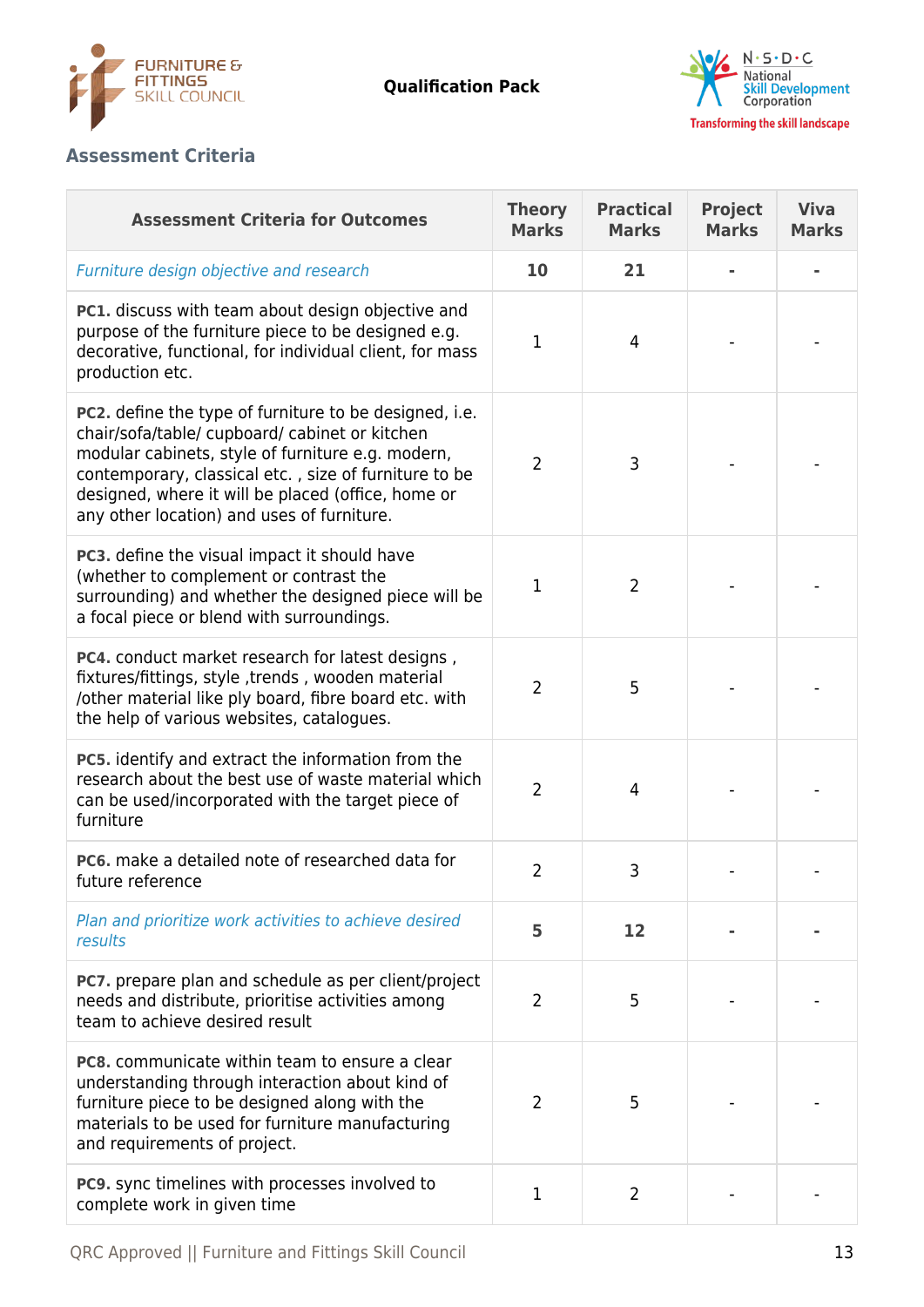



| <b>Assessment Criteria for Outcomes</b>                                                                                                                                                             | <b>Theory</b><br><b>Marks</b> | <b>Practical</b><br><b>Marks</b> | <b>Project</b><br><b>Marks</b> | <b>Viva</b><br><b>Marks</b> |
|-----------------------------------------------------------------------------------------------------------------------------------------------------------------------------------------------------|-------------------------------|----------------------------------|--------------------------------|-----------------------------|
| Create design concept with team                                                                                                                                                                     | 6                             | 12                               |                                |                             |
| <b>PC10.</b> discuss with team all the ideas for design<br>concept and to finalize/shortlist one or two ideas for<br>creating new designs                                                           | $\mathbf 1$                   | $\overline{2}$                   |                                |                             |
| PC11. assist team in converting these<br>conceptualized ideas into few basic rough design<br>sketches                                                                                               | 1                             | $\overline{2}$                   |                                |                             |
| PC12. observe, visualize all the sketches drawn,<br>and provide inputs/feedback to team to incorporate<br>in final sketch                                                                           | $\overline{2}$                | 4                                |                                |                             |
| PC13. consult with supervisor & incorporate any<br>fresh ideas/feedback/inputs received from seniors                                                                                                | $\overline{2}$                | 4                                |                                |                             |
| Furniture design drawing and approval                                                                                                                                                               | 9                             | 25                               |                                |                             |
| <b>PC14.</b> review and discuss with team on the design<br>drawings of final sketch with the help of computer<br>software package (cad, coral draw etc.)                                            | 1                             | 4                                |                                |                             |
| PC15. draw plan, views, elevations, sections and<br>other design structure with the help of software for<br>furniture piece.                                                                        | $\overline{2}$                | 3                                |                                |                             |
| <b>PC16.</b> assess to ensure to include all dimensions<br>such construction details, material used, products<br>finishes, and manufacturing technics, joineries used<br>in making of the furniture | 1                             | 4                                |                                |                             |
| PC17. ensure to add design elements and features<br>to this furniture drawing.                                                                                                                      | $\overline{2}$                | 5                                |                                |                             |
| <b>PC18.</b> review and consult/discuss seniors and<br>incorporate feedback                                                                                                                         | $\mathbf 1$                   | 4                                |                                |                             |
| <b>PC19.</b> present to client and take signoff w.r.t the<br>target furniture and its related aspects like<br>dimensions, proportions of target furniture etc.                                      | 2                             | 5                                |                                |                             |
| <b>NOS Total</b>                                                                                                                                                                                    | 30                            | 70                               |                                |                             |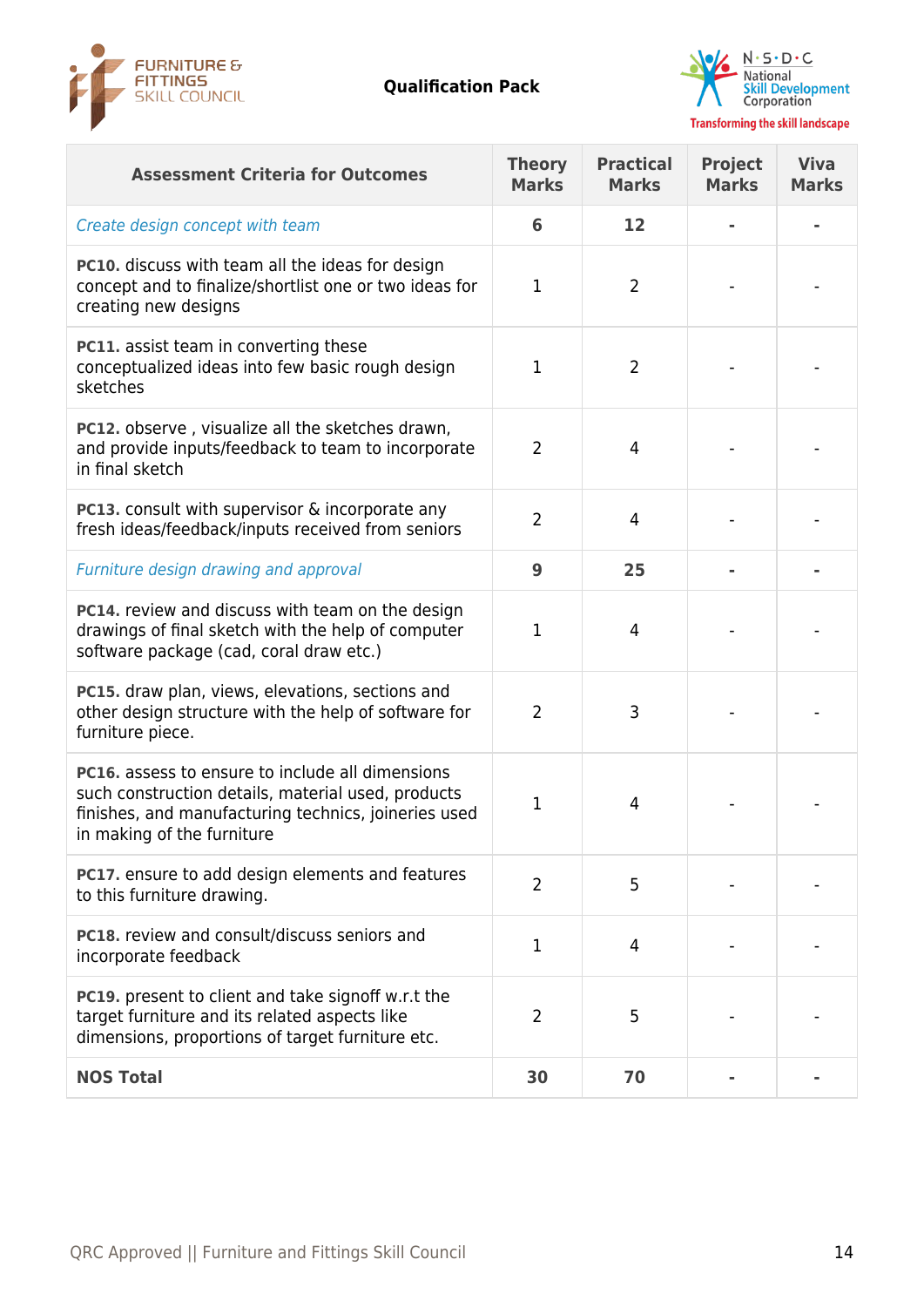



# **National Occupational Standards (NOS) Parameters**

| <b>NOS Code</b>            | <b>FFS/N0115</b>                                        |
|----------------------------|---------------------------------------------------------|
| <b>NOS Name</b>            | Planning research and furniture design concept creation |
| <b>Sector</b>              | Furniture & Fittings                                    |
| <b>Sub-Sector</b>          | Wooden Furniture, Modular Furniture                     |
| <b>Occupation</b>          | Design-Wooden/Modular furniture                         |
| <b>NSQF Level</b>          | 5                                                       |
| <b>Credits</b>             | <b>NA</b>                                               |
| <b>Version</b>             | 1.0                                                     |
| <b>Last Reviewed Date</b>  | 12/07/2017                                              |
| <b>Next Review Date</b>    | 12/07/2020                                              |
| <b>NSQC Clearance Date</b> |                                                         |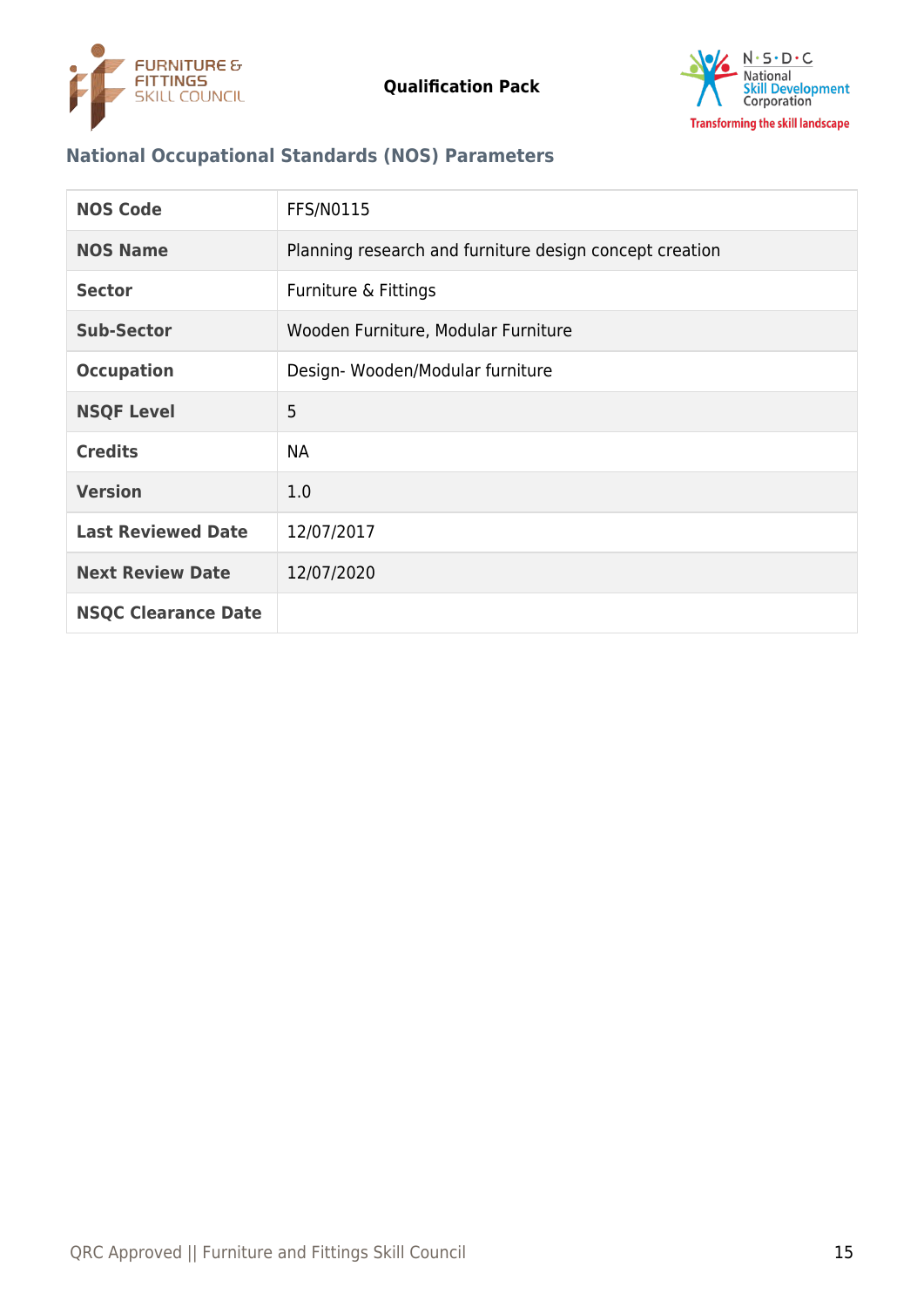



# <span id="page-15-0"></span>**FFS/N0116: Evalaute furnture scale model/ prototype and present it to superior/ client**

# **Description**

This unit is about assessing the scale model, developing a prototype and presenting it to superiors/client

#### **Scope**

This unit/task covers the following: Assess the scale model and approve for prototype Support furniture prototype design preparation, assess and present it to client

• Support furniture prototype design preparation, assess and present it to client

## **Elements and Performance Criteria**

#### Assess the scale model and approve for prototype

To be competent, the user/individual on the job must be able to:

- **PC1.** support in materials selection such as kind of card board, small sticks or other materials to create model
- **PC2.** check the layout drawing on card board sheet as per furniture dimension and ensure proper cutting of cardboard and joining these cut card board piece together as per drawn layout shape and sizes
- **PC3.** ensure proper marking and display signs with sticks or other chosen material to display the feature and details of the furniture pieces
- **PC4.** review all sizes and proportions of scale, also review all joineries and making techniques of furniture
- **PC5.** analyse and conduct a visual inspection to identify any problems that are present or may arise in scale model, before proceeding to prototype sample
- **PC6.** approve the scale model for prototype sample preparation

Support furniture prototype design preparation, assess and present it to client

To be competent, the user/individual on the job must be able to:

- **PC7.** support in providing instructions to the craftsman/carpenter to get the prototype ready as per specification and detail given in drawings
- **PC8.** assess, analyse the structure of prototype , all joineries and techniques used
- **PC9.** analyze look and appearance of the prototype sample and check for any errors
- **PC10.** advice team to correct errors if any and ensure all features are visible in prototype that didnt show up in the small scale
- **PC11.** review and test the furniture prototype in terms of e.g., checking for levelling, balance, strengths, durability, longevity etc.
- **PC12.** ensure that the prototype finish is as per instruction and quality standard
- **PC13.** review prototype in consultation with the team in terms of equipment/material to be used, labor skills, etc to confirm its error free , before presenting it to client
- **PC14.** present the prototype to the client, incorporate changes as suggested by the client and get signoff/approval of this final prototype from the client
- **PC15.** ensure compliance with procedural documentation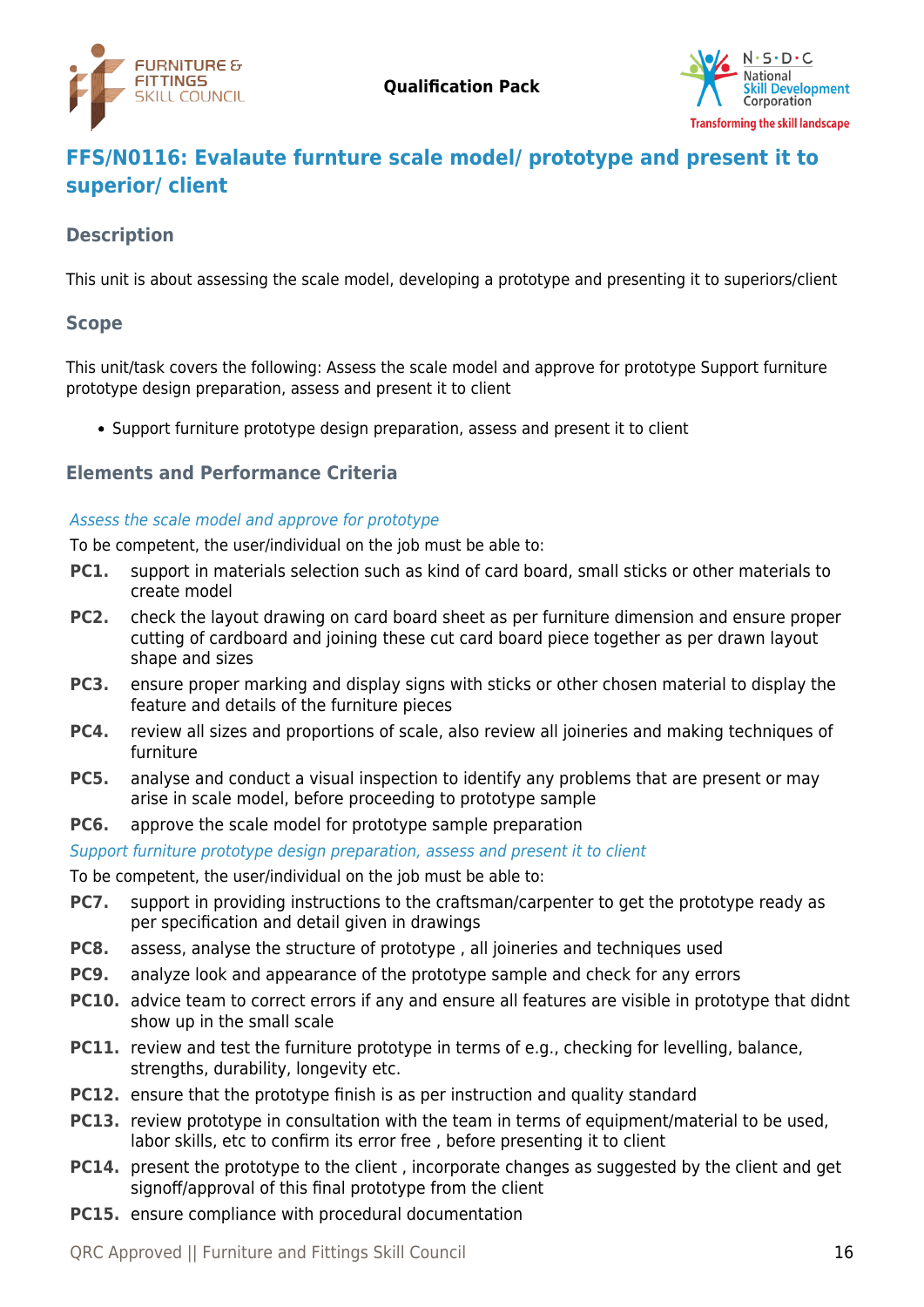



# **Knowledge and Understanding (KU)**

The individual on the job needs to know and understand:

- **KU1.** organizations experience and expertise working with various types of materials like wood, plastics, metals etc.
- **KU2.** about organisation processes, organisation products and services, code of conduct and escalation hierarchy.
- **KU3.** knowledge of machines used/availability with respect to the type of materials being worked upon.
- **KU4.** the organisation procedures and formalities to be completed during work
- **KU5.** statutory respsonsibilities under organizational legislation and regulations
- **KU6.** about terminology, abbreviations, symbols, dimension matrix etc.
- **KU7.** about organizations capability and expertise in developing select design range for specific furniture category.
- **KU8.** the organizations regular buyers and their tastes and preferences.
- **KU9.** types of materials used in the selected product category, their trade names and availability in the market
- **KU10.** material characteristics with reference to product category like construction, dimensional properties, durability etc.
- **KU11.** construction and joineries, and techniques.
- **KU12.** type of finishes used in furniture.
- **KU13.** measurement length, width & depth in MKS & FPS system and its application with accuracy
- **KU14.** reading and interpreting 2D / 3D drawings
- **KU15.** about the various types of furniture and furniture parts like types of legs, back, seats, skirting etc. and their drawings . ( eg- chairs, bed, sofa, base unit/wall unit, cabinets, crockery units, entertainment units, study table, dressing table, shelves/drawers etc.)
- **KU16.** about history and styles of furniture.
- **KU17.** current market trends and customer preferences
- **KU18.** effective communication and presentation skills
- **KU19.** knowledge about standard size and dimension of furniture
- **KU20.** safety standards and precautions to be taken and different types of personal protective gear and their usage
- **KU21.** standard operating procedures
- **KU22.** common issues troubleshooting knowledge
- **KU23.** furniture ergonomics
- **KU24.** design software like Auto-CAD, CorelDraw, Photoshop etc.
- **KU25.** about wood, MDF, plyboard & other material properties
- **KU26.** joineries and all kind of furniture finishes etc.
- **KU27.** about furniture making techniques, process and step involved

## **Generic Skills (GS)**

User/individual on the job needs to know how to: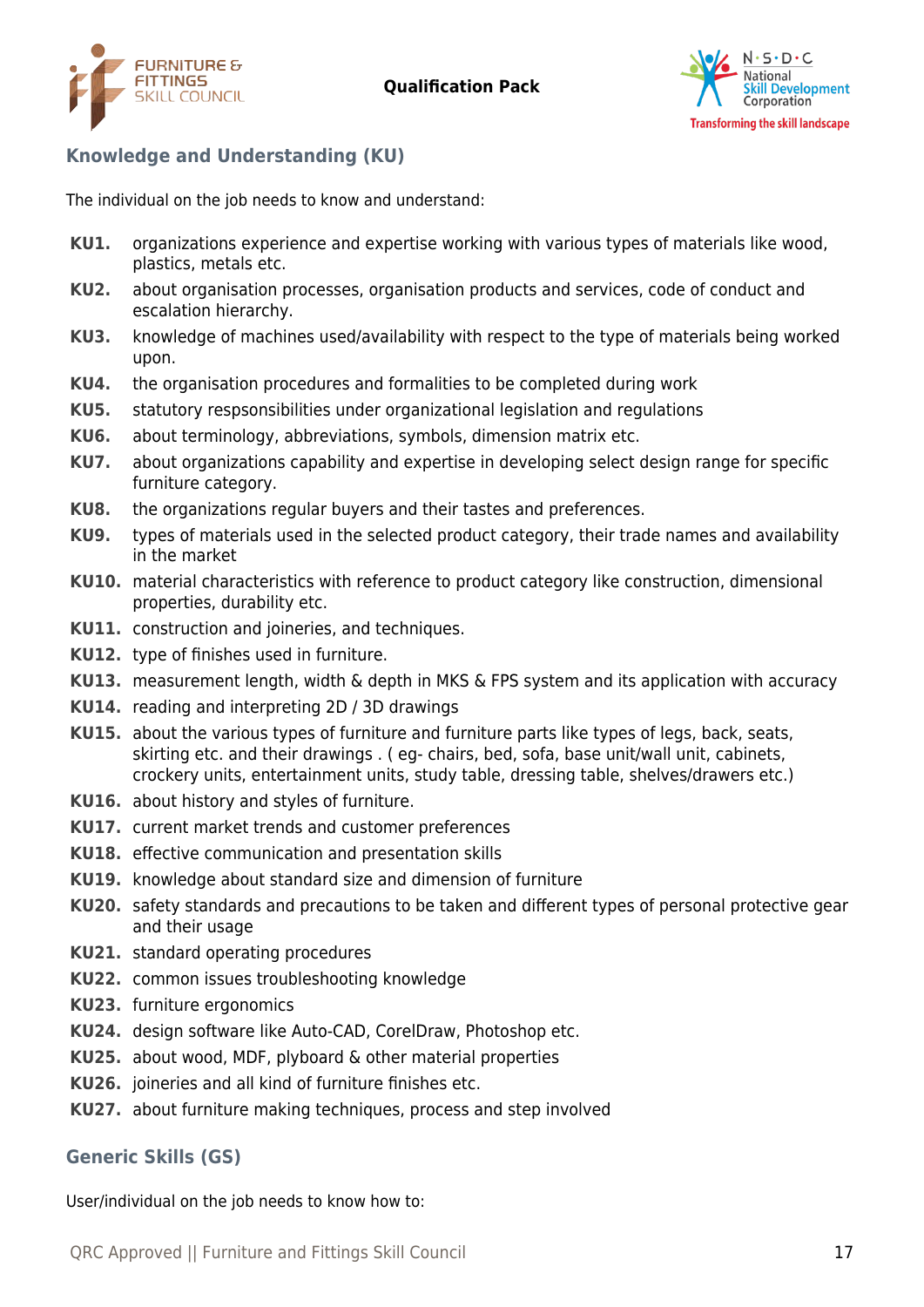



- **GS1.** document records related to the past experience of the company with the types of design and materials used.
- **GS2.** document records related to customer requirements, product designs and their requirements as per the design, material, and applications.
- **GS3.** keep a record of all the designs that have been made and developed for future reference.
- **GS4.** drawing and sketching skills
- **GS5.** read and comprehend the requirements in case of a unique design/material to be used and its availability in the market.
- **GS6.** read and interpret the process required for conducting the assigned work
- **GS7.** read internal information documents sent by internal teams
- **GS8.** computer skill and research techniques
- **GS9.** keep abreast with latest trend by reading brochures, pamphlets, magazines and incorporating them in the design
- **GS10.** speaking in vernacular language would serve as an advantage while communicating with the workers.
- **GS11.** discuss task lists, schedules and activities
- **GS12.** share best practices with peers
- **GS13.** seek information from customers and other sources in order to understand trend and customer requirements
- **GS14.** effectively communicate with team members and customers
- **GS15.** attentively listen and comprehend the information given by the seniors
- **GS16.** communicate clearly on the issues being faced and clarify queries
- **GS17.** take decisions regarding finalizing of the material keeping its availability and cost in mind.
- **GS18.** take decisions in joineries, in selecting prototype size and other materials.
- **GS19.** ability to troubleshoot common concerns faced
- **GS20.** analyze critical points in day to day tasks through experience and observation, and identify control measures to solve the issue
- **GS21.** plan, organize and prioritize the work order and jobs received.
- **GS22.** plan and organize the designs and the related material intended to be used or their substitutes in case of scarcity/unavailability of a particular material.
- **GS23.** plan the design and select the material as per prototype along with keeping in mind the budget
- **GS24.** ability to concentrate on task and ability to complete with time limits.
- **GS25.** assist in record keeping and proper documentation.
- **GS26.** understand customer requirements and time lines and respond as per their needs.
- **GS27.** select design and materials that are customer friendly and readily available in market.
- **GS28.** being courteous with customers and ability to handle different types of customers
- **GS29.** being aware of different customer cultures/faiths and responding appropriately
- **GS30.** support in charge/supervisor in solving problems by detailing and discussing the possible solutions
- **GS31.** ability to quickly identify common causes of errors and help in resolution
- **GS32.** arrange or seek help to select for material, style and tackles in case of new design development.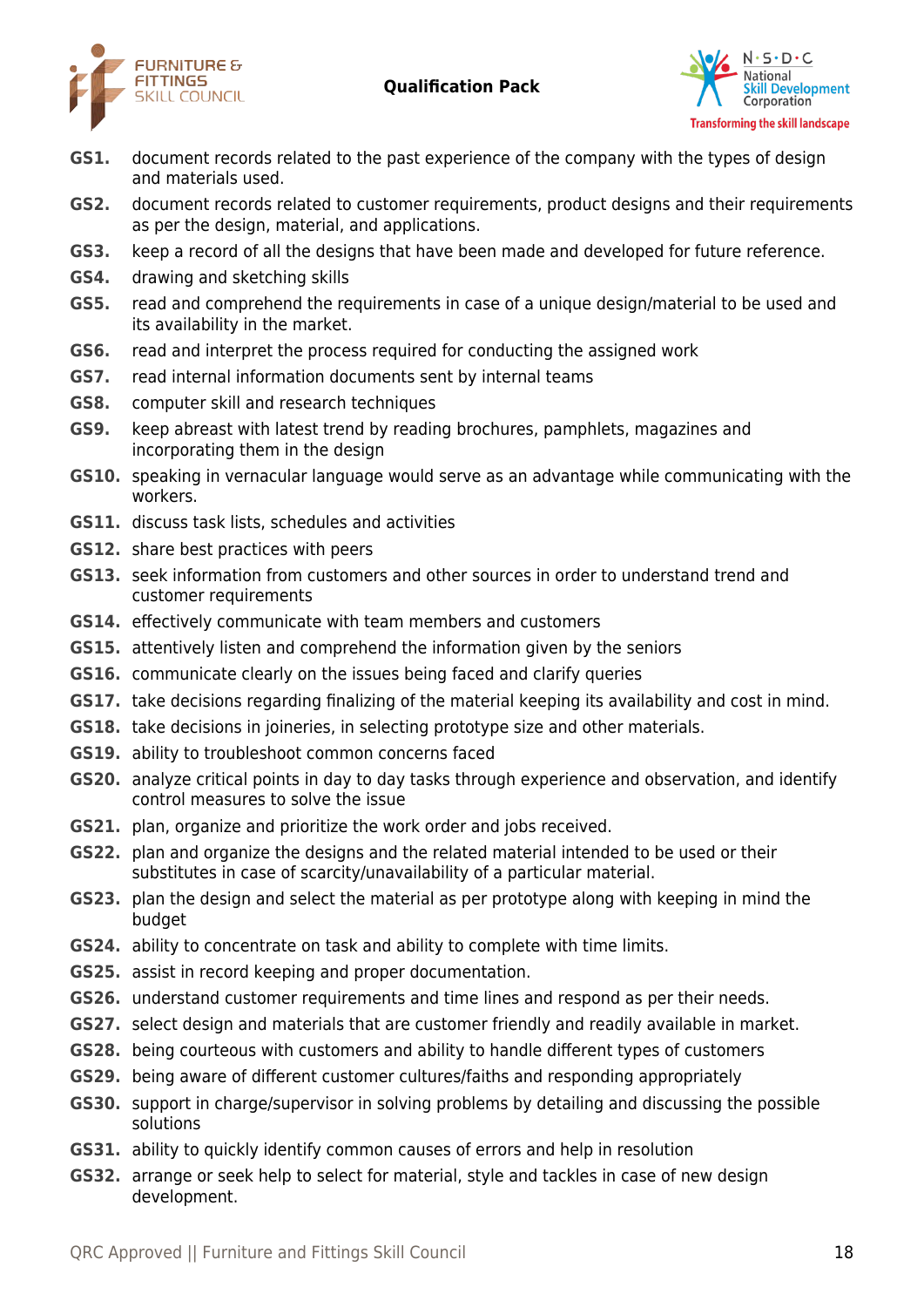



- **GS33.** analyze the type of design/material to be used for the design and its popularity in the market.
- **GS34.** analyze and study the relevance of the design while working with team
- **GS35.** apply domain information/knowledge and assess day to day tasks through experience and observation, to identify control measures to solve issues
- **GS36.** provide suggestions to further streamline the process
- **GS37.** critically evaluate the design, materials that has been selected for a particular design in terms of its customer requirements, cost/budget, meeting the timelines, etc.
- **GS38.** use acquired knowledge of the work and process and apply the information gathered from observation, experience, reasoning, or communication to act efficiently
- **GS39.** use reasoning skills to identify and resolve basic problems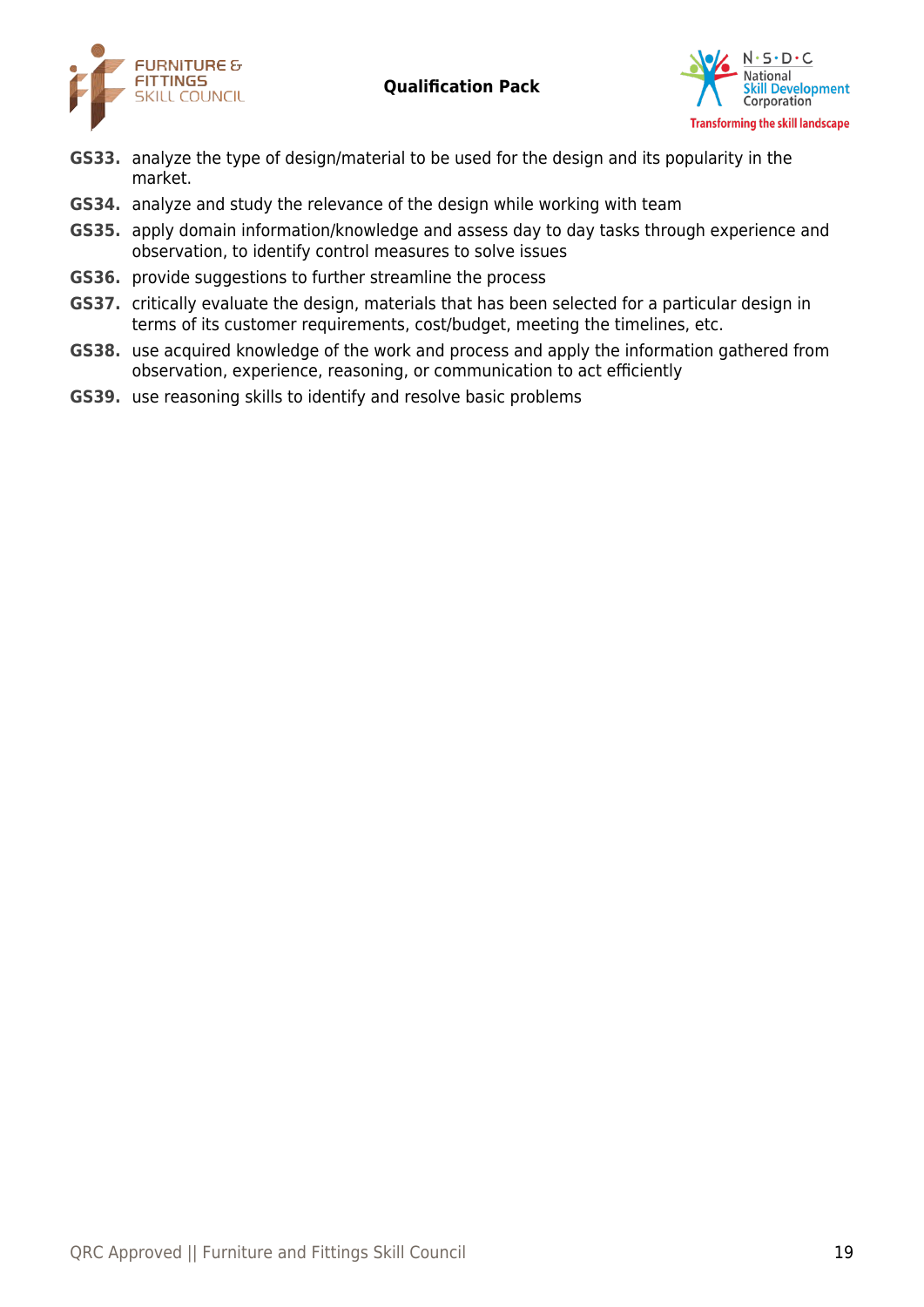



# **Assessment Criteria**

| <b>Assessment Criteria for Outcomes</b>                                                                                                                                                                                    | <b>Theory</b><br><b>Marks</b> | <b>Practical</b><br><b>Marks</b> | <b>Project</b><br><b>Marks</b> | <b>Viva</b><br><b>Marks</b> |
|----------------------------------------------------------------------------------------------------------------------------------------------------------------------------------------------------------------------------|-------------------------------|----------------------------------|--------------------------------|-----------------------------|
| Assess the scale model and approve for prototype                                                                                                                                                                           | 12                            | 27                               |                                |                             |
| PC1. support in materials selection such as kind of<br>card board, small sticks or other materials to create<br>model                                                                                                      | $\overline{2}$                | $\overline{4}$                   |                                |                             |
| <b>PC2.</b> check the layout drawing on card board sheet<br>as per furniture dimension and ensure proper<br>cutting of cardboard and joining these cut card<br>board piece together as per drawn layout shape<br>and sizes | $\overline{2}$                | 5                                |                                |                             |
| PC3. ensure proper marking and display signs with<br>sticks or other chosen material to display the<br>feature and details of the furniture pieces                                                                         | $\overline{2}$                | 4                                |                                |                             |
| PC4. review all sizes and proportions of scale, also<br>review all joineries and making techniques of<br>furniture                                                                                                         | $\overline{2}$                | 5                                |                                |                             |
| PC5. analyse and conduct a visual inspection to<br>identify any problems that are present or may arise<br>in scale model, before proceeding to prototype<br>sample                                                         | $\overline{2}$                | 5                                |                                |                             |
| PC6. approve the scale model for prototype sample<br>preparation                                                                                                                                                           | $\overline{2}$                | 4                                |                                |                             |
| Support furniture prototype design preparation,<br>assess and present it to client                                                                                                                                         | 18                            | 43                               |                                |                             |
| PC7. support in providing instructions to the<br>craftsman/carpenter to get the prototype ready as<br>per specification and detail given in drawings                                                                       | $\overline{2}$                | 5                                |                                |                             |
| PC8. assess, analyse the structure of prototype, all<br>joineries and techniques used                                                                                                                                      | $\overline{2}$                | 4                                |                                |                             |
| PC9. analyze look and appearance of the prototype<br>sample and check for any errors                                                                                                                                       | $\overline{2}$                | 5                                |                                |                             |
| <b>PC10.</b> advice team to correct errors if any and<br>ensure all features are visible in prototype that<br>didnt show up in the small scale                                                                             | $\overline{2}$                | 5                                |                                |                             |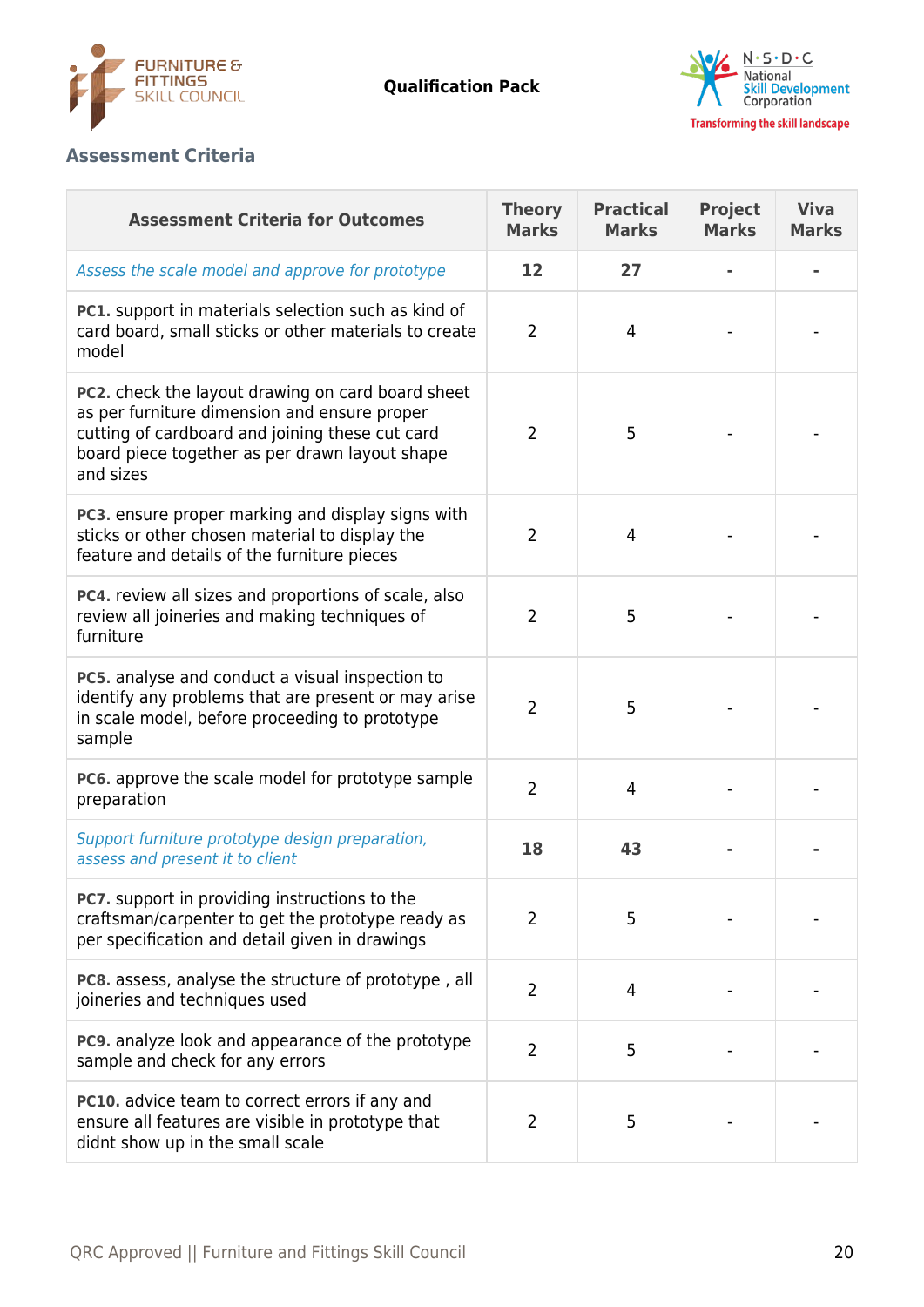



| <b>Assessment Criteria for Outcomes</b>                                                                                                                                                     | <b>Theory</b><br><b>Marks</b> | <b>Practical</b><br><b>Marks</b> | <b>Project</b><br><b>Marks</b> | <b>Viva</b><br><b>Marks</b> |
|---------------------------------------------------------------------------------------------------------------------------------------------------------------------------------------------|-------------------------------|----------------------------------|--------------------------------|-----------------------------|
| <b>PC11.</b> review and test the furniture prototype in<br>terms of e.g., checking for levelling, balance,<br>strengths, durability, longevity etc.                                         | $\overline{2}$                | 5                                |                                |                             |
| PC12. ensure that the prototype finish is as per<br>instruction and quality standard                                                                                                        | $\overline{2}$                | 5                                |                                |                             |
| <b>PC13.</b> review prototype in consultation with the<br>team in terms of equipment/material to be used,<br>labor skills, etc to confirm its error free, before<br>presenting it to client | $\mathcal{P}$                 | 4                                |                                |                             |
| <b>PC14.</b> present the prototype to the client,<br>incorporate changes as suggested by the client and<br>get signoff/approval of this final prototype from the<br>client                  | $\mathcal{P}$                 | 5                                |                                |                             |
| <b>PC15.</b> ensure compliance with procedural<br>documentation                                                                                                                             | 2                             | 5                                |                                |                             |
| <b>NOS Total</b>                                                                                                                                                                            | 30                            | 70                               |                                |                             |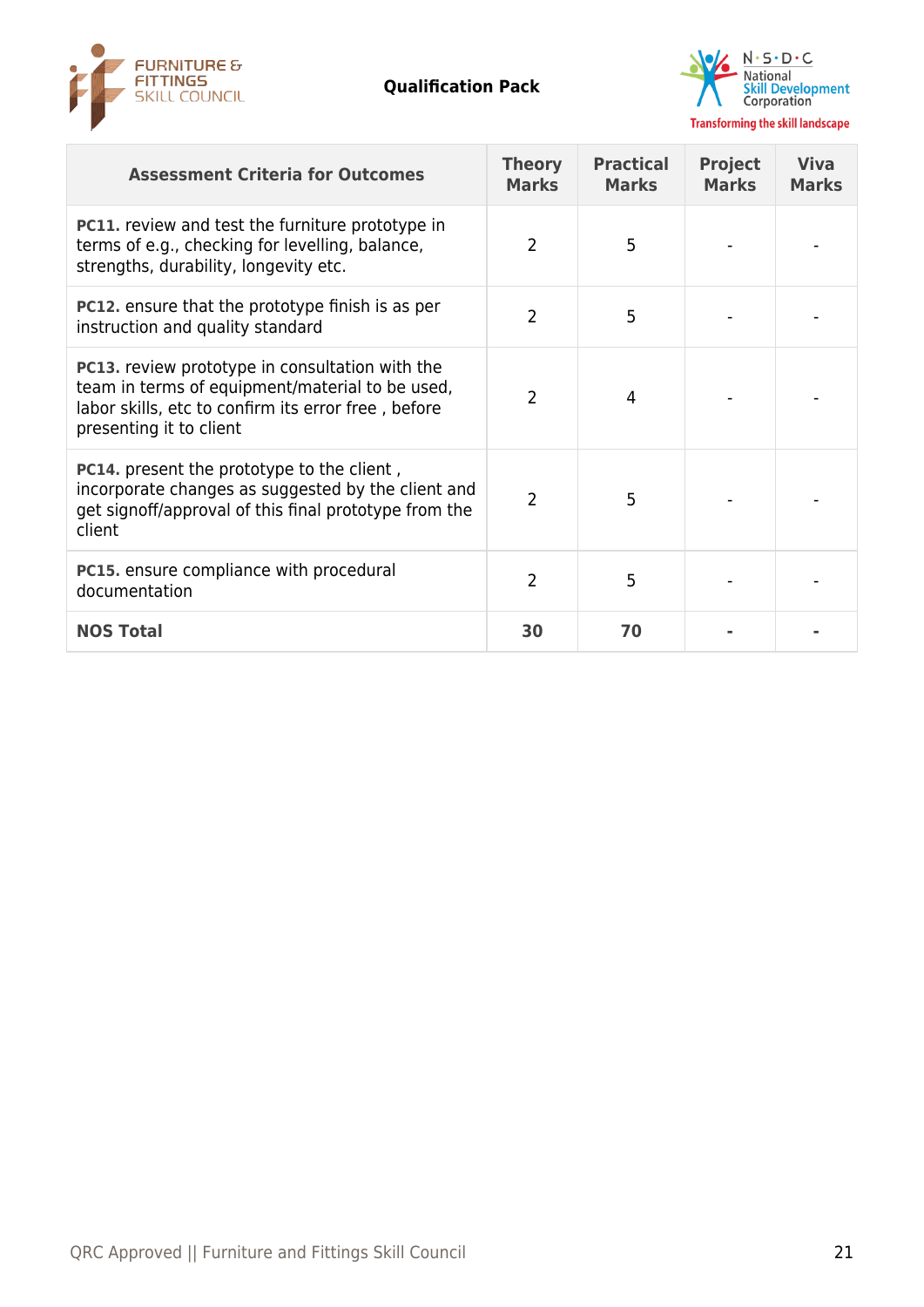



# **National Occupational Standards (NOS) Parameters**

| <b>NOS Code</b>            | <b>FFS/N0116</b>                                                               |
|----------------------------|--------------------------------------------------------------------------------|
| <b>NOS Name</b>            | Evalaute furnture scale model/ prototype and present it to superior/<br>client |
| <b>Sector</b>              | Furniture & Fittings                                                           |
| <b>Sub-Sector</b>          | Wooden Furniture, Modular Furniture                                            |
| <b>Occupation</b>          | Design-Wooden/Modular furniture                                                |
| <b>NSQF Level</b>          | 5                                                                              |
| <b>Credits</b>             | <b>NA</b>                                                                      |
| <b>Version</b>             | 1.0                                                                            |
| <b>Last Reviewed Date</b>  | 12/07/2017                                                                     |
| <b>Next Review Date</b>    | 12/07/2020                                                                     |
| <b>NSQC Clearance Date</b> |                                                                                |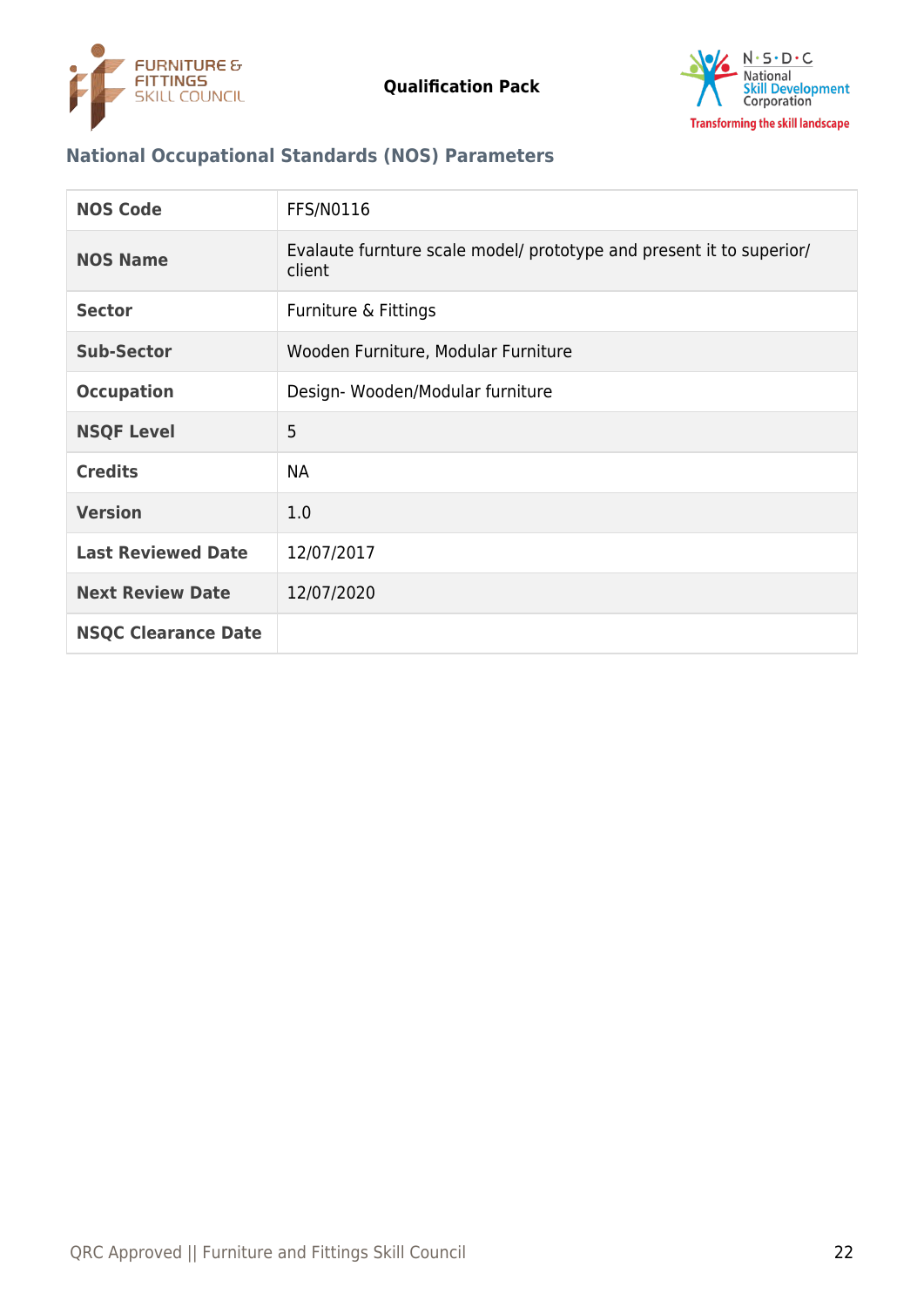



# <span id="page-22-0"></span>**FFS/N8601: Ensure health and safety at workplace**

## **Description**

This OS unit covers health, safety and security at the workplace. This includes procedures and practices that candidate need to follow to help maintain a healthy, safe and secure work environment.

# **Elements and Performance Criteria**

#### Health and Safety

To be competent, the user/individual on the job must be able to:

- **PC1.** work safely at all times, complying with health and safety legislation, regulations and other relevant guidelines
- **PC2.** ensure that health and safety instructions applicable to the work place are being followed
- **PC3.** check the worksite for any possible health and safety hazards
- **PC4.** Follow manufacturers instructions and job specifications relating to safe use of materials specifically chemicals and power equipment
- **PC5.** ensure safe handling and disposal of waste and debris
- **PC6.** identify and report any hazards and potential risks/ threats to supervisors or other authorized personnelHazards: sharp edged tools, hazardous surfaces, physical hazards, electrical hazards, health hazards from chemicals and other such toxic material etc.
- **PC7.** undertake first aid activities in case of any accident, if required and asked to do so
- **PC8.** select and use appropriate personal protective equipment compatible to the work and compliant to relevant occupational health and safety guidelines Personal protective equipment: masks, safety glasses, head protection, ear muffs, safety footwear, gloves, aprons etc.
- **PC9.** maintain correct body posture while standing and working for long hours and carrying heavy materials
- **PC10.** lift, carry or move heavy wooden furniture and accessories from one place to another using approved safe working practices
- **PC11.** handle all required tools, machines, materials & equipment safely
- **PC12.** adhere to relevant occupational safety policies while handling sharp tools to make and install furniture and fittings
- **PC13.** t ake safety measures while handling glass, heavy wood, materials, chemicals etc.
- **PC14.** apply good housekeeping practices at all timesGood housekeeping practices: clean/tidy work areas, removal/disposal of waste products, protect surfaces
- **PC15.** report accident/incident report to authorized personal
- **PC16.** perform basic safety checks before operation of all machines, tools and electrical equipment
- **PC17.** follow recommended material handling procedure to control damage and personal injury

#### **PC18.** follow safe working practices at all times

#### Dealing with Emergencies

To be competent, the user/individual on the job must be able to:

- **PC19.** follow appropriate procedure in case a of fire emergency
- **PC20.** follow electrical safety measures while working with electrically powered tools & equipment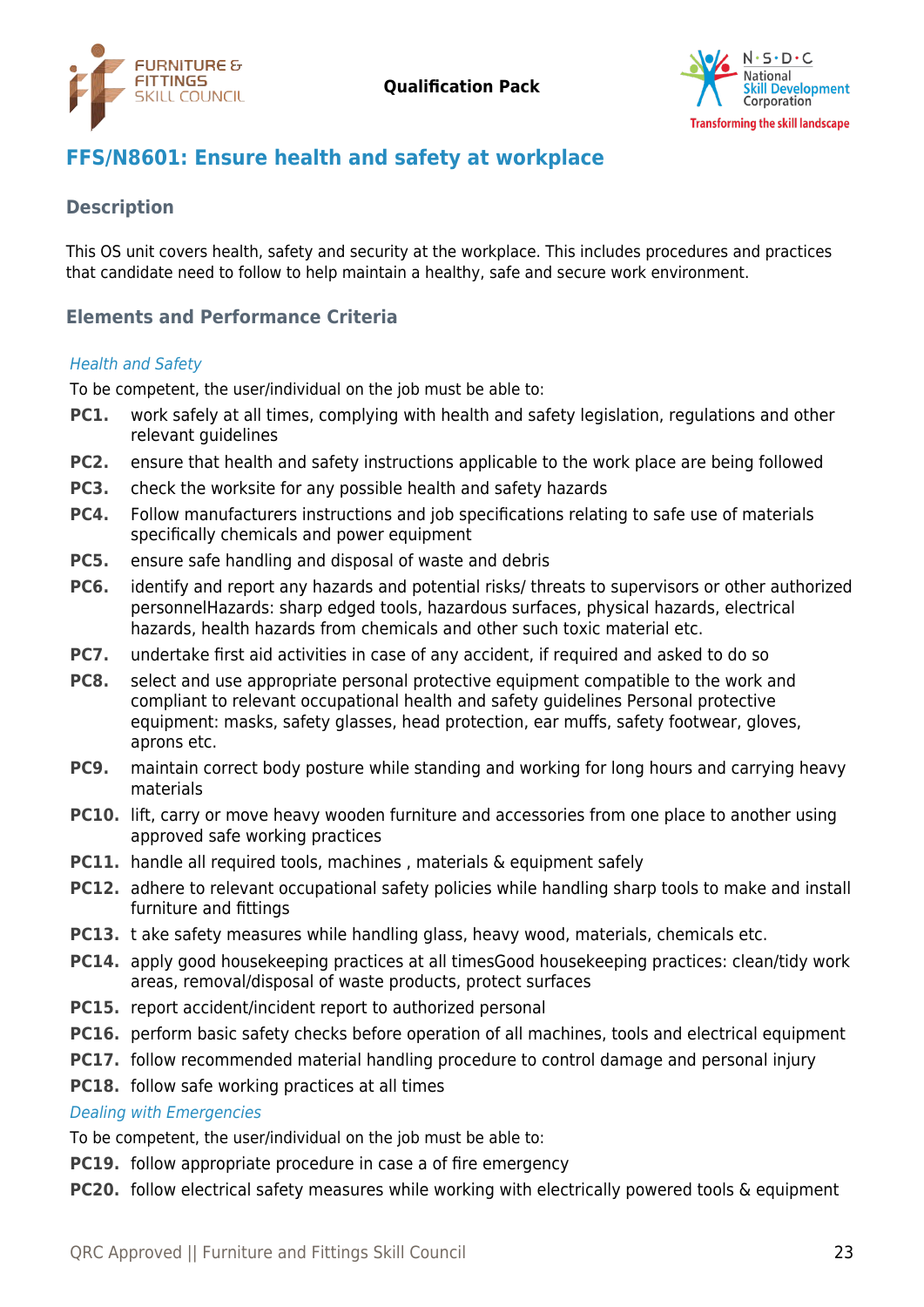



- **PC21.** follow agreed work location procedures in the event of an emergency or an accident
- **PC22.** follow emergency and evacuation procedures in case of accidents, fires, natural calamities
- **PC23.** Check and ensure general health and safety equipment are available at work site. General health and safety equipment: fire extinguishers; first aid equipment; safety instruments and clothing; safety installations (e.g. fire exits, exhaust fans)
- **PC24.** Comply with restrictions imposed on harmful chemicals inside work area during working hours
- **PC25.** correctly demonstrate rescue techniques applied during fire hazard
- **PC26.** demonstrate good housekeeping in order to prevent fire hazards
- **PC27.** demonstrate the correct use of a fire extinguisher
- **PC28.** demonstrate how to free a person from electrocution
- **PC29.** respond promptly and appropriately to an accident situation or medical emergency
- **PC30.** participate in emergency procedures Emergency procedures: raising alarm, safe/efficient, evacuation, correct means of escape, correct assembly point, roll call, correct return to work
- **PC31.** use the various appropriate fire extinguishers on different types of fires correctly. Types of fires: Class A: e.g. ordinary solid combustibles, such as wood, paper, cloth, plastic, charcoal, etc.; Class B: flammable liquids andgases, such as gasoline, propane, diesel fuel, tar, cooking oil, and similar substances; Class C: e.g. electrical equipment such as appliances, wiring, breaker panels, etc. These categories of fires become Class A, B, and D fires when the electrical equipment that initiated the fire is no longer receiving electricity); Class D: combustible metals such as magnesium, titanium, and sodium (These fires burn at extremely high temperatures and require special suppression agents)
- **PC32.** state methods of accident prevention in the work environment. Methods of accident prevention: training in health and safety procedures; using health and safety procedures; use of equipment and working practices (such as safe carrying procedures); safety notices, advice; instruction from colleagues and supervisors

# **Knowledge and Understanding (KU)**

The individual on the job needs to know and understand:

- **KU1.** organizational procedures for safe handling of equipment and machine operations
- **KU2.** how to respond to emergency situation in line with organisational procedures
- **KU3.** reporting protocol and documentation required
- **KU4.** whom to contact in case of an emergency
- **KU5.** Where to get the list of contact in case of an emergency in the organization
- **KU6.** common health and safety hazards in a work environment and related precautions
- **KU7.** organizational procedures for safe handling of tools and equipment
- **KU8.** how to respond to an emergency situation
- **KU9.** potential risks and threats
- **KU10.** organizational reporting protocol
- **KU11.** health and safety practices at work place
- **KU12.** potential hazards and risks which may be present at furniture and fittings related workplace
- **KU13.** storage and handling of hazardous substances
- **KU14.** importance of good housekeeping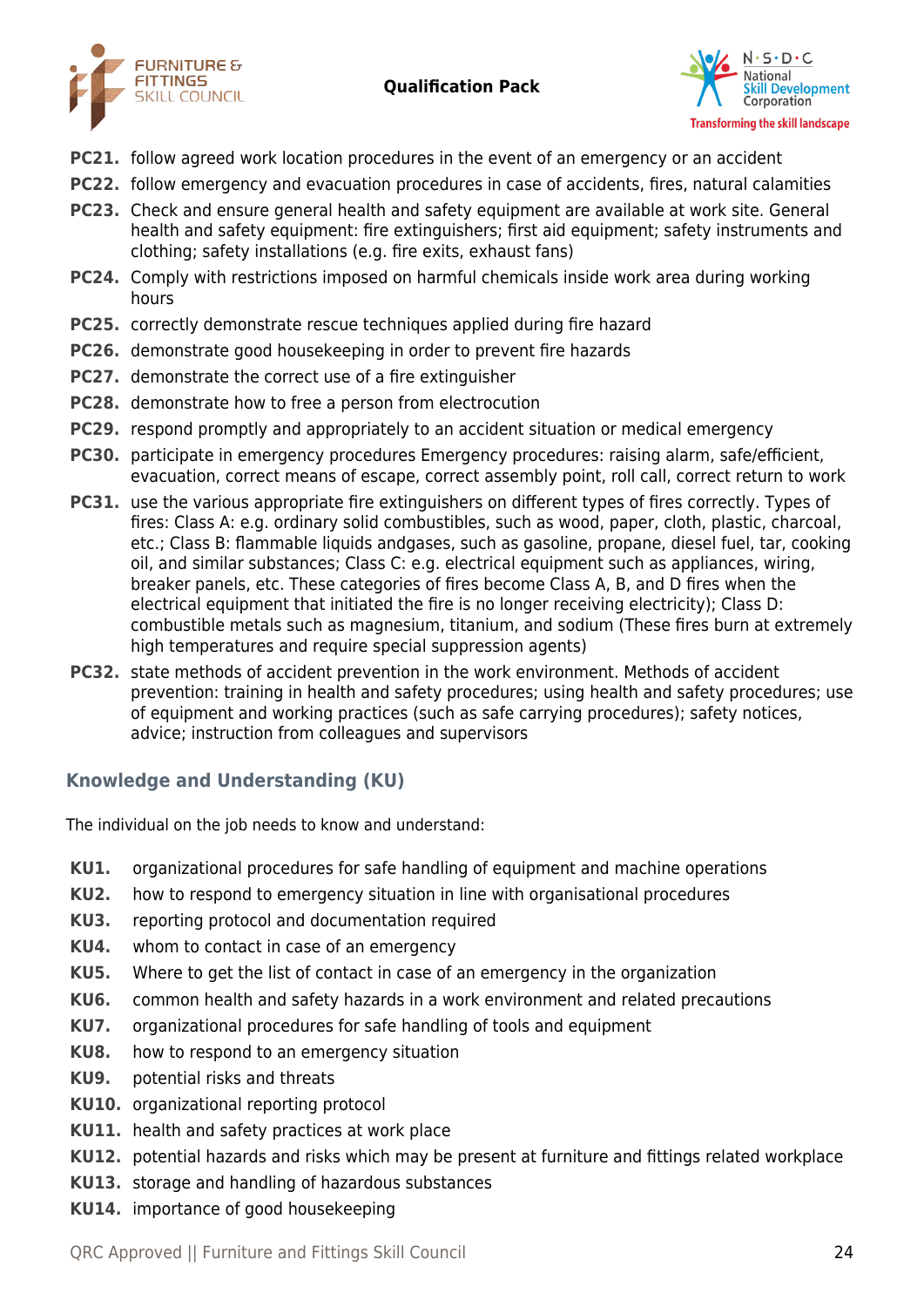



- **KU15.** procedure to be followed for safe disposal of waste
- **KU16.** safe working practices in a furniture and fittings related workplace
- **KU17.** how to deal with an accident which involve human life
- **KU18.** different types of personal protective equipment and their use
- **KU19.** how to follow safe working practices while at work
- **KU20.** different risks associated with the use of electrical equipment
- **KU21.** preventative and remedial actions to be taken in the case of exposure to toxic materials, Exposure: ingested, contact with skin, inhaledPreventative action: ventilation, masks, protective clothing/ equipment); Remedial action: immediate first aid, report to supervisorToxic materials: solvents, flux, lead
- **KU22.** importance of using protective clothing/equipment while working
- **KU23.** Various causes of fire
- **KU24.** techniques of using the different fire extinguishers
- **KU25.** different type of fire extinguishers and their use
- **KU26.** various types of safety signs and what they mean
- **KU27.** Appropriate basic first aid treatment relevant to the condition eg. shock, electrical shock, bleeding, breaks to bones, minor burns, resuscitation, poisoning, eye injuries, etc.
- **KU28.** importance of safe lifting practices and correct body postures
- **KU29.** list of names (and job titles if applicable), and the contact details of all the people responsible for health and safety in a workplace

# **Generic Skills (GS)**

User/individual on the job needs to know how to:

- **GS1.** write in Hindi or local language
- **GS2.** fill logs, forms and formats in local language or Hindi for recording quantity and quality of work figures, defects and other related information, etc. whenever needed
- **GS3.** document measurement appropriately whenever required
- **GS4.** read all organizational and equipment related health and safety manuals and documents
- **GS5.** read and comprehend safety related documents
- **GS6.** communicate effectively with team members, supervisors, managers etc
- **GS7.** seek clarification on any unclear instructions in locally understood language
- **GS8.** take decisions of once own roles and responsibilities
- **GS9.** decide on material requirement for related to once work
- **GS10.** decide on to accept or reject a work piece on the basis of quality parameter
- **GS11.** plan and organize own work in a way that all activities are completed in time and as per specifications
- **GS12.** plan word as per job specification
- **GS13.** plan and organize cleaning and maintenance activities
- **GS14.** work and deliver output as per client requirement and satisfaction
- **GS15.** identify any defects in materials, tools and equipment and ways to resolve them
- **GS16.** determine timely correction of errors to minimize rejection of pieces or rework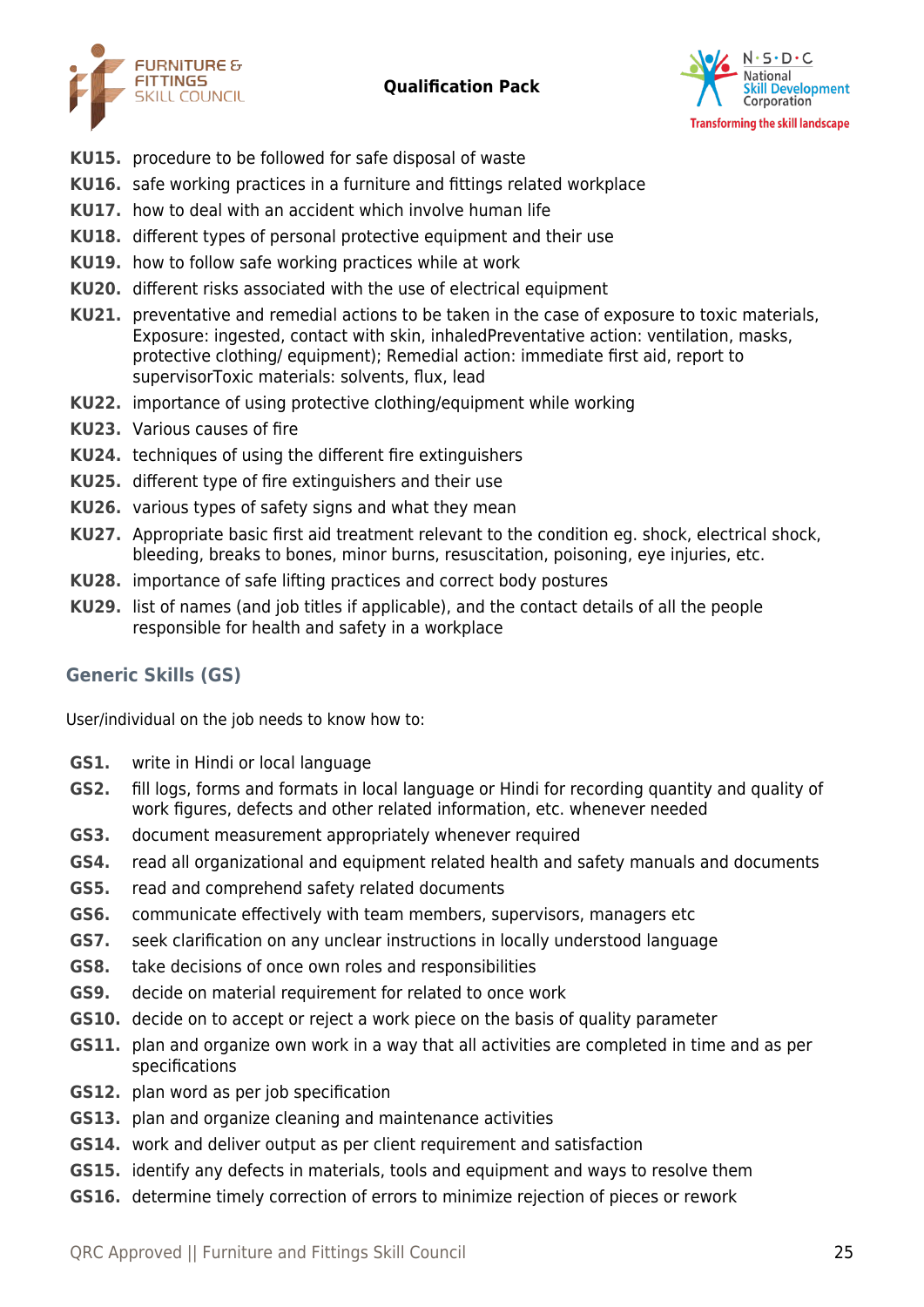



- **GS17.** analyse the situation and take appropriate actions while dealing with team members
- **GS18.** analyse, evaluate and apply the information gathered from observation, experience, reasoning, or communication to act efficiently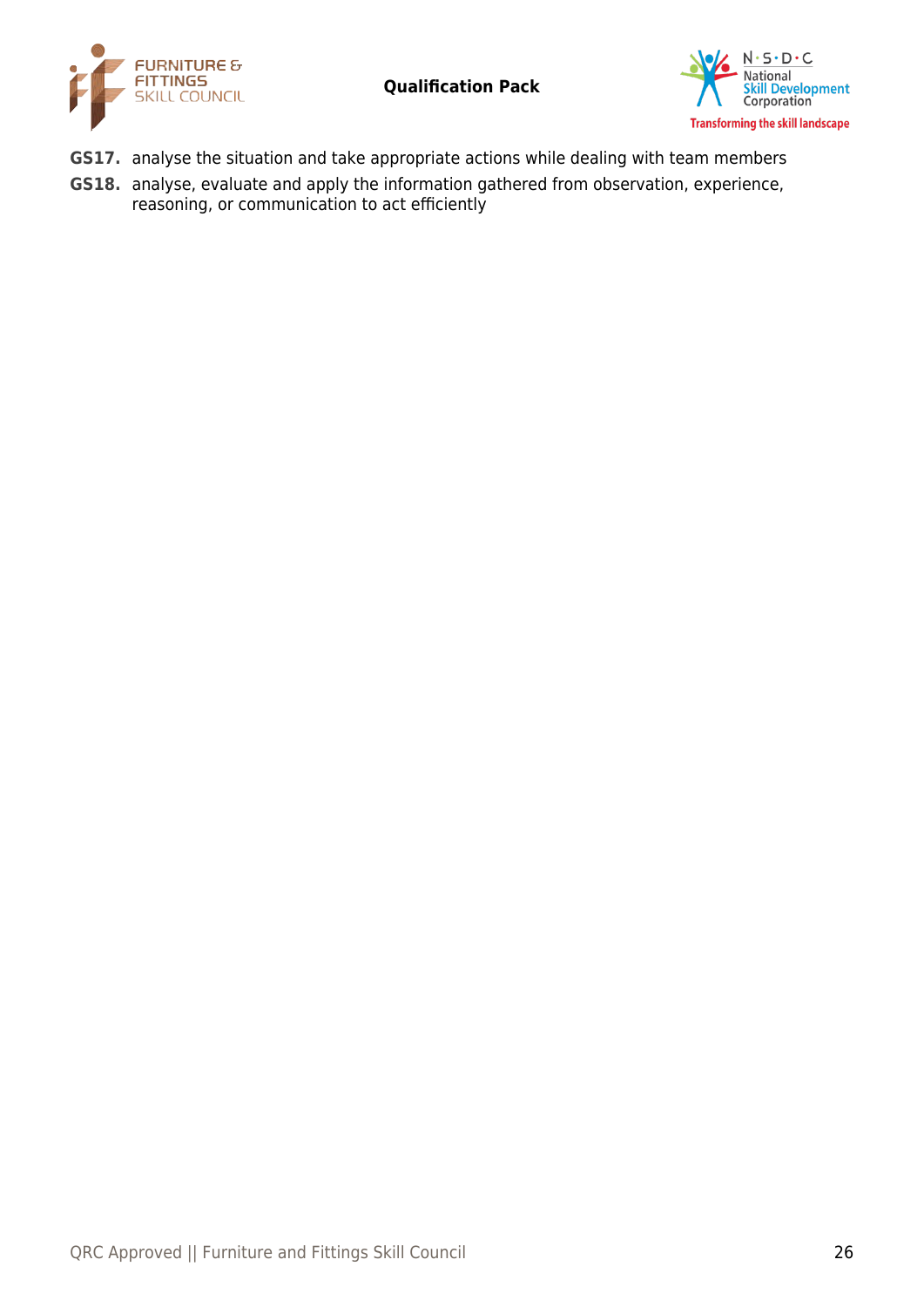



# **Assessment Criteria**

| <b>Assessment Criteria for Outcomes</b>                                                                                                                                                                                                                                                        | <b>Theory</b><br><b>Marks</b> | <b>Practical</b><br><b>Marks</b> | <b>Project</b><br><b>Marks</b> | <b>Viva</b><br><b>Marks</b> |
|------------------------------------------------------------------------------------------------------------------------------------------------------------------------------------------------------------------------------------------------------------------------------------------------|-------------------------------|----------------------------------|--------------------------------|-----------------------------|
| <b>Health and Safety</b>                                                                                                                                                                                                                                                                       | 17                            | 39                               |                                |                             |
| PC1. work safely at all times, complying with health<br>and safety legislation, regulations and other<br>relevant guidelines                                                                                                                                                                   | $\overline{2}$                | 1                                |                                |                             |
| PC2. ensure that health and safety instructions<br>applicable to the work place are being followed                                                                                                                                                                                             | $\mathbf{1}$                  | $\overline{2}$                   |                                |                             |
| PC3. check the worksite for any possible health and<br>safety hazards                                                                                                                                                                                                                          | $\mathbf{1}$                  | $\overline{2}$                   |                                |                             |
| PC4. Follow manufacturers instructions and job<br>specifications relating to safe use of materials<br>specifically chemicals and power equipment                                                                                                                                               | $\mathbf{1}$                  | $\overline{2}$                   |                                |                             |
| PC5. ensure safe handling and disposal of waste and<br>debris                                                                                                                                                                                                                                  |                               | 3                                |                                |                             |
| PC6. identify and report any hazards and potential<br>risks/ threats to supervisors or other authorized<br>personnelHazards: sharp edged tools, hazardous<br>surfaces, physical hazards, electrical hazards, health<br>hazards from chemicals and other such toxic<br>material etc.            | $\mathbf{1}$                  | 2                                |                                |                             |
| <b>PC7.</b> undertake first aid activities in case of any<br>accident, if required and asked to do so                                                                                                                                                                                          |                               | 3                                |                                |                             |
| PC8. select and use appropriate personal protective<br>equipment compatible to the work and compliant to<br>relevant occupational health and safety guidelines<br>Personal protective equipment: masks, safety<br>glasses, head protection, ear muffs, safety footwear,<br>gloves, aprons etc. |                               | 3                                |                                |                             |
| <b>PC9.</b> maintain correct body posture while standing<br>and working for long hours and carrying heavy<br>materials                                                                                                                                                                         |                               | 3                                |                                |                             |
| <b>PC10.</b> lift, carry or move heavy wooden furniture<br>and accessories from one place to another using<br>approved safe working practices                                                                                                                                                  | $\overline{2}$                | 2                                |                                |                             |
| <b>PC11.</b> handle all required tools, machines, materials<br>& equipment safely                                                                                                                                                                                                              | $\overline{2}$                | $\overline{2}$                   |                                |                             |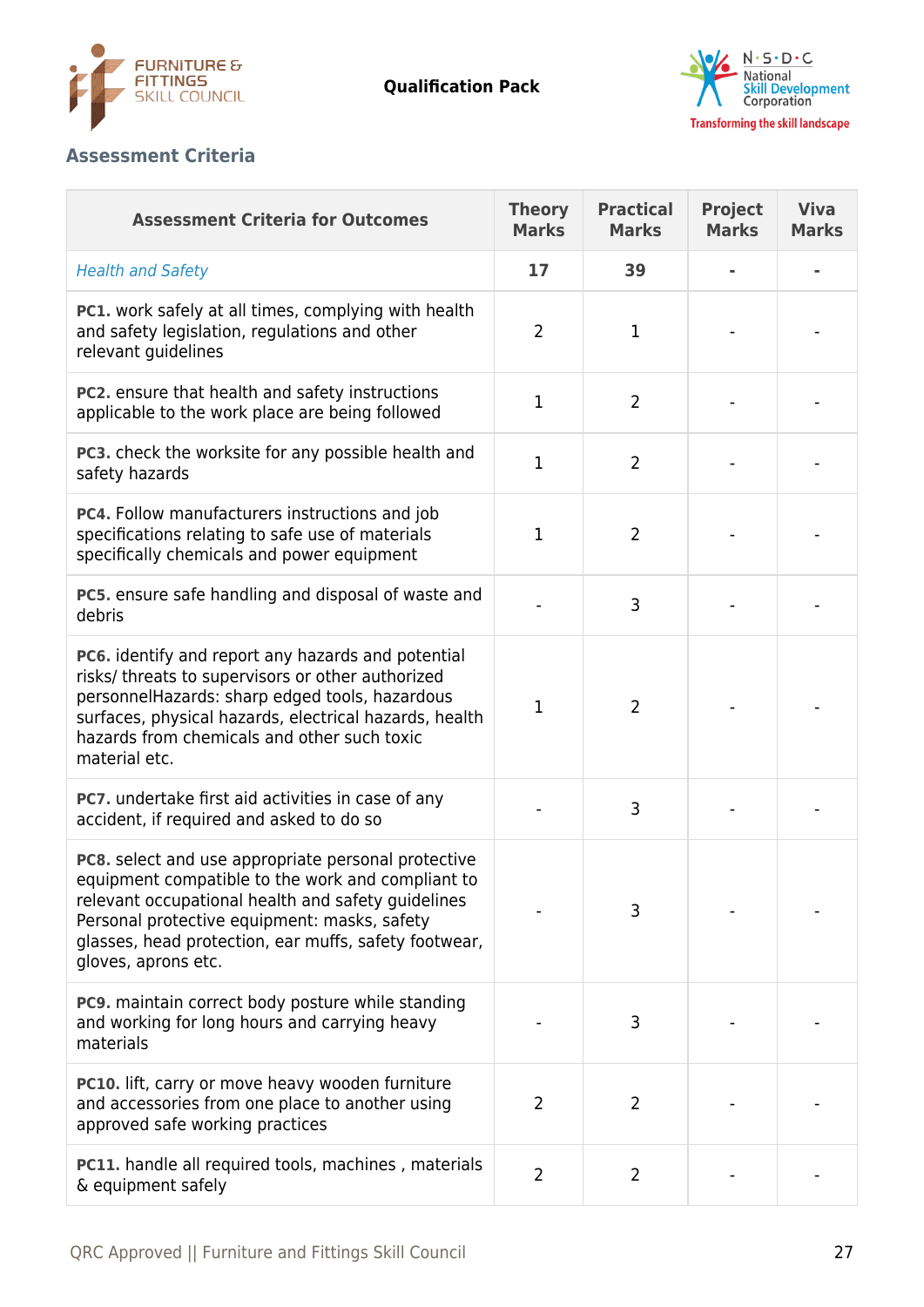



| <b>Assessment Criteria for Outcomes</b>                                                                                                                                                                                                                                | <b>Theory</b><br><b>Marks</b> | <b>Practical</b><br><b>Marks</b> | <b>Project</b><br><b>Marks</b> | <b>Viva</b><br><b>Marks</b> |
|------------------------------------------------------------------------------------------------------------------------------------------------------------------------------------------------------------------------------------------------------------------------|-------------------------------|----------------------------------|--------------------------------|-----------------------------|
| <b>PC12.</b> adhere to relevant occupational safety<br>policies while handling sharp tools to make and<br>install furniture and fittings                                                                                                                               |                               | 3                                |                                |                             |
| <b>PC13.</b> t ake safety measures while handling glass,<br>heavy wood, materials, chemicals etc.                                                                                                                                                                      |                               | 3                                |                                |                             |
| PC14. apply good housekeeping practices at all<br>timesGood housekeeping practices: clean/tidy work<br>areas, removal/disposal of waste products, protect<br>surfaces                                                                                                  | $\overline{2}$                | 1                                |                                |                             |
| <b>PC15.</b> report accident/incident report to authorized<br>personal                                                                                                                                                                                                 | $\mathbf{1}$                  | $\overline{2}$                   |                                |                             |
| PC16. perform basic safety checks before operation<br>of all machines, tools and electrical equipment                                                                                                                                                                  | $\overline{2}$                | $\mathbf{1}$                     |                                |                             |
| <b>PC17.</b> follow recommended material handling<br>procedure to control damage and personal injury                                                                                                                                                                   | 1                             | $\overline{2}$                   |                                |                             |
| PC18. follow safe working practices at all times                                                                                                                                                                                                                       | $\mathbf{1}$                  | 2                                |                                |                             |
| <b>Dealing with Emergencies</b>                                                                                                                                                                                                                                        | 13                            | 31                               |                                |                             |
| <b>PC19.</b> follow appropriate procedure in case a of fire<br>emergency                                                                                                                                                                                               | $\mathbf{1}$                  | $\overline{2}$                   |                                |                             |
| PC20. follow electrical safety measures while<br>working with electrically powered tools & equipment                                                                                                                                                                   | $\overline{2}$                | $\overline{2}$                   |                                |                             |
| PC21. follow agreed work location procedures in the<br>event of an emergency or an accident                                                                                                                                                                            | $\mathbf{1}$                  | $\overline{2}$                   |                                |                             |
| PC22. follow emergency and evacuation procedures<br>in case of accidents, fires, natural calamities                                                                                                                                                                    | $\mathbf{1}$                  | $\overline{2}$                   |                                |                             |
| PC23. Check and ensure general health and safety<br>equipment are available at work site. General health<br>and safety equipment: fire extinguishers; first aid<br>equipment; safety instruments and clothing; safety<br>installations (e.g. fire exits, exhaust fans) | $\mathbf{1}$                  | 3                                |                                |                             |
| PC24. Comply with restrictions imposed on harmful<br>chemicals inside work area during working hours                                                                                                                                                                   |                               | 3                                |                                |                             |
| PC25. correctly demonstrate rescue techniques<br>applied during fire hazard                                                                                                                                                                                            |                               | 3                                |                                |                             |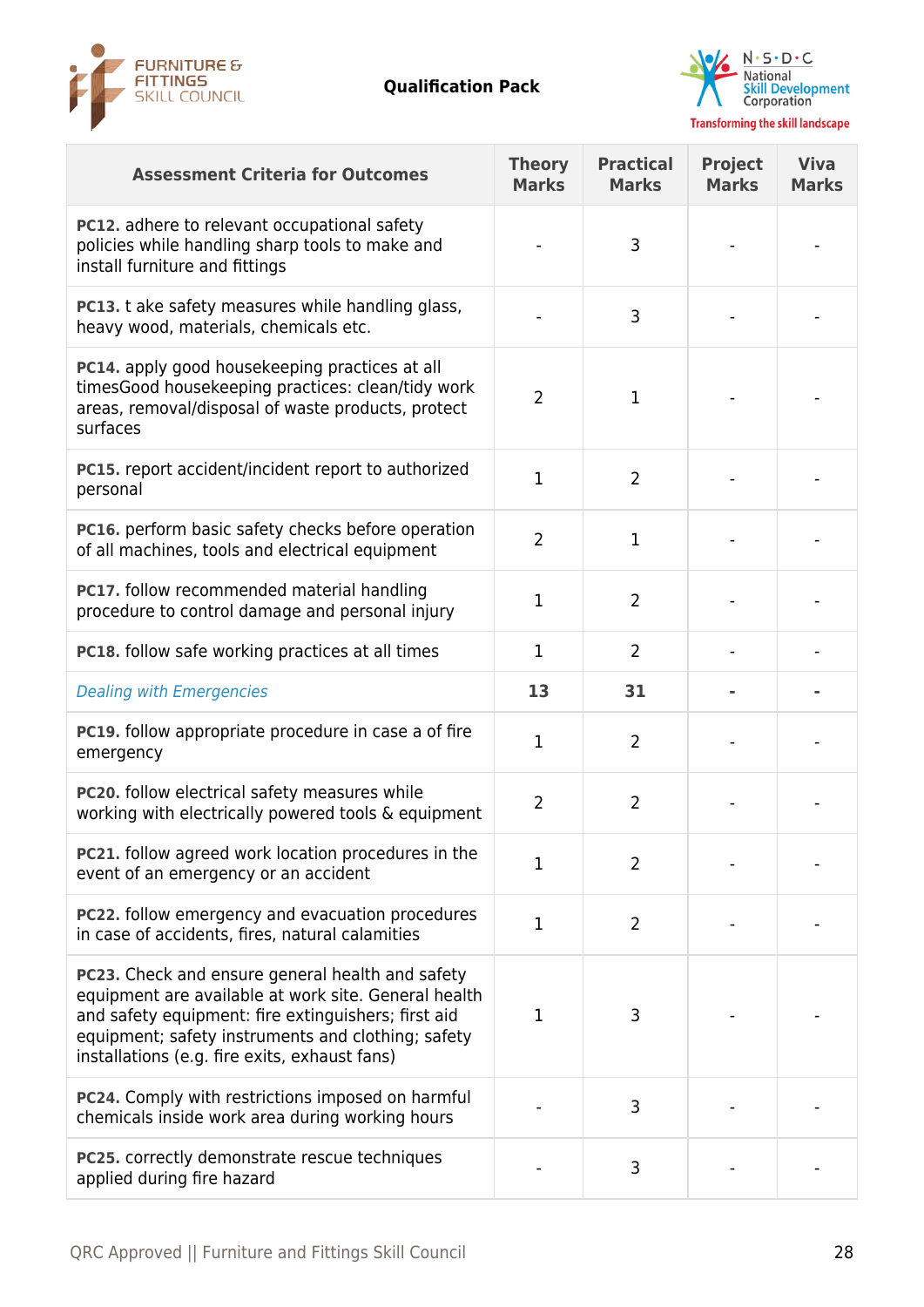



| <b>Assessment Criteria for Outcomes</b>                                                                                                                                                                                                                                                                                                                                                                                                                                                                                                                                                                                                                                                                                                                                           | <b>Theory</b><br><b>Marks</b> | <b>Practical</b><br><b>Marks</b> | <b>Project</b><br><b>Marks</b> | <b>Viva</b><br><b>Marks</b> |
|-----------------------------------------------------------------------------------------------------------------------------------------------------------------------------------------------------------------------------------------------------------------------------------------------------------------------------------------------------------------------------------------------------------------------------------------------------------------------------------------------------------------------------------------------------------------------------------------------------------------------------------------------------------------------------------------------------------------------------------------------------------------------------------|-------------------------------|----------------------------------|--------------------------------|-----------------------------|
| PC26. demonstrate good housekeeping in order to<br>prevent fire hazards                                                                                                                                                                                                                                                                                                                                                                                                                                                                                                                                                                                                                                                                                                           |                               | 3                                |                                |                             |
| PC27. demonstrate the correct use of a fire<br>extinguisher                                                                                                                                                                                                                                                                                                                                                                                                                                                                                                                                                                                                                                                                                                                       | $\overline{2}$                | 1                                |                                |                             |
| <b>PC28.</b> demonstrate how to free a person from<br>electrocution                                                                                                                                                                                                                                                                                                                                                                                                                                                                                                                                                                                                                                                                                                               | $\mathbf{1}$                  | $\overline{2}$                   |                                |                             |
| <b>PC29.</b> respond promptly and appropriately to an<br>accident situation or medical emergency                                                                                                                                                                                                                                                                                                                                                                                                                                                                                                                                                                                                                                                                                  |                               | 3                                |                                |                             |
| PC30. participate in emergency procedures<br>Emergency procedures: raising alarm, safe/efficient,<br>evacuation, correct means of escape, correct<br>assembly point, roll call, correct return to work                                                                                                                                                                                                                                                                                                                                                                                                                                                                                                                                                                            |                               | 3                                |                                |                             |
| PC31. use the various appropriate fire extinguishers<br>on different types of fires correctly. Types of fires:<br>Class A: e.g. ordinary solid combustibles, such as<br>wood, paper, cloth, plastic, charcoal, etc.; Class B:<br>flammable liquids andgases, such as gasoline,<br>propane, diesel fuel, tar, cooking oil, and similar<br>substances; Class C: e.g. electrical equipment such<br>as appliances, wiring, breaker panels, etc. These<br>categories of fires become Class A, B, and D fires<br>when the electrical equipment that initiated the fire<br>is no longer receiving electricity); Class D:<br>combustible metals such as magnesium, titanium,<br>and sodium (These fires burn at extremely high<br>temperatures and require special suppression<br>agents) | $\mathbf 1$                   | 2                                |                                |                             |
| PC32. state methods of accident prevention in the<br>work environment. Methods of accident prevention:<br>training in health and safety procedures; using<br>health and safety procedures; use of equipment and<br>working practices (such as safe carrying<br>procedures); safety notices, advice; instruction from<br>colleagues and supervisors                                                                                                                                                                                                                                                                                                                                                                                                                                | 3                             |                                  |                                |                             |
| <b>NOS Total</b>                                                                                                                                                                                                                                                                                                                                                                                                                                                                                                                                                                                                                                                                                                                                                                  | 30                            | 70                               |                                |                             |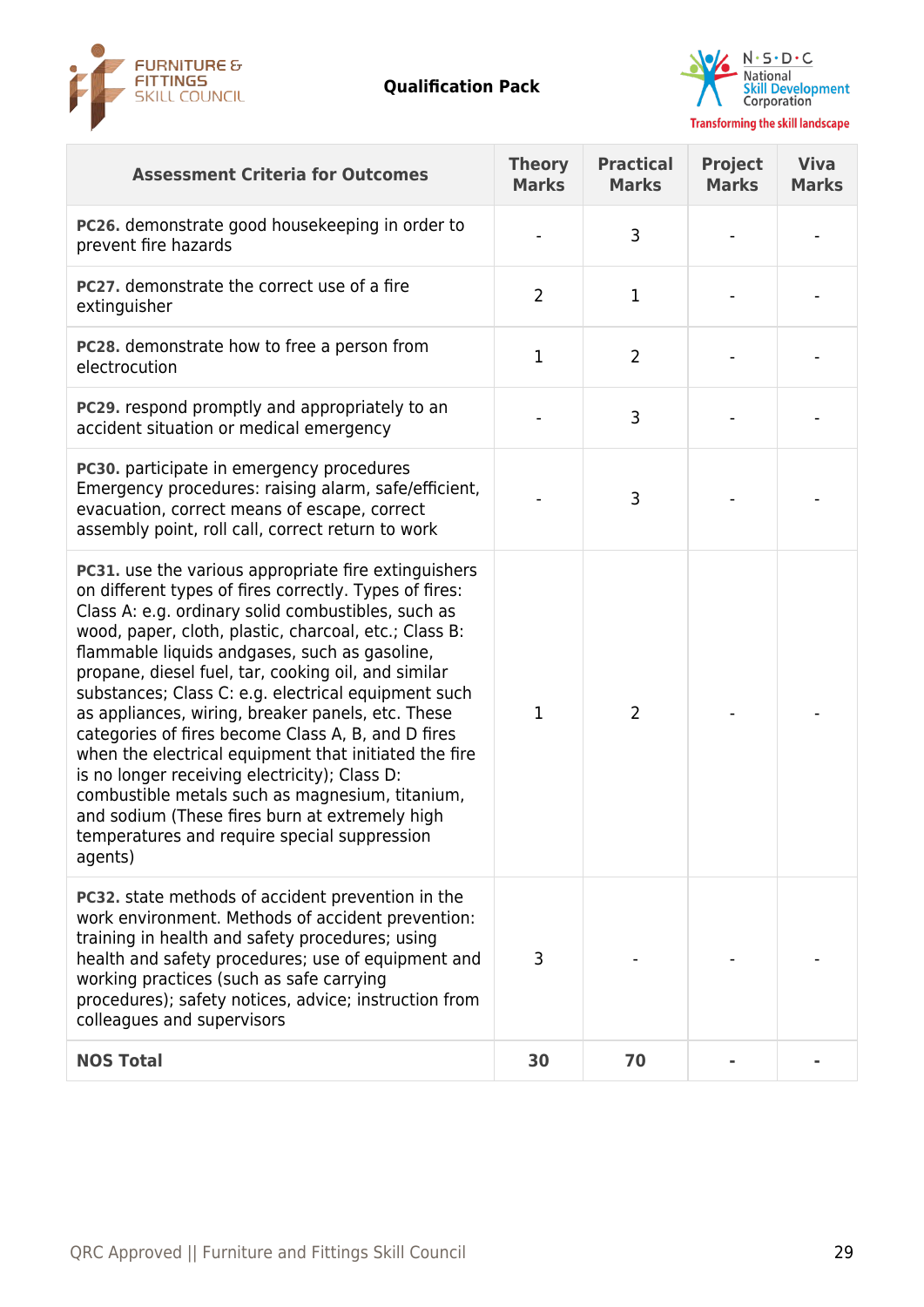



# **National Occupational Standards (NOS) Parameters**

| <b>NOS Code</b>            | FFS/N8601                             |
|----------------------------|---------------------------------------|
| <b>NOS Name</b>            | Ensure health and safety at workplace |
| <b>Sector</b>              | Furniture & Fittings                  |
| <b>Sub-Sector</b>          | Generic                               |
| <b>Occupation</b>          | Generic                               |
| <b>NSQF Level</b>          | 3                                     |
| <b>Credits</b>             | <b>NA</b>                             |
| <b>Version</b>             | 1.0                                   |
| <b>Last Reviewed Date</b>  | 12/07/2017                            |
| <b>Next Review Date</b>    | 12/07/2020                            |
| <b>NSQC Clearance Date</b> |                                       |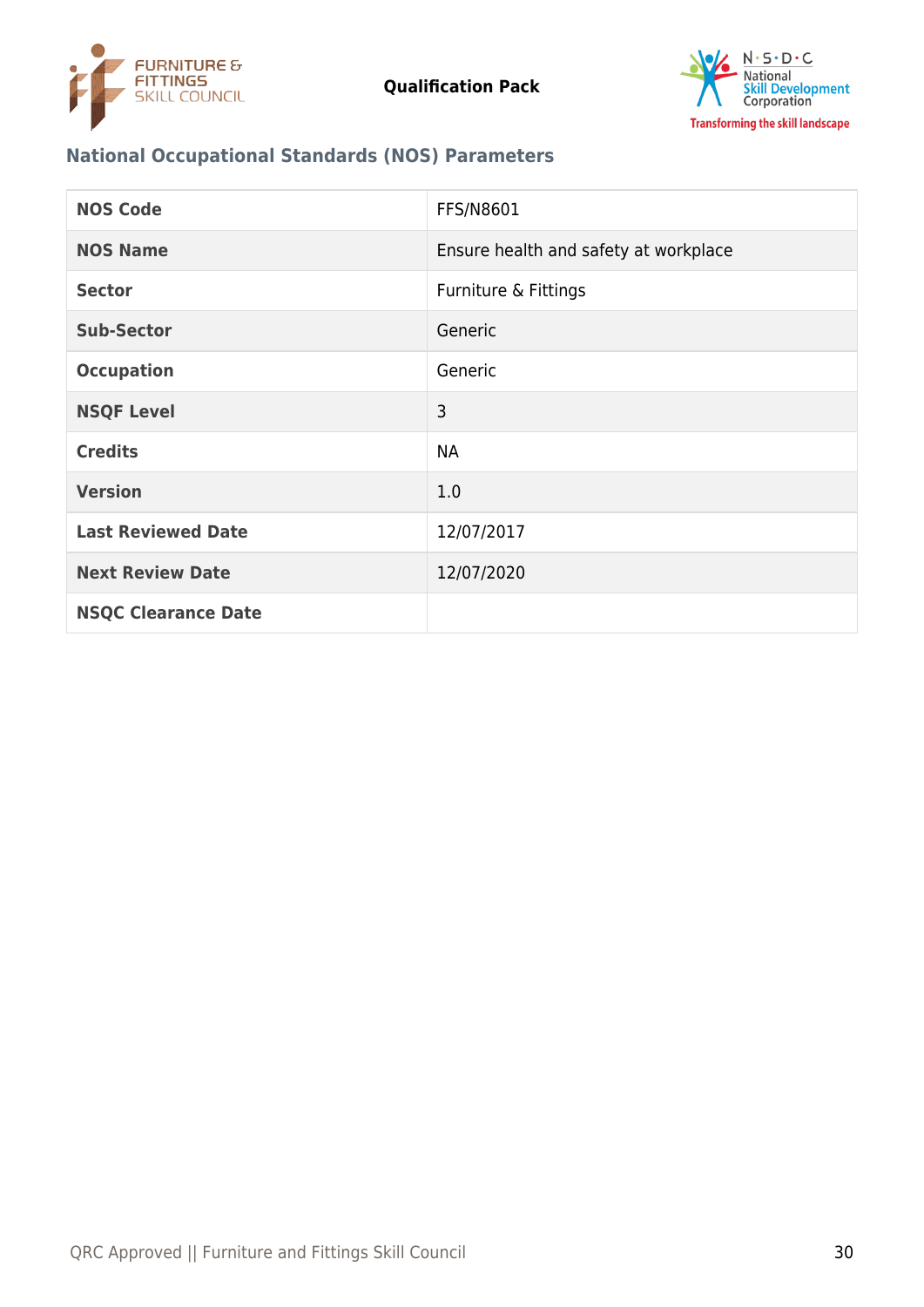



# <span id="page-30-0"></span>**FFS/N8802: Undertake entrepreneurship activities**

# **Description**

This OS unit is about undertaking entrepreneurship activities required for setting up business

### **Scope**

This unit/task covers the following:

Undertake entrepreneurship activities

# **Elements and Performance Criteria**

#### Under take entrepreneurship activities

To be competent, the user/individual on the job must be able to:

- **PC1.** conduct market survey and analyze market demand based on market trend, existing competition, current requirement, market status, etc.
- **PC2.** self-evaluate on the capability to start business, develop business, manage an organization, manage time, handle different people (customers, vendors, government officials, bankers, consultants, etc.),make independent and clear decisions under pressure, physical and emotional stamina to work long hours and ability to deliver within timelines
- **PC3.** consult experts in the fields and interact with successful entrepreneurs to gain more knowledge
- **PC4.** develop and acquire entrepreneurial skills like technical skills- (through training or through work experience) on services, equipment, relevant laws and regulations, safety hygiene and sanitation etc., sales and marketing skills etc.
- **PC5.** identify possible sources of finance/loan
- **PC6.** identify potential target market and target customers and maintain customer database
- **PC7.** evaluate and decide on positioning of product/services in view of potential buyers
- **PC8.** identify suitable location for ease of conducting business
- **PC9.** identify and lead a team for management of business
- **PC10.** ensure compliance with all government laws, local state laws and other regulations as maybe applicable
- **PC11.** set a pricing strategy for the product/service based on the value of the product and modify pricing as and when required
- **PC12.** conduct risk assessment and identify opportunities for scaling up the business
- **PC13.** collect information related to various subsidies/funds/ schemes offered by the government, authorized state units and other financial institutions
- **PC14.** track and maintain records, and monitor them on a regular basis
- **PC15.** develop and execute promotional strategies for the business based on the budget and target segment
- **PC16.** implement processes which help in minimizing costs and maximizing profits

## **Knowledge and Understanding (KU)**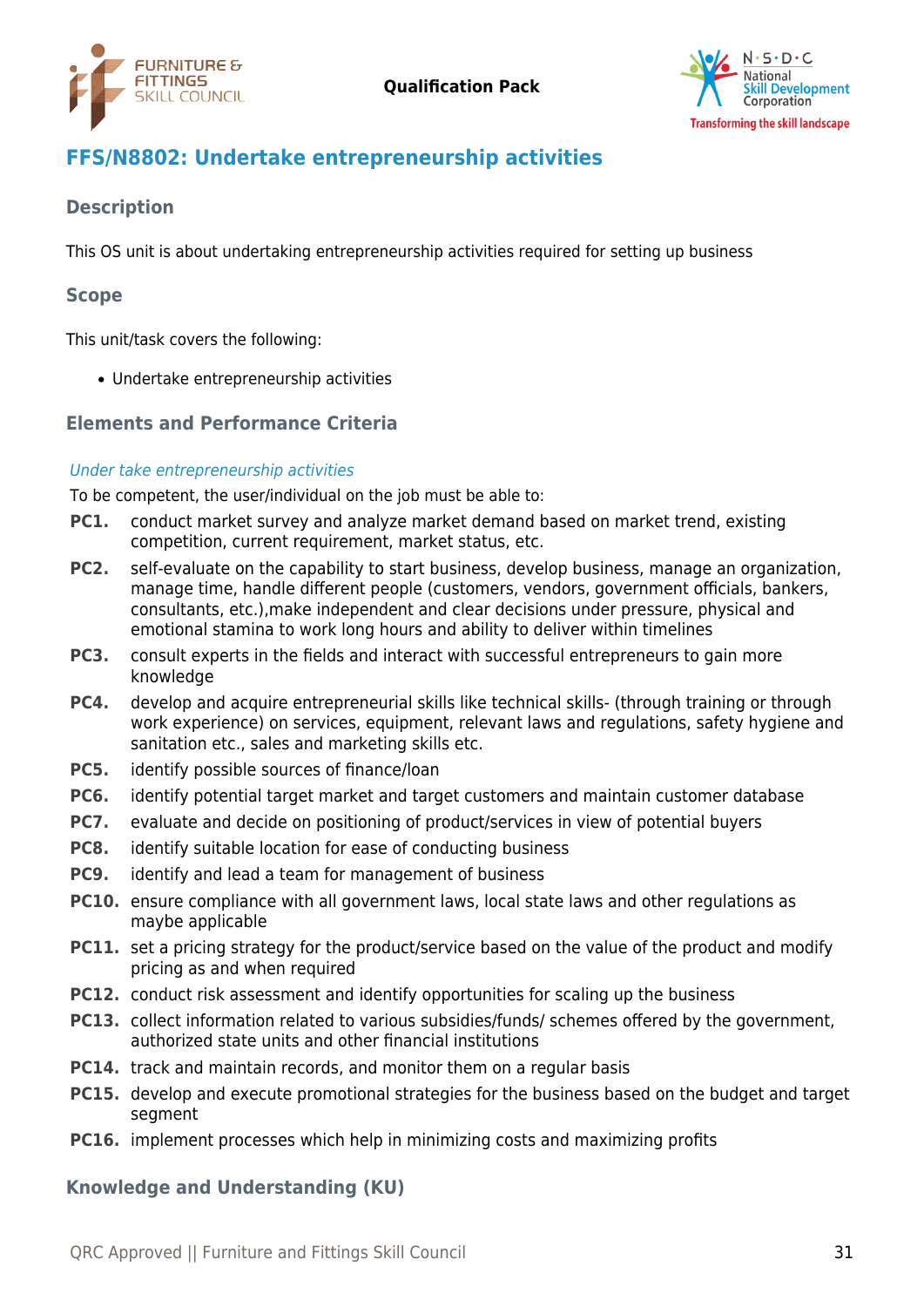



The individual on the job needs to know and understand:

- **KU1.** furniture sub sector for the business opportunity (demand, supply, current trends, growth opportunities, challenges)
- **KU2.** customer needs and demands
- **KU3.** networking with experts and people in related field
- **KU4.** documentation and related procedures ,
- **KU5.** legal compliances required and undertaking filing of documents with government bodies
- **KU6.** types of entrepreneur skills communication, management, technical, financial, people related, etc.
- **KU7.** market study and updated on market trends
- **KU8.** about furniture business and various sub sectors, raw material knowledge , various kinds of furniture manufactured , market for sourcing of raw material and sale of furniture etc
- **KU9.** know how about prospects customer styles and preferences
- **KU10.** how to carry out execution of the business activities related to the entire value chain of business
- **KU11.** team management practices
- **KU12.** key leadership practices
- **KU13.** understanding of technical drawings and design drawings
- **KU14.** understanding of various elements of design

# **Generic Skills (GS)**

User/individual on the job needs to know how to:

- **GS1.** note the information to be communicated
- **GS2.** complete relevant applications and documents
- **GS3.** note the information required for establishing the unit
- **GS4.** document necessary processes
- **GS5.** interact with government officials, financial institutions and workers
- **GS6.** read communication received from various stakeholders such as government departments, customers, suppliers, etc.
- **GS7.** read and interpret the process flowchart for equipment operation
- **GS8.** read internal communication from workers
- **GS9.** discuss task lists, schedules and activities with workers
- **GS10.** attentively listen and comprehend the information given by the speaker
- **GS11.** communicate clearly with the vendors, government officials, bankers, customers, consumers, etc.
- **GS12.** analyze critical points in day to day tasks through experience and observation and identify control measures to solve the issue
- **GS13.** handle and resolve issues related to entire operation
- **GS14.** plan and organize the work
- **GS15.** allot work/responsibilities to workers
- **GS16.** plan to prioritize the work based on the order/market requirement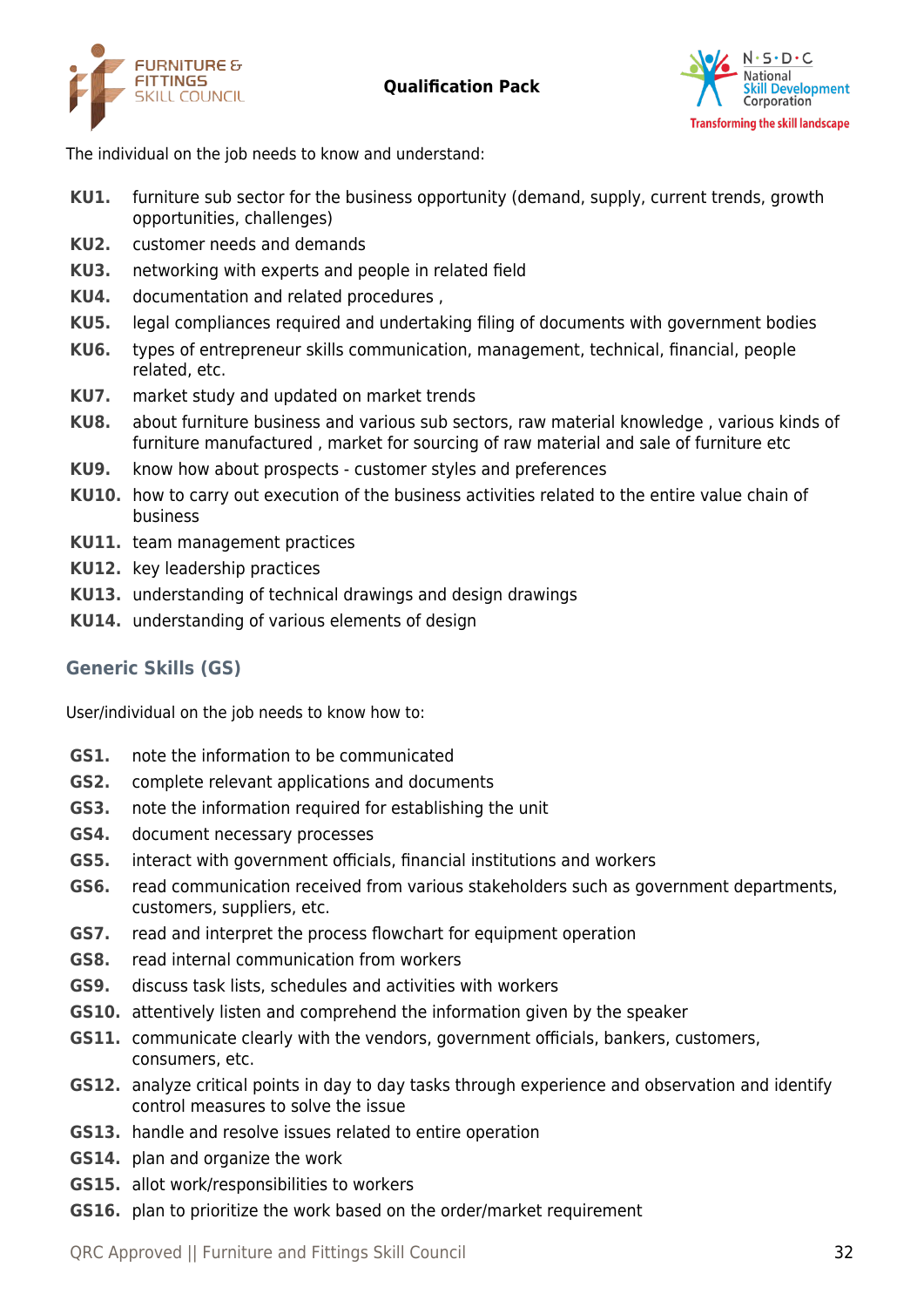



- **GS17.** plan to utilize the time and equipments effectively
- **GS18.** understand customer requirements and their priority and respond as per their needs
- **GS19.** dealing with different types of customers and be aware of different cultures and behave accordingly
- **GS20.** arrive at possible solution for problems related to operations and management, by discussing with experienced/concerned people
- **GS21.** analyze and apply domain information keeping in mind customer requirements while providing services
- **GS22.** use reasoning skills to identify and resolve basic problems
- **GS23.** analyze, evaluate and apply the information gathered from observation, experience, reasoning, or communication to act efficiently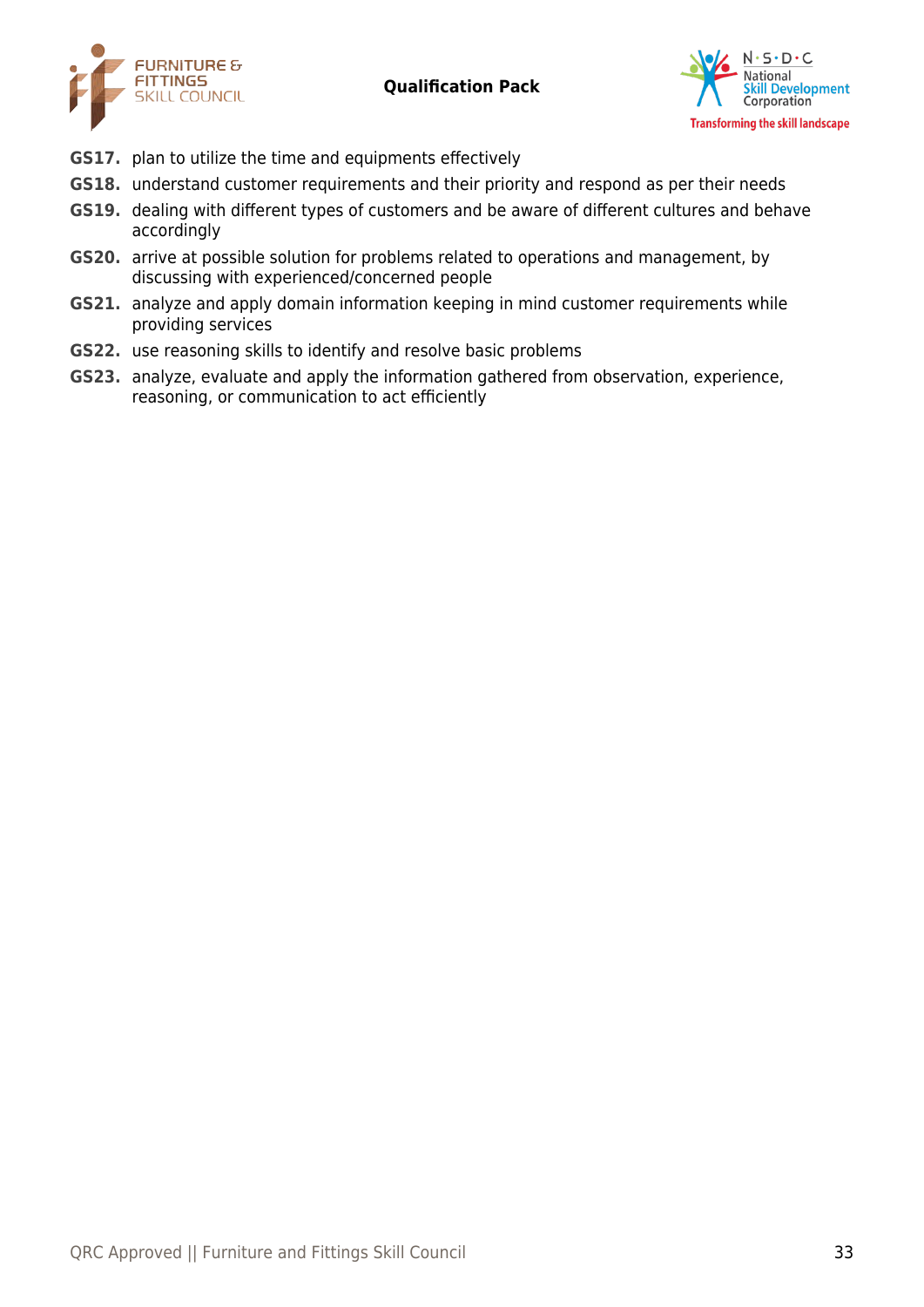



# **Assessment Criteria**

| <b>Assessment Criteria for Outcomes</b>                                                                                                                                                                                                                                                                                                                                                   | <b>Theory</b><br><b>Marks</b> | <b>Practical</b><br><b>Marks</b> | <b>Project</b><br><b>Marks</b> | <b>Viva</b><br><b>Marks</b> |
|-------------------------------------------------------------------------------------------------------------------------------------------------------------------------------------------------------------------------------------------------------------------------------------------------------------------------------------------------------------------------------------------|-------------------------------|----------------------------------|--------------------------------|-----------------------------|
| Under take entrepreneurship activities                                                                                                                                                                                                                                                                                                                                                    |                               |                                  |                                |                             |
| PC1. conduct market survey and analyze market<br>demand based on market trend, existing<br>competition, current requirement, market status,<br>etc.                                                                                                                                                                                                                                       | $\overline{2}$                | 6                                |                                |                             |
| <b>PC2.</b> self-evaluate on the capability to start<br>business, develop business, manage an<br>organization, manage time, handle different<br>people (customers, vendors, government officials,<br>bankers, consultants, etc.), make independent and<br>clear decisions under pressure, physical and<br>emotional stamina to work long hours and ability<br>to deliver within timelines | $\overline{2}$                | 10                               |                                |                             |
| <b>PC3.</b> consult experts in the fields and interact with<br>successful entrepreneurs to gain more knowledge                                                                                                                                                                                                                                                                            | $\mathbf{1}$                  | 6                                |                                |                             |
| PC4. develop and acquire entrepreneurial skills<br>like technical skills- (through training or through<br>work experience) on services, equipment, relevant<br>laws and regulations, safety hygiene and<br>sanitation etc., sales and marketing skills etc.                                                                                                                               | $\overline{2}$                | 8                                |                                |                             |
| PC5. identify possible sources of finance/loan                                                                                                                                                                                                                                                                                                                                            | $\mathbf{1}$                  | 4                                |                                |                             |
| PC6. identify potential target market and target<br>customers and maintain customer database                                                                                                                                                                                                                                                                                              | $\mathbf{1}$                  | 4                                |                                |                             |
| PC7. evaluate and decide on positioning of<br>product/services in view of potential buyers                                                                                                                                                                                                                                                                                                | 1                             | 4                                |                                |                             |
| PC8. identify suitable location for ease of<br>conducting business                                                                                                                                                                                                                                                                                                                        | $\mathbf 1$                   | 4                                |                                |                             |
| PC9. identify and lead a team for management of<br>business                                                                                                                                                                                                                                                                                                                               | 1                             | 4                                |                                |                             |
| PC10. ensure compliance with all government<br>laws, local state laws and other regulations as<br>maybe applicable                                                                                                                                                                                                                                                                        | 1                             | 4                                |                                |                             |
| <b>PC11.</b> set a pricing strategy for the product/service<br>based on the value of the product and modify<br>pricing as and when required                                                                                                                                                                                                                                               | 1                             | 4                                |                                |                             |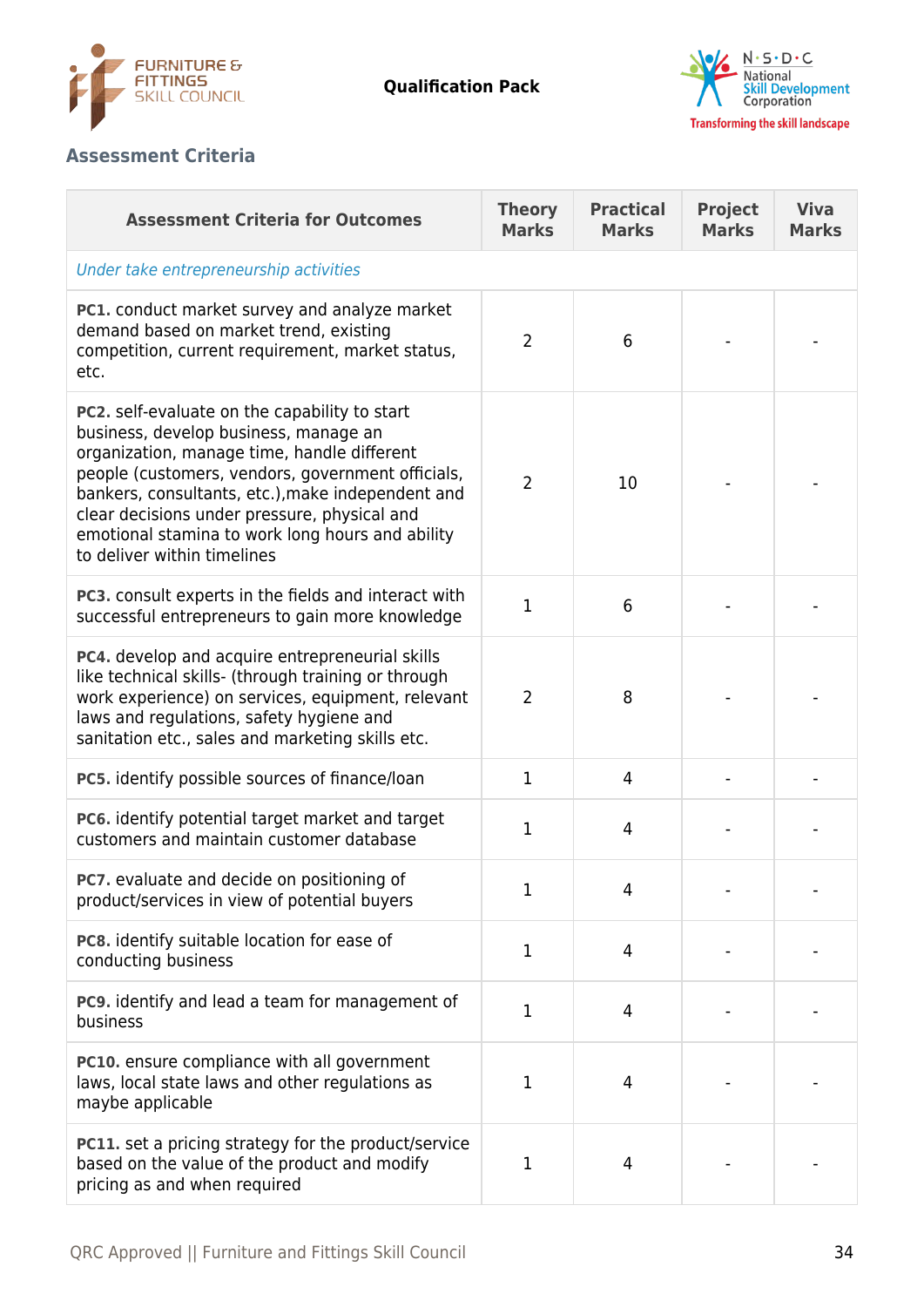



| <b>Assessment Criteria for Outcomes</b>                                                                                                                                  | <b>Theory</b><br><b>Marks</b> | <b>Practical</b><br><b>Marks</b> | <b>Project</b><br><b>Marks</b> | <b>Viva</b><br><b>Marks</b> |
|--------------------------------------------------------------------------------------------------------------------------------------------------------------------------|-------------------------------|----------------------------------|--------------------------------|-----------------------------|
| <b>PC12.</b> conduct risk assessment and identify<br>opportunities for scaling up the business                                                                           | 1                             | 4                                |                                |                             |
| <b>PC13.</b> collect information related to various<br>subsidies/funds/ schemes offered by the<br>government, authorized state units and other<br>financial institutions | 1                             | 4                                |                                |                             |
| <b>PC14.</b> track and maintain records, and monitor<br>them on a regular basis                                                                                          | 1                             | 4                                |                                |                             |
| <b>PC15.</b> develop and execute promotional strategies<br>for the business based on the budget and target<br>segment                                                    | $\overline{2}$                | 6                                |                                |                             |
| <b>PC16.</b> implement processes which help in<br>minimizing costs and maximizing profits                                                                                |                               | 4                                |                                |                             |
| <b>NOS Total</b>                                                                                                                                                         | 20                            | 80                               |                                |                             |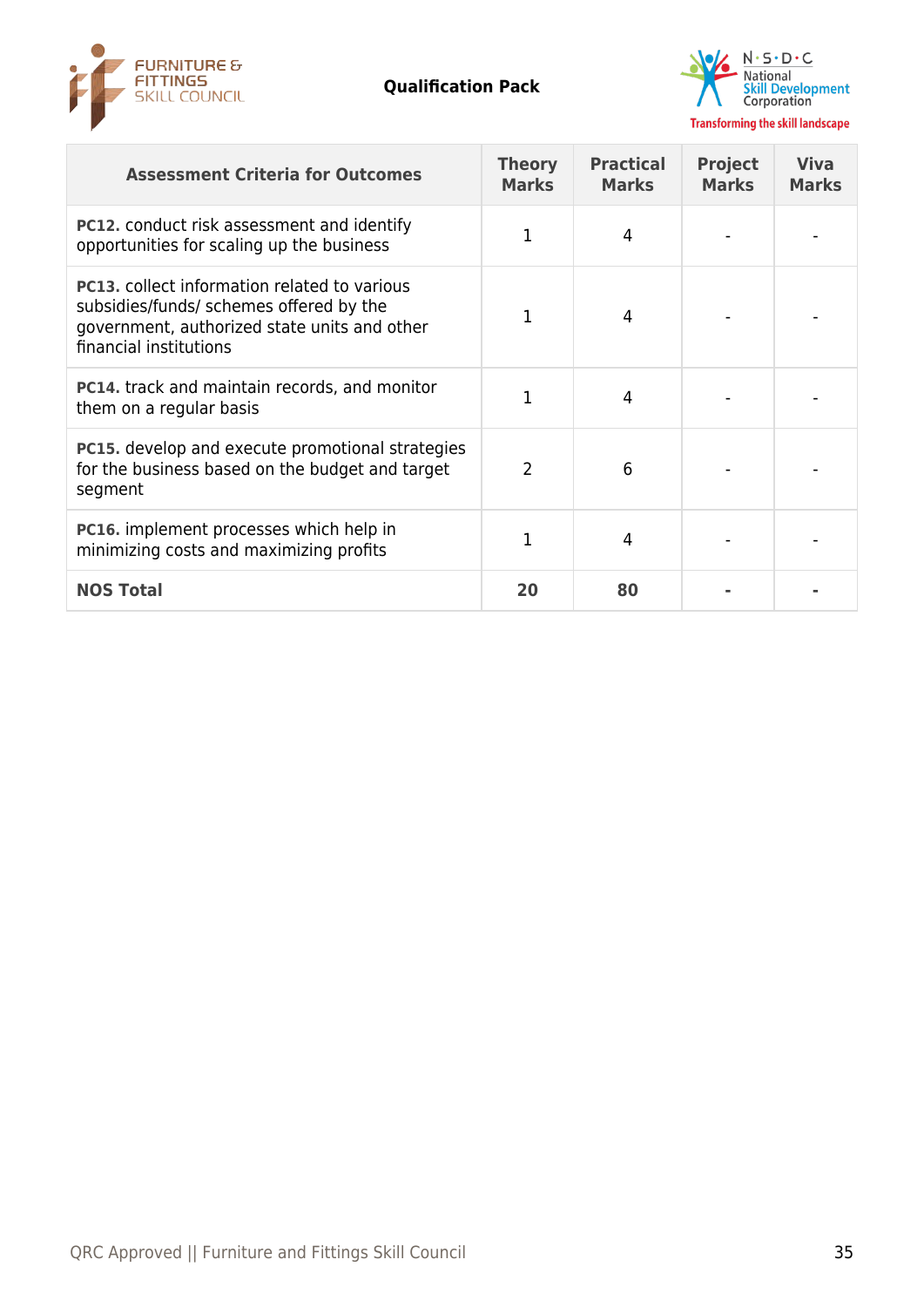



# **National Occupational Standards (NOS) Parameters**

| <b>NOS Code</b>            | <b>FFS/N8802</b>                      |
|----------------------------|---------------------------------------|
| <b>NOS Name</b>            | Undertake entrepreneurship activities |
| <b>Sector</b>              | Furniture & Fittings                  |
| <b>Sub-Sector</b>          | Wooden Furniture, Modular Furniture   |
| <b>Occupation</b>          | Design - Wooden/Modular Furniture     |
| <b>NSQF Level</b>          | 5                                     |
| <b>Credits</b>             | <b>NA</b>                             |
| <b>Version</b>             | 1.0                                   |
| <b>Last Reviewed Date</b>  | 12/07/2017                            |
| <b>Next Review Date</b>    | 12/07/2020                            |
| <b>NSQC Clearance Date</b> |                                       |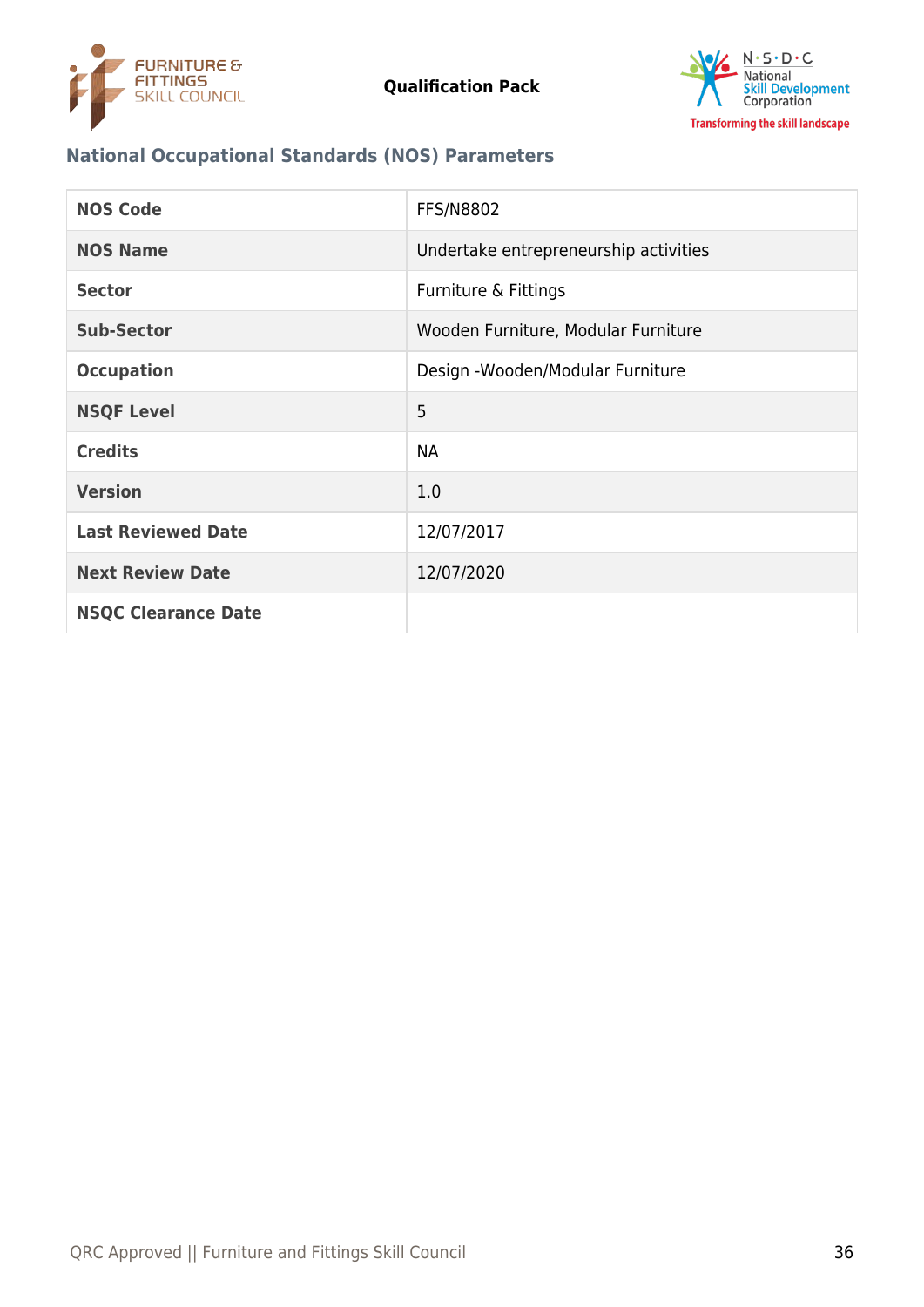



# <span id="page-36-0"></span>**FFS/N8803: work successfully with colleagues**

## **Description**

This OS unit is about coordinating with colleagues /seniors and working as a team in order to deliver as per commitments to the client.

# **Scope**

This unit/task covers the following:

- Work as a team
- Interact with seniors /superiors

# **Elements and Performance Criteria**

#### Work as a team

To be competent, the user/individual on the job must be able to:

- **PC1.** communicate with colleagues clearly and effectively w.r.t work division/work flow within the team
- **PC2.** plan the work and schedule tasks with team colleagues
- **PC3.** display responsible and disciplined behaviour to the team and use polite language and maintain office etiquettes
- **PC4.** ensure not to display any racial discrimination toward colleagues
- **PC5.** monitor the progress and help in troubleshoot issues faced by team and communicate clearly with colleagues and discuss, resolve any concerns/issues/conflict etc. to avoid any delays at work
- **PC6.** ensure adherence to all procedural requirements- compliance to regulations and organization requirements and proper record keeping
- **PC7.** raise questions to clarify work responsibilities in order to effectively work within timelines
- **PC8.** seek assistance when needed and complete the assigned tasks within timeline

Interact with seniors/supervisors

To be competent, the user/individual on the job must be able to:

- **PC9.** communicate with leaders on work output requirements for providing optimum solution to the client
- **PC10.** connect and discuss about process flow improvements, quality of output, product defects encountered from previous process, repairs and maintenance of tools and machinery as required etc. and find solutions on issues
- **PC11.** mitigate any areas of concern that may arise during the course of work by discussing with seniors including any potential hazards, process disruptions by machine/equipment failure etc.
- **PC12.** interact and provide regular updates and incorporate feedback/suggestions
- **PC13.** report in time about any delays or shortages
- **PC14.** receive and incorporate feedback on work standards to further improvise
- **PC15.** discuss and review the completed work with the senior for final submission and approval from client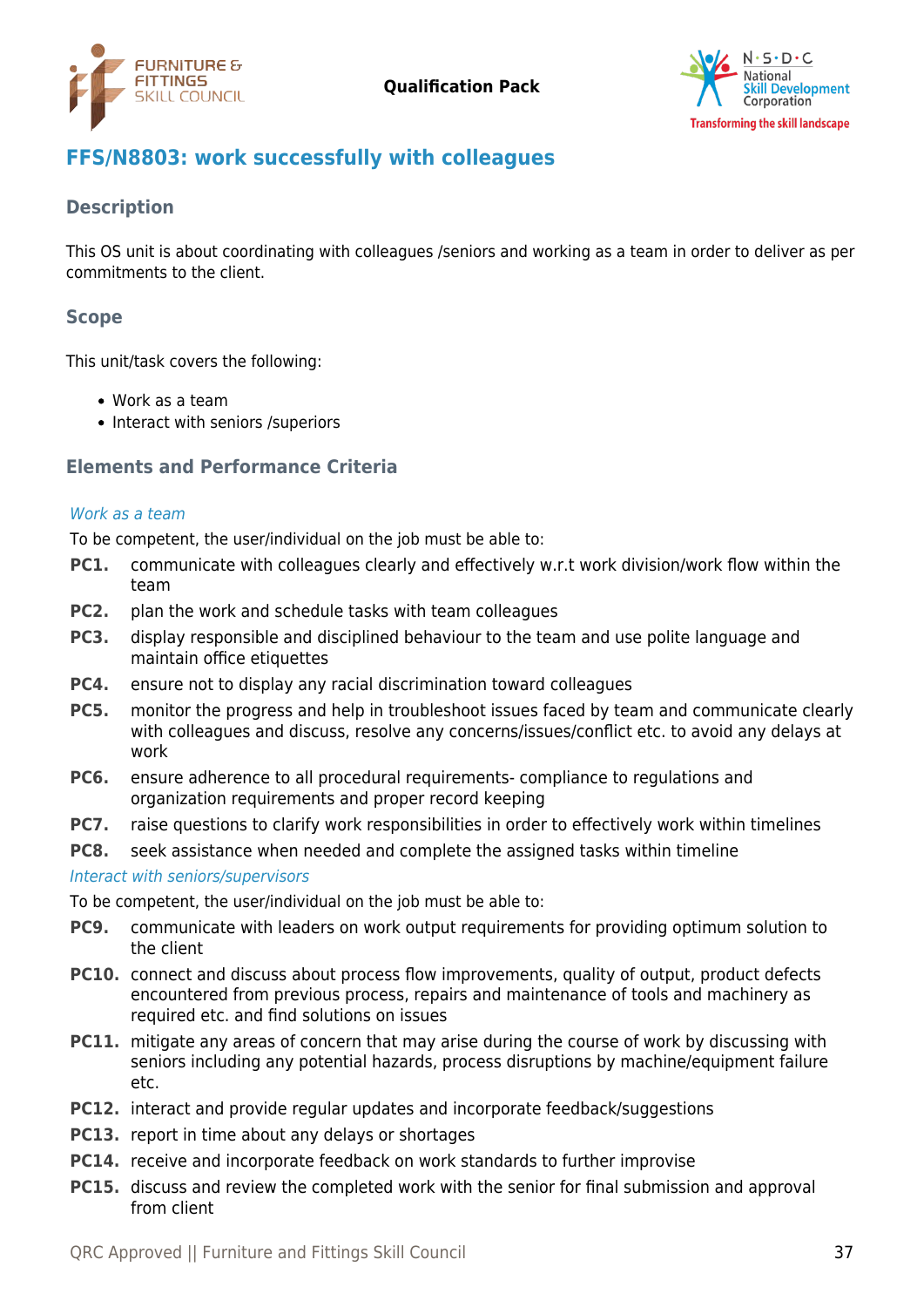



# **Knowledge and Understanding (KU)**

The individual on the job needs to know and understand:

- **KU1.** about the organization expertise and capabilities for providing interior services
- **KU2.** key leadership practices, escalation matrix and code of conduct
- **KU3.** about various organizational processes, reporting structure
- **KU4.** about the organization clients , tastes and preferences
- **KU5.** relevant people and their responsibilities within the work area
- **KU6.** work specifications and interpret them accurately
- **KU7.** safety standards and precautions to be taken and different types of personal protective environment and their usage
- **KU8.** quality standards to be maintained
- **KU9.** standard operating procedures
- **KU10.** team management practices
- **KU11.** common issues and have troubleshooting knowledge
- **KU12.** presentation ability and communication skills
- **KU13.** importance of working effectively with others to achieve organizations goals
- **KU14.** importance of effective communication and establishing good working relationships with other
- **KU15.** different type of people that one is required to communicate and coordinate within the organization
- **KU16.** various components of communication cycle
- **KU17.** importance of discipline and ethics for professional success
- **KU18.** expressing and addressing grievances appropriately
- **KU19.** importance and ways of managing interpersonal conflict effectively

# **Generic Skills (GS)**

User/individual on the job needs to know how to:

- **GS1.** document all relevant records
- **GS2.** document the information communicated /observations if any related to process
- **GS3.** write reports, information documents to internal departments/ internal teams
- **GS4.** keep updated with latest trends and knowledge by reading magazines, reports, research material
- **GS5.** read and interpret the process required for conducting the assigned work
- **GS6.** read internal information documents sent by internal teams
- **GS7.** discuss task lists, schedules and activities
- **GS8.** effectively communicate with team members
- **GS9.** attentively listen and comprehend the information given by the speaker
- **GS10.** communicate clearly on the issues being faced and clarify concerns
- **GS11.** troubleshooting common concerns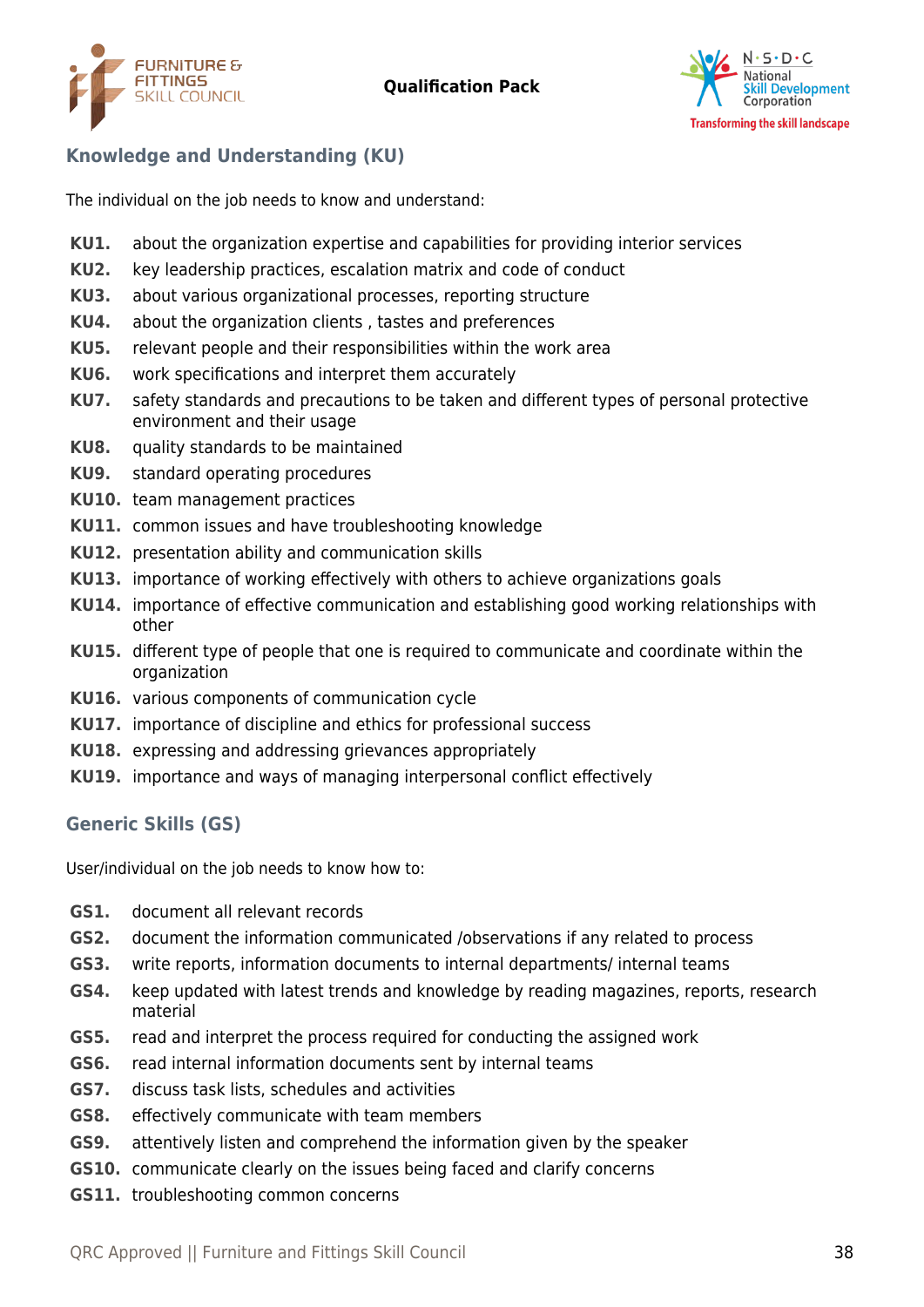



- **GS12.** analyze critical points in day to day tasks through experience and observation, and identify control measures to solve the issue
- **GS13.** handle issues in case the manager/seniors is not available( as per authority matrix defined by the organization)
- **GS14.** plan and organize the work order and jobs received and schedule tasks for team
- **GS15.** organize raw materials required, process /equipment manuals to ease access
- **GS16.** prioritize the work based on the instructions received
- **GS17.** plan to utilize time and equipment's effectively
- **GS18.** assist in record keeping and proper documentation
- **GS19.** understand customer requirements and their priority and respond as per their needs
- **GS20.** support team/manager/seniors in solving problems by detailing out problems and discuss the possible solutions
- **GS21.** apply domain information and analyze customer requirements, trends while interacting with team and working on projects
- **GS22.** use reasoning skills to identify and resolve basic problems
- **GS23.** analyze, evaluate and apply the information gathered from observation, experience, reasoning, or communication to act efficiently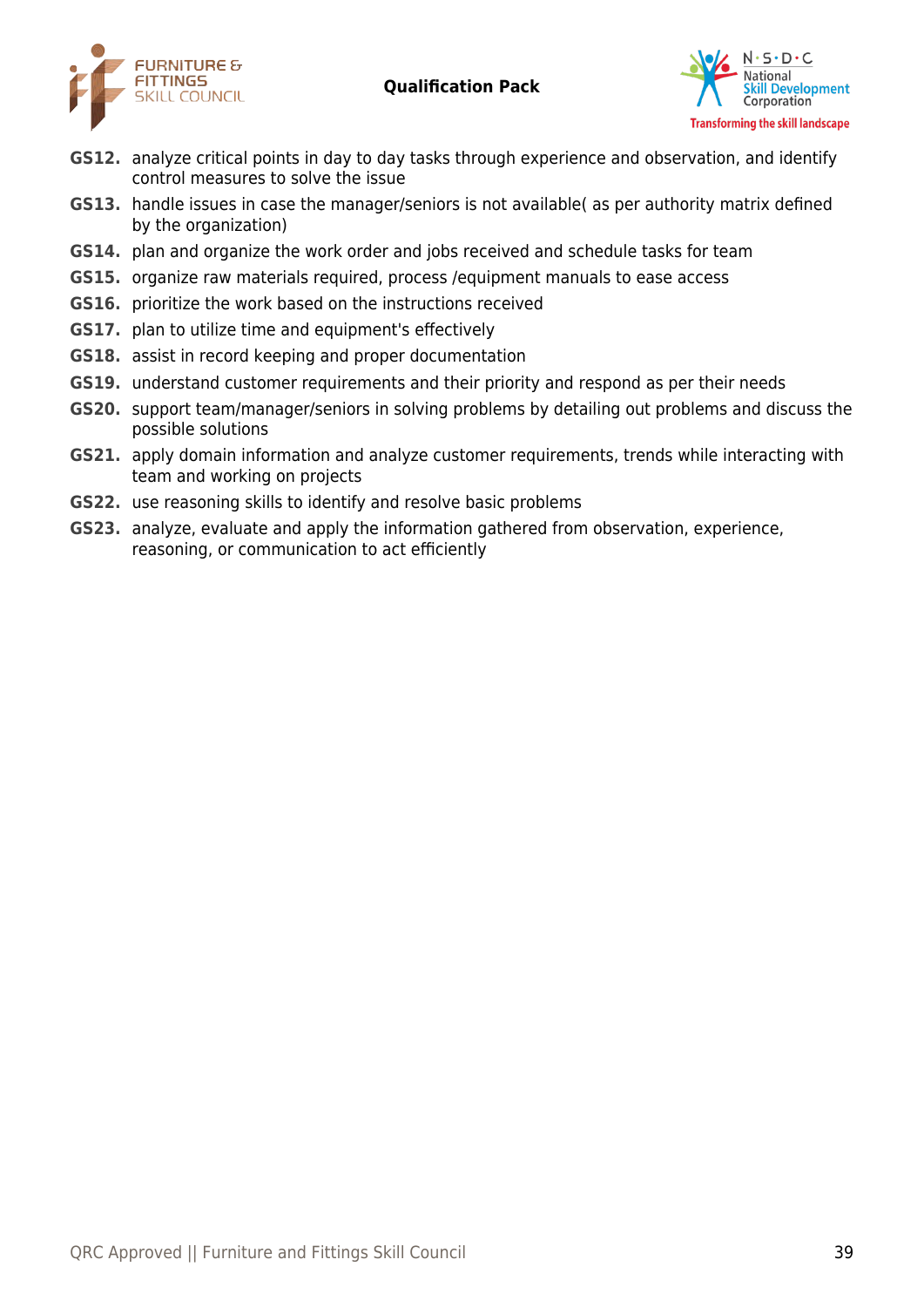



## **Assessment Criteria**

| <b>Assessment Criteria for Outcomes</b>                                                                                                                                                                                                   | <b>Theory</b><br><b>Marks</b> | <b>Practical</b><br><b>Marks</b> | <b>Project</b><br><b>Marks</b> | <b>Viva</b><br><b>Marks</b> |
|-------------------------------------------------------------------------------------------------------------------------------------------------------------------------------------------------------------------------------------------|-------------------------------|----------------------------------|--------------------------------|-----------------------------|
| Work as a team                                                                                                                                                                                                                            | 15                            | 41                               |                                |                             |
| PC1. communicate with colleagues clearly and<br>effectively w.r.t work division/work flow within the<br>team                                                                                                                              | 1                             | $\overline{4}$                   |                                |                             |
| PC2. plan the work and schedule tasks with team<br>colleagues                                                                                                                                                                             | 3                             | 7                                |                                |                             |
| PC3. display responsible and disciplined behaviour<br>to the team and use polite language and maintain<br>office etiquettes                                                                                                               | $\overline{2}$                | 5                                |                                |                             |
| PC4. ensure not to display any racial discrimination<br>toward colleagues                                                                                                                                                                 | 1                             | $\overline{4}$                   |                                |                             |
| <b>PC5.</b> monitor the progress and help in troubleshoot<br>issues faced by team and communicate clearly with<br>colleagues and discuss, resolve any<br>concerns/issues/conflict etc. to avoid any delays at<br>work                     | $\overline{2}$                | 5                                |                                |                             |
| PC6. ensure adherence to all procedural<br>requirements-compliance to regulations and<br>organization requirements and proper record<br>keeping                                                                                           | 1                             | 4                                |                                |                             |
| PC7. raise questions to clarify work responsibilities<br>in order to effectively work within timelines                                                                                                                                    | 3                             | 7                                |                                |                             |
| PC8. seek assistance when needed and complete<br>the assigned tasks within timeline                                                                                                                                                       | 2                             | 5                                |                                |                             |
| Interact with seniors/supervisors                                                                                                                                                                                                         | 15                            | 29                               |                                |                             |
| PC9. communicate with leaders on work output<br>requirements for providing optimum solution to the<br>client                                                                                                                              | $\overline{2}$                | 3                                |                                |                             |
| PC10. connect and discuss about process flow<br>improvements, quality of output, product defects<br>encountered from previous process, repairs and<br>maintenance of tools and machinery as required<br>etc. and find solutions on issues | 3                             | 7                                |                                |                             |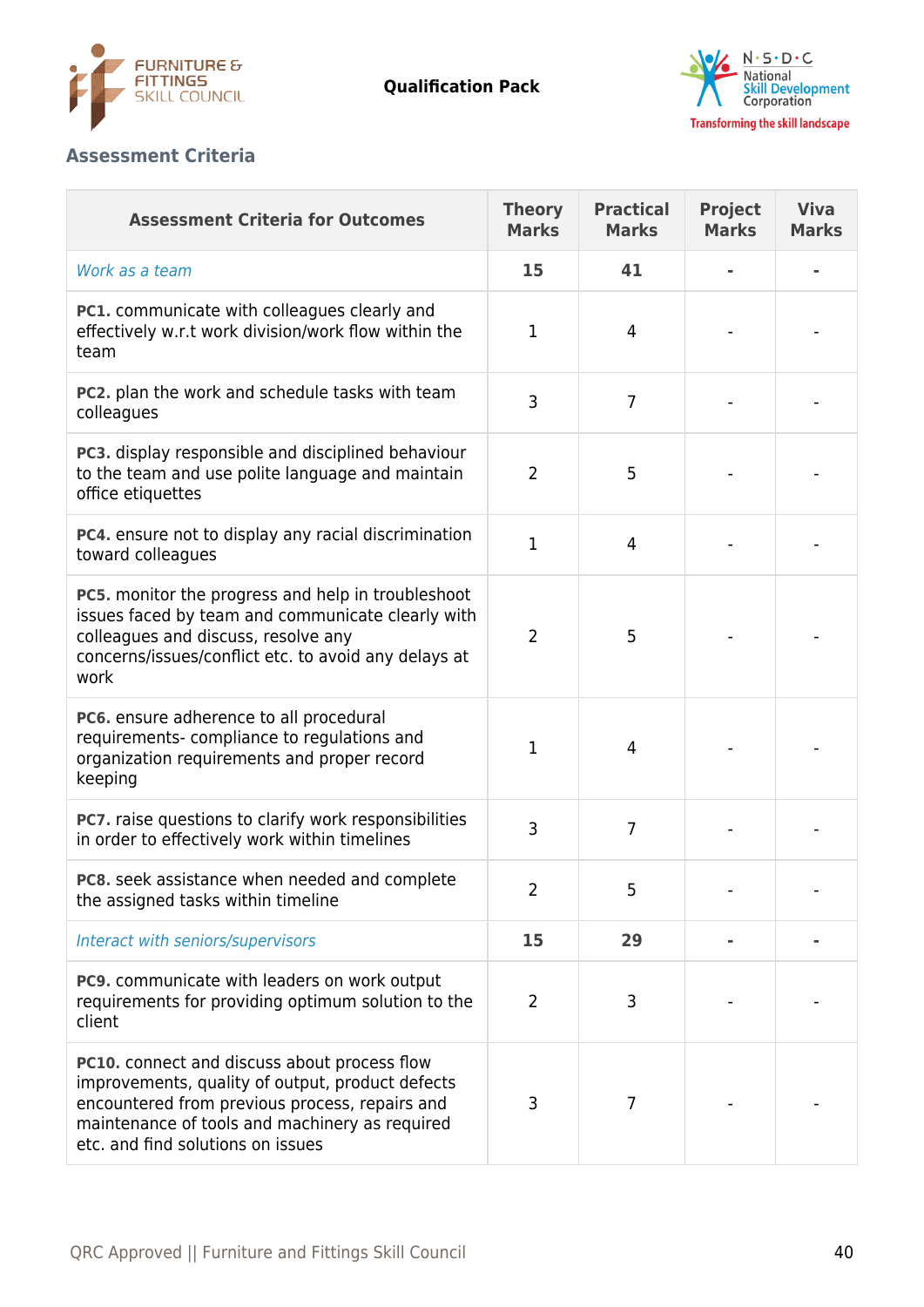



| <b>Assessment Criteria for Outcomes</b>                                                                                                                                                                        | <b>Theory</b><br><b>Marks</b> | <b>Practical</b><br><b>Marks</b> | <b>Project</b><br><b>Marks</b> | <b>Viva</b><br><b>Marks</b> |
|----------------------------------------------------------------------------------------------------------------------------------------------------------------------------------------------------------------|-------------------------------|----------------------------------|--------------------------------|-----------------------------|
| <b>PC11.</b> mitigate any areas of concern that may arise<br>during the course of work by discussing with<br>seniors including any potential hazards, process<br>disruptions by machine/equipment failure etc. | 2                             | 5                                |                                |                             |
| <b>PC12.</b> interact and provide regular updates and<br>incorporate feedback/suggestions                                                                                                                      | 2                             | 3                                |                                |                             |
| <b>PC13.</b> report in time about any delays or shortages                                                                                                                                                      | 2                             | 3                                |                                |                             |
| <b>PC14.</b> receive and incorporate feedback on work<br>standards to further improvise                                                                                                                        | 2                             | 3                                |                                |                             |
| <b>PC15.</b> discuss and review the completed work with<br>the senior for final submission and approval from<br>client                                                                                         | $\mathcal{P}$                 | 5                                |                                |                             |
| <b>NOS Total</b>                                                                                                                                                                                               | 30                            | 70                               |                                |                             |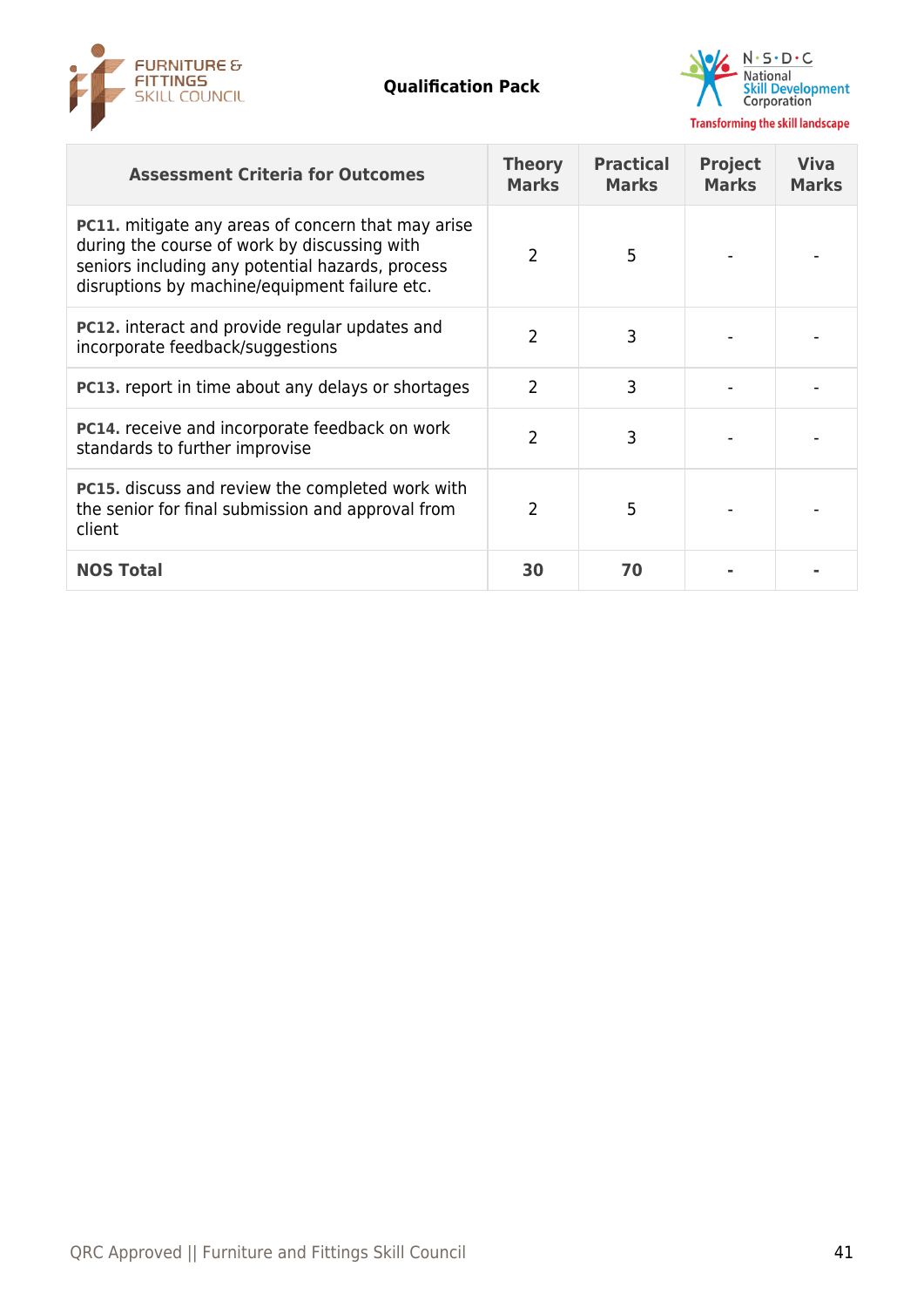



# **National Occupational Standards (NOS) Parameters**

| <b>NOS Code</b>            | <b>FFS/N8803</b>                    |
|----------------------------|-------------------------------------|
| <b>NOS Name</b>            | work successfully with colleagues   |
| <b>Sector</b>              | Furniture & Fittings                |
| <b>Sub-Sector</b>          | Wooden Furniture, Modular Furniture |
| <b>Occupation</b>          | Design - Wooden/Modular Furniture   |
| <b>NSQF Level</b>          | 5                                   |
| <b>Credits</b>             | <b>NA</b>                           |
| <b>Version</b>             | 1.0                                 |
| <b>Last Reviewed Date</b>  | 12/07/2017                          |
| <b>Next Review Date</b>    | 12/07/2020                          |
| <b>NSQC Clearance Date</b> |                                     |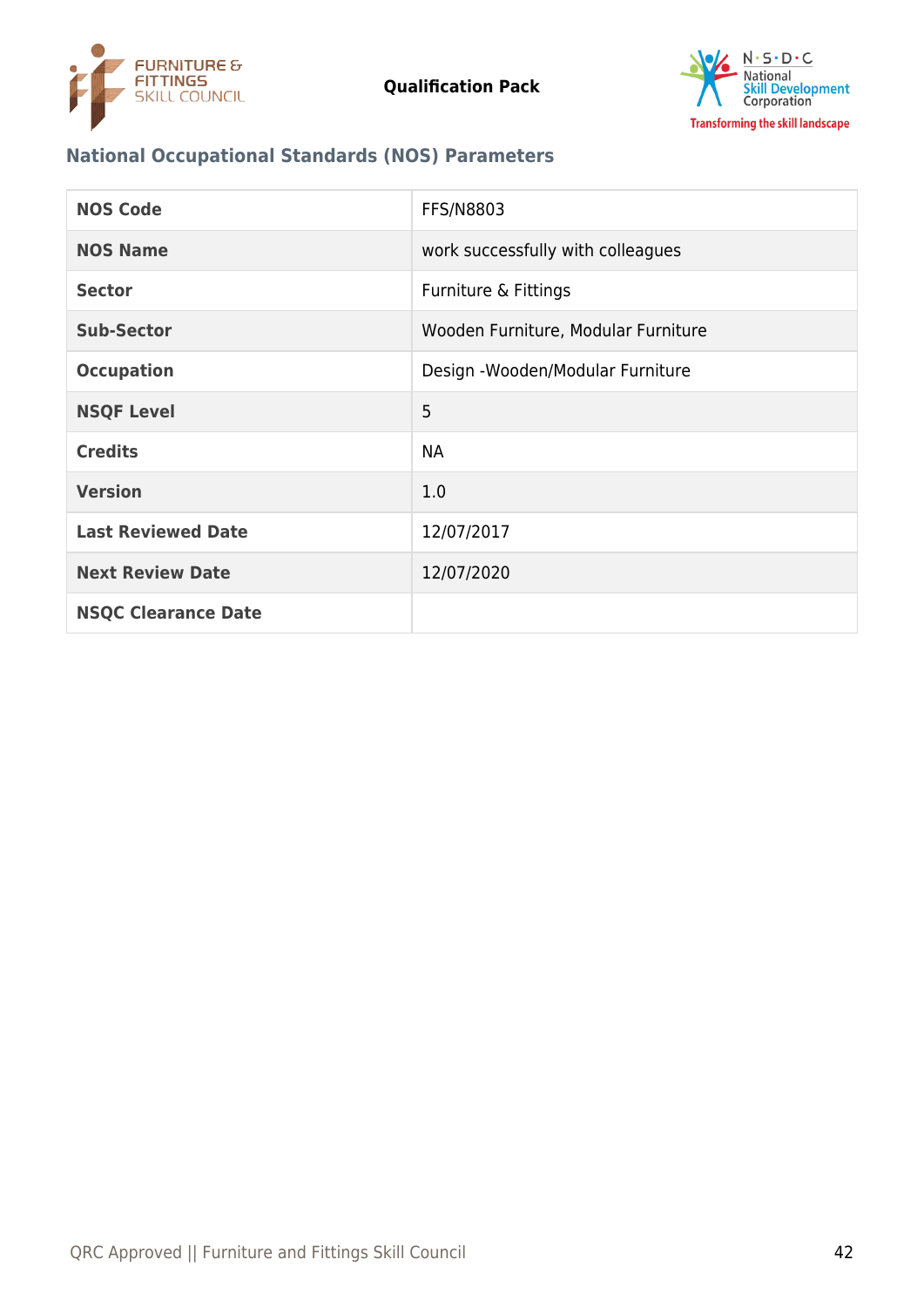



# <span id="page-42-0"></span>Assessment Guidelines and Assessment Weightage

#### **Assessment Guidelines**

1. Criteria for assessment for each Qualification Pack will be created by the Sector Skill Council. Each Element/ Performance Criteria (PC) will be assigned marks proportional to its importance in NOS. SSC will also lay down proportion of marks for Theory and Skills Practical for each Element/ PC.

2. The assessment for the theory part will be based on knowledge bank of questions created by the SSC.

3. Assessment will be conducted for all compulsory NOS, and where applicable, on the selected elective/option NOS/set of NOS.

4. Individual assessment agencies will create unique question papers for theory part for each candidate at each examination/training center (as per assessment criteria below).

5. Individual assessment agencies will create unique evaluations for skill practical for every student at each examination/ training center based on these criteria.

6. To pass the Qualification Pack assessment, every trainee should score the Recommended Pass % aggregate for the QP.

7. In case of unsuccessful completion, the trainee may seek reassessment on the Qualification Pack.

#### **Recommended Pass % aggregate for QP : 70**

#### <span id="page-42-1"></span>**Assessment Weightage**

#### Compulsory NOS

| <b>National Occupational</b><br><b>Standards</b>                                                          | <b>Theory</b><br><b>Marks</b> | <b>Practical</b><br><b>Marks</b> | <b>Project</b><br><b>Marks</b> | <b>Viva</b><br><b>Marks</b> | <b>Total</b><br><b>Marks</b> | Weightage |
|-----------------------------------------------------------------------------------------------------------|-------------------------------|----------------------------------|--------------------------------|-----------------------------|------------------------------|-----------|
| FFS/N0114. Understand the<br>needs/requirements related<br>to furniture designs from<br>client/ superiors | 30                            | 70                               |                                |                             | 100                          | 20        |
| FFS/N0115. Planning research<br>and furniture design concept<br>creation                                  | 30                            | 70                               |                                |                             | 100                          | 20        |
| FFS/N0116. Evalaute furnture<br>scale model/ prototype and<br>present it to superior/ client              | 30                            | 70                               |                                |                             | 100                          | 20        |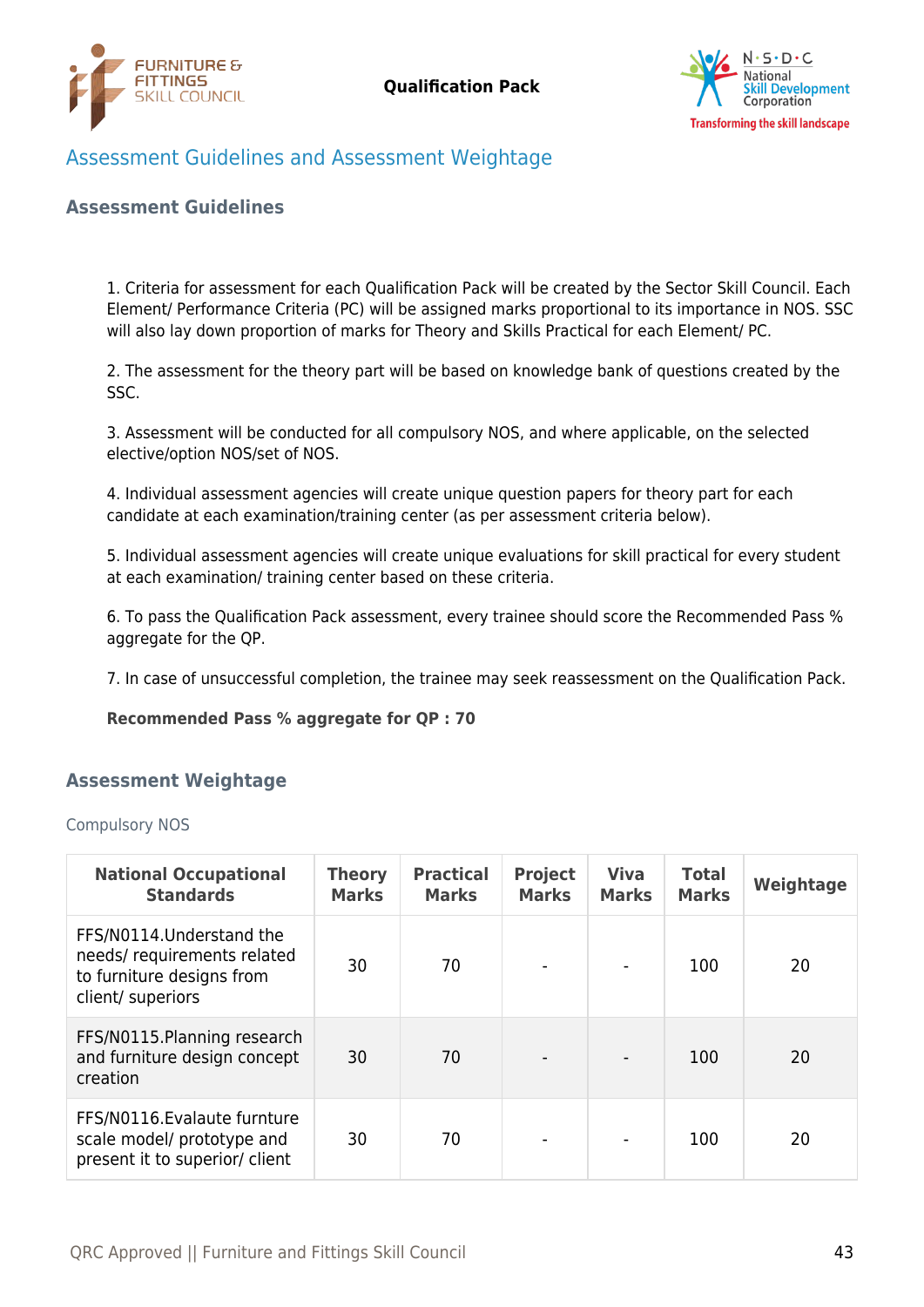



| <b>National Occupational</b><br><b>Standards</b>   | <b>Theory</b><br><b>Marks</b> | <b>Practical</b><br><b>Marks</b> | <b>Project</b><br><b>Marks</b> | <b>Viva</b><br><b>Marks</b> | <b>Total</b><br><b>Marks</b> | Weightage |
|----------------------------------------------------|-------------------------------|----------------------------------|--------------------------------|-----------------------------|------------------------------|-----------|
| FFS/N8601.Ensure health<br>and safety at workplace | 30                            | 70                               |                                |                             | 100                          | 15        |
| FFS/N8802.Undertake<br>entrepreneurship activities | 20                            | 80                               |                                | $\blacksquare$              | 100                          | 15        |
| FFS/N8803.work successfully<br>with colleagues     | 30                            | 70                               | $\overline{\phantom{0}}$       |                             | 100                          | 10        |
| <b>Total</b>                                       | 170                           | 430                              |                                |                             | 600                          | 100       |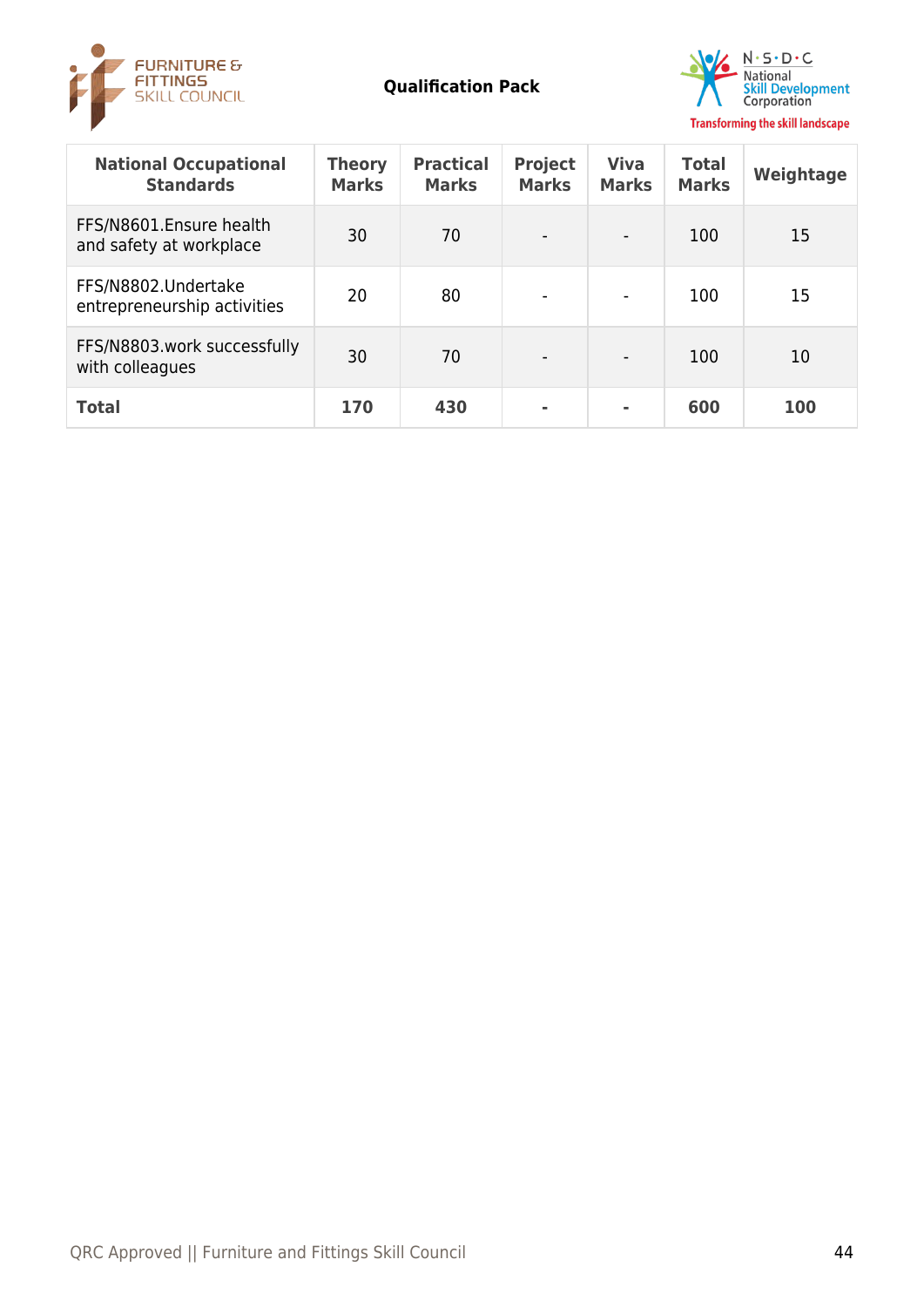



# <span id="page-44-0"></span>**Acronyms**

| <b>NOS</b>  | National Occupational Standard(s)               |
|-------------|-------------------------------------------------|
| <b>NSQF</b> | National Skills Qualifications Framework        |
| <b>QP</b>   | <b>Qualifications Pack</b>                      |
| <b>TVET</b> | Technical and Vocational Education and Training |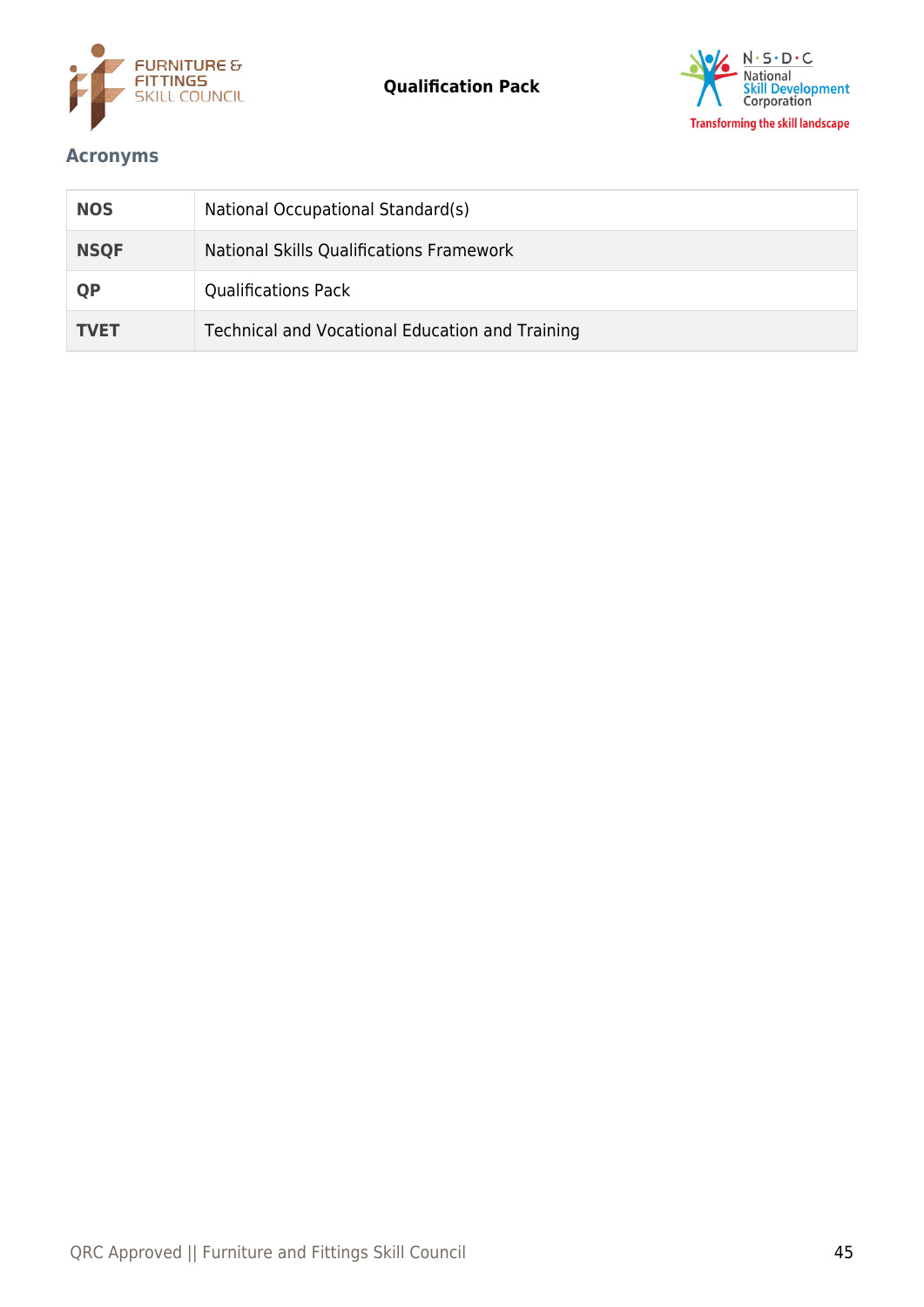



# <span id="page-45-0"></span>**Glossary**

| <b>Sector</b>                                                    | Sector is a conglomeration of different business operations having<br>similar business and interests. It may also be defined as a distinct<br>subset of the economy whose components share similar characteristics<br>and interests.                                                                         |
|------------------------------------------------------------------|--------------------------------------------------------------------------------------------------------------------------------------------------------------------------------------------------------------------------------------------------------------------------------------------------------------|
| <b>Sub-sector</b>                                                | Sub-sector is derived from a further breakdown based on the<br>characteristics and interests of its components.                                                                                                                                                                                              |
| <b>Occupation</b>                                                | Occupation is a set of job roles, which perform similar/ related set of<br>functions in an industry.                                                                                                                                                                                                         |
| <b>Job role</b>                                                  | Job role defines a unique set of functions that together form a unique<br>employment opportunity in an organisation.                                                                                                                                                                                         |
| <b>Occupational</b><br><b>Standards (OS)</b>                     | OS specify the standards of performance an individual must achieve<br>when carrying out a function in the workplace, together with the<br>Knowledge and Understanding (KU) they need to meet that standard<br>consistently. Occupational Standards are applicable both in the Indian<br>and global contexts. |
| <b>Performance Criteria</b><br>(PC)                              | Performance Criteria (PC) are statements that together specify the<br>standard of performance required when carrying out a task.                                                                                                                                                                             |
| <b>National</b><br><b>Occupational</b><br><b>Standards (NOS)</b> | NOS are occupational standards which apply uniquely in the Indian<br>context.                                                                                                                                                                                                                                |
| <b>Qualifications Pack</b><br>(QP)                               | QP comprises the set of OS, together with the educational, training and<br>other criteria required to perform a job role. A QP is assigned a unique<br>qualifications pack code.                                                                                                                             |
| <b>Unit Code</b>                                                 | Unit code is a unique identifier for an Occupational Standard, which is<br>denoted by an 'N'                                                                                                                                                                                                                 |
| <b>Unit Title</b>                                                | Unit title gives a clear overall statement about what the incumbent<br>should be able to do.                                                                                                                                                                                                                 |
| <b>Description</b>                                               | Description gives a short summary of the unit content. This would be<br>helpful to anyone searching on a database to verify that this is the<br>appropriate OS they are looking for.                                                                                                                         |
| <b>Scope</b>                                                     | Scope is a set of statements specifying the range of variables that an<br>individual may have to deal with in carrying out the function which have<br>a critical impact on quality of performance required.                                                                                                  |
| <b>Knowledge and</b><br><b>Understanding (KU)</b>                | Knowledge and Understanding (KU) are statements which together<br>specify the technical, generic, professional and organisational specific<br>knowledge that an individual needs in order to perform to the required<br>standard.                                                                            |